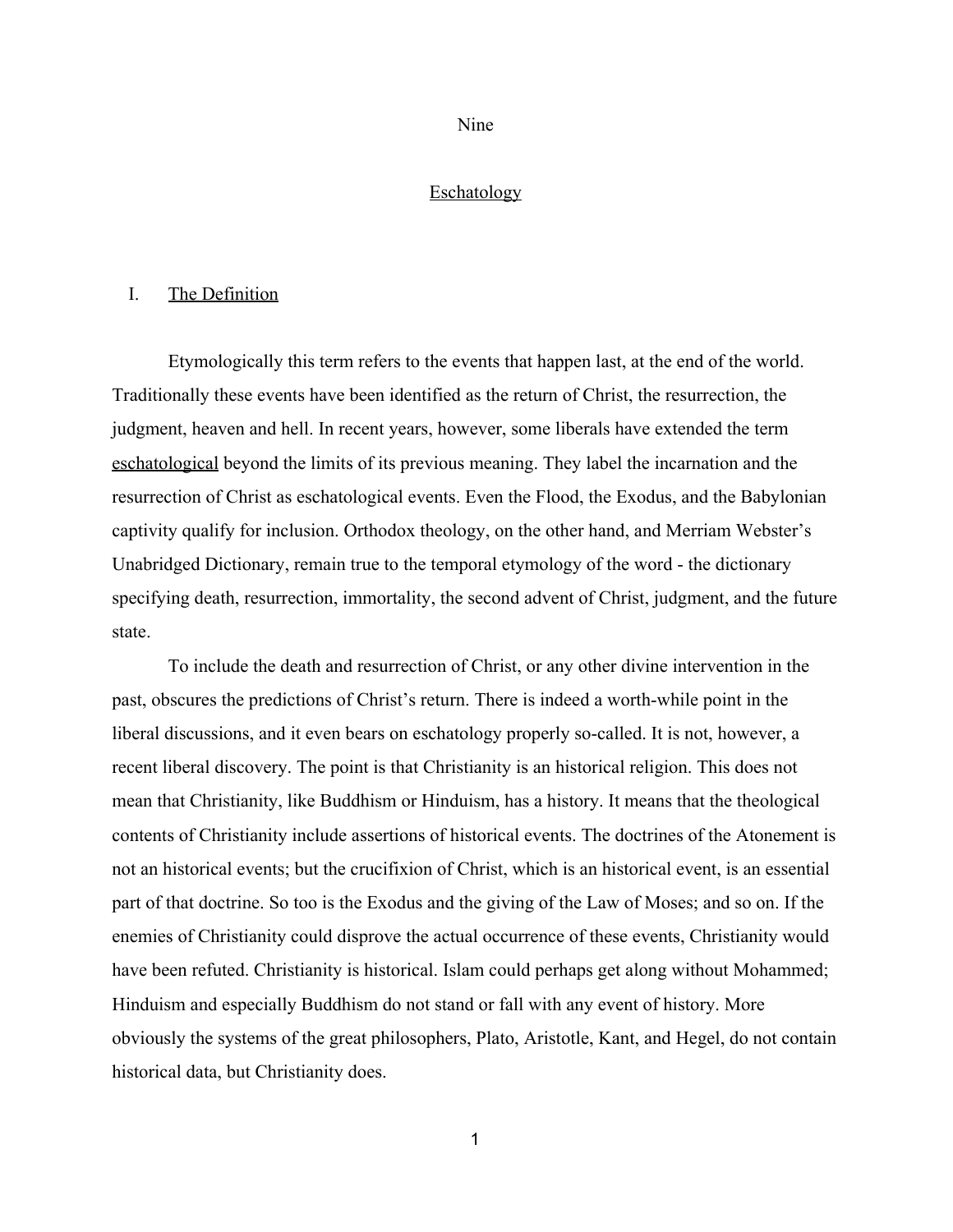This means that the world, and in particular mankind, is governed by teleological laws. History is not positivistic but providential; and as such, like a Divine Comedy, it has a beginning, a middle, and an end. Though the beginning, the creation, and the middle, the Flood, the Babylonian captivity, and especially the incarnation, require supernatural intervention, the end events, resurrection and judgment, are alone properly designated as eschatological.

#### 2. The Intermediate State.

Unfortunately this strict definition leads to an embarrassment. With the emphasis on the end of history in the future, it seems improper to classify as eschatological events that have been repeated innumerable times in the past. But the state of the soul between death and the resurrection, a past and present reality for our ancestors, continues until the end. Where else then, other than in eschatology, can this Biblical teaching be located?

Chapter One of this volume mentioned the behavioristic theory of language in connection with the intermediate state of the soul. Behaviorism virtually dominates psychology today. Not only did Logical Positivism - school now in considerable disarray - propagate it; but influential philosophers also, for example, Bertrand Russell and John Dewey, were its advocates. Innumerable psychologists teach it.

B.F. Skinner, undoubtedly the best known of contemporary behaviorists, has all human action determined by the strictly mechanical laws of physics and chemistry. Since behaviorists best understand the laws in the biological realm, it is they who should control the conduct of all people. Politicians and ordinary citizens should be made to conform to the behaviorists' plans for society.

Now, if we grant that behaviorists understand this science better than anyone else, it still follows that their thoughts and plans, which are of course only their bodily motions, are as much as the result of mechanical causes as the motions of other human bodies. But if all plans and ideals are equally mechanical, it is hard to show in what way the behaviorists' plans are better than those of corrupt politicians. They are all generated by the same method.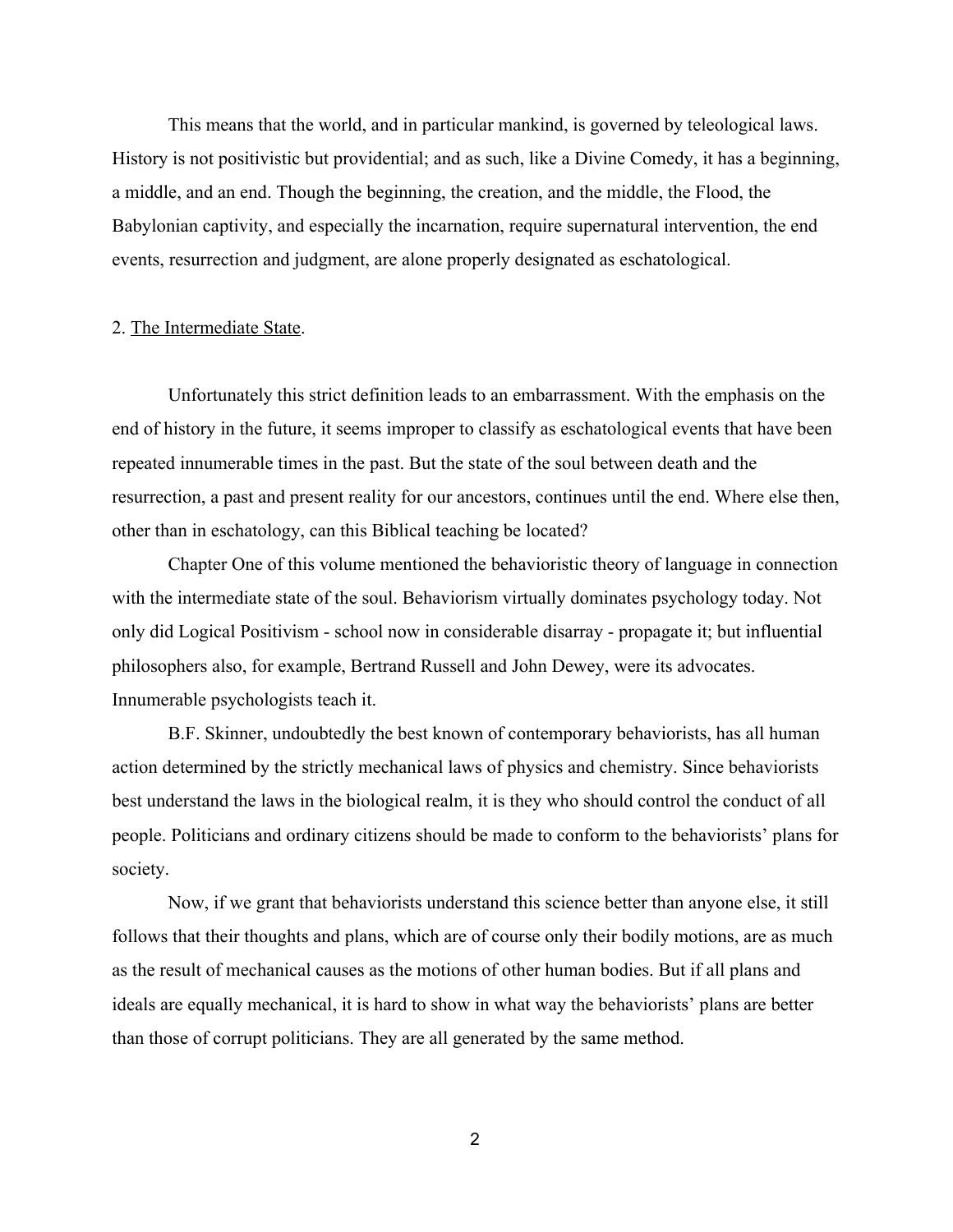Now, it may eventuate through this causation that such psychologists will be able to seize political power. But if physics does not so favor them, and another group comes to power, the behaviorists cannot complain, for there is no rational basis for preferring their ideals above other ideals. Hence Skinner cannot rationally justify his view that since human behavior is determined in any case, it ought to be determined by scientific behaviorism. Where does Skinner found an ought in mechanism? Or even a better?

So much for the obvious enemies of Christ. There is also a lesson here for Christian apologetes. It is this: Since a person himself, Paul, Calvin, you and I, or better, since the souls of believers are at their death made perfect in holiness, and do immediately pass into glory, "while" their bodies … rest in their graves till the resurrection," it follows that the man himself, far from being an instance of organic chemistry, is not even a combination of soul and body, but is strictly the soul. Thomas Aquinas followed Aristotle too closely in the definition of the soul as "the form as an organic body." Aquinas tried to avoid the denial of immortality inherent in Aristotle's definition, but avoidance is difficult. Some other theologians or apologetes, even if they are not Thomists, argue that man is a unity, and that there is no duality of soul and body. Well, if man is the soul, he is a unity. But if we follow Augustine a man is no more a unity of soul and body than a carpenter is a unity of hand and hammer. For Augustine and what other theory so well accommodates the Biblical data on the intermediate state?  $\overline{\phantom{a}}$  the soul is the person and the body is its instrument. So also Charles Hodge: "The soul is the self, the Ego, of which the body is the organ" [instrument] (Vol III, p 725). Also, "the body [is] not a necessary condition of [the soul's] consciousness or activity." (p. 726). To which Hodge adds

Rev. 14:13 Blessed are the dead which die in the Lord from henceforth; yea; saith the Spirit, that they may rest from their labors, and their works do follows them.

This is not the the only verse in the Bible that teaches the existence of such a soul (psyche), mind (nous), or spirit (ruach, pneuma). This was documented in the discussion on the creation and nature of man. To this the New Testament adds: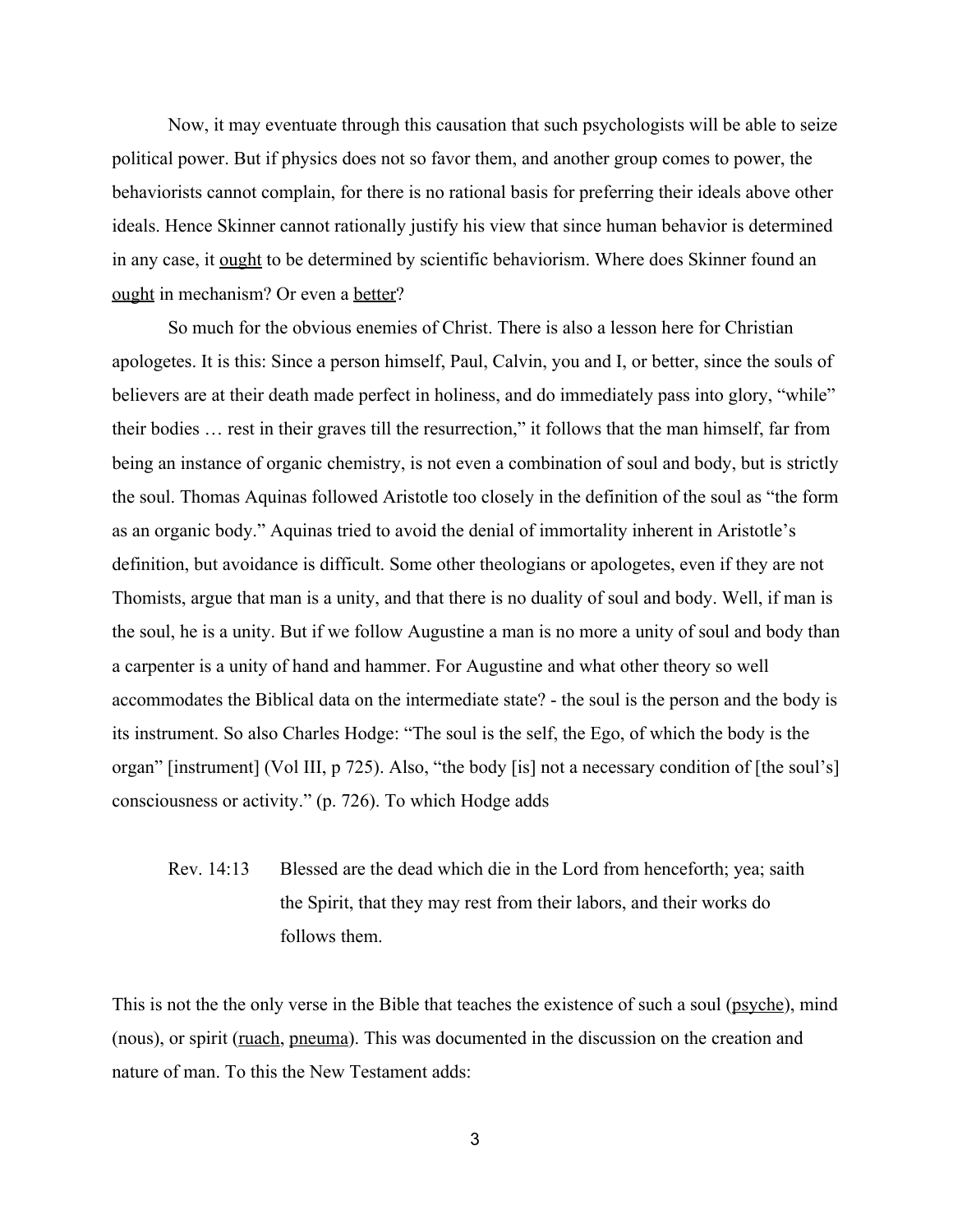- Matt. 22:32 I am the God of Abraham, the God of Isaac, and the God of Jacob? He is not the God of the dead but of the living.
- Luke 23:43 Jesus answered him, "I tell you the truth, today you will be with me in paradise."
- II Cor. 5;8 We are confident, I say, and would prefer to be away from the body and at home with the Lord.

The first of these three occurs in Jesus discussion with the Sadducees concerning the resurrection of the dead. The resurrection, however, requires the continuous existence of the person from the time of death on. Hence the phrase, "the God of Abraham" asserts that Abraham is living now, even more pointedly than it asserts the resurrection. And lest it be thought that Jesus did not quite meet the Sadducees' denial of the resurrection, be it remembered that they denied the resurrection because they denied all life after death (Josephus, Wars II, 8, 14).

The Sadducees' denial invites comparison with an extremely opposite, though equally non-christian, assertion of the "immortality" of the soul. The word immortality is put in quotation marks here because it is not the right term. The Pythagoreans and especially Plato - it s not true of Democritus, Epicurus, nor presumably of Aristotle either - thought not only that the soul survives death, and is in this sense immortal, but also that it will be reincarnated. It will not only survive all future deaths but has already survived all past death. The soul is eternal or more accurately everlasting. Such is the argument of Plato's Phaedo; though the Timaeus seems to speak of the construction of the World Soul out of preexisting elements, and if the World Soul, then a fortiori human souls. At any rate the Bible, denying that souls are eternal, asserts that by God's providence they are immortal.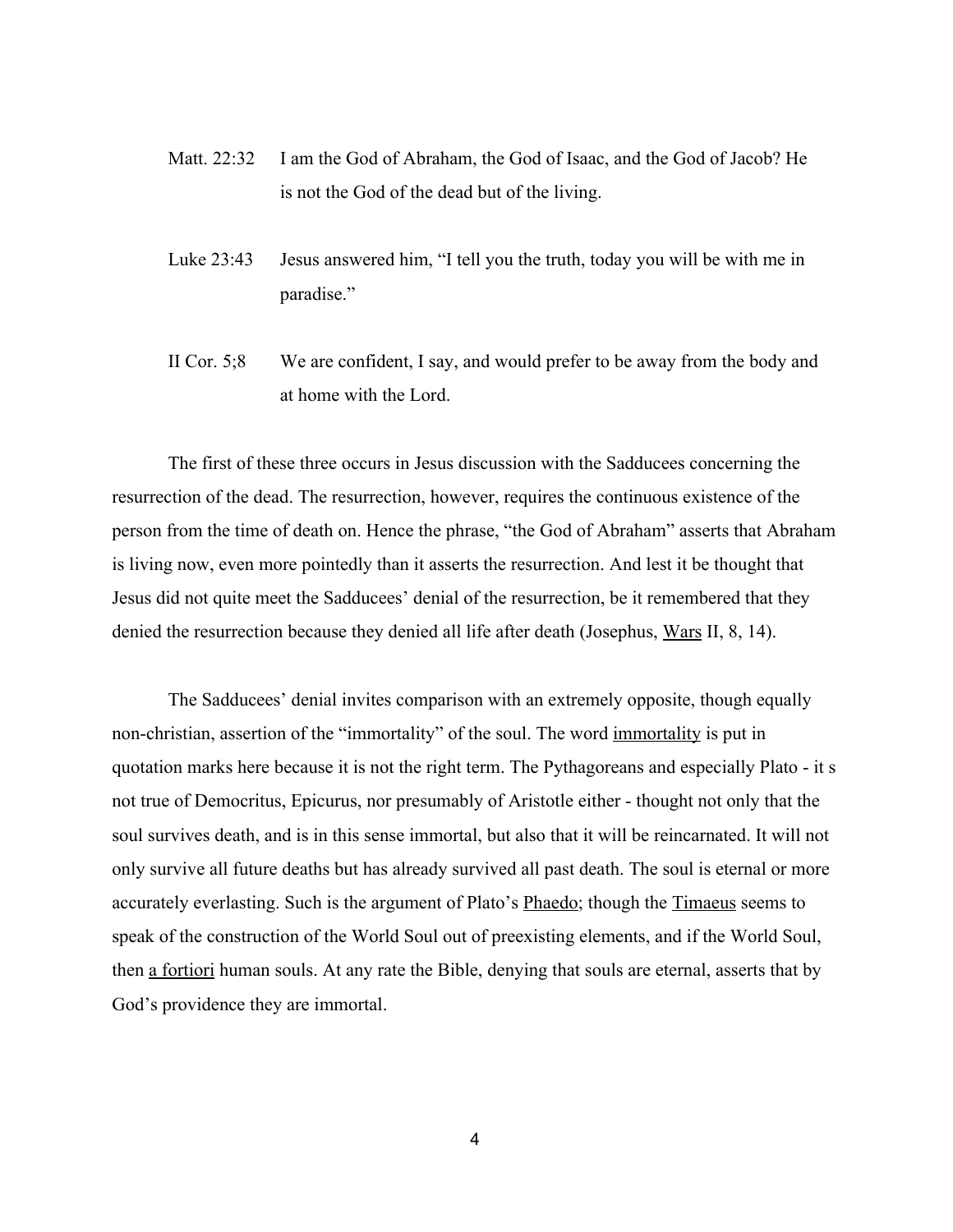With respect to some more modern religious groups, the most important of the three verses just quoted is the one in Luke. To this, however, one may add the account of the Transfiguration. As with the thief on the cross who entered paradise with Christ late Friday afternoon, so with Moses and Elijah. On the mount they appeared and discussed the doctrine of the atonement with Jesus. The bodily appearance was doubtless a theophany - Peter would never have recognized them by sight anyhow - but the important point is that they discussed theology. Their minds were active, and no doubt acute.

If, now, thinking were a function of the brain, of of the muscles as Dewey holds, Moses and Elijah could have taken no interest in the atonement. Although this consideration does nothing to convince secular psychologists, as was explained in chapter one, it ought to warn Christian psychologists to avoid contamination from their professional colleagues.

From time to time in the history of theology a view surfaces which, though it does not deny the existence of the soul, nevertheless denies that the soul immediately upon death enters upon a state of conscious bliss. Those who hold such a view divide into two groups. The one asserts a sleep of the soul; the other asserts a period of punishment in purgatory.

Eusebius reports that there was a sect of Christians in Arabia who held that the soul remained unconscious from death to the resurrection. Calvin wrote a refutation against a similar group in his day. Since the view is not unknown today, some space can well be allotted to its present exponents.

The Seventh Day Adventist church is the best known contemporary exponent of the view that the soul does not remain conscious after death. To support their position they assemble a large number of Scripture references. (Questions on Doctrine. 1957, pp. 522 ff.)

Some of these are: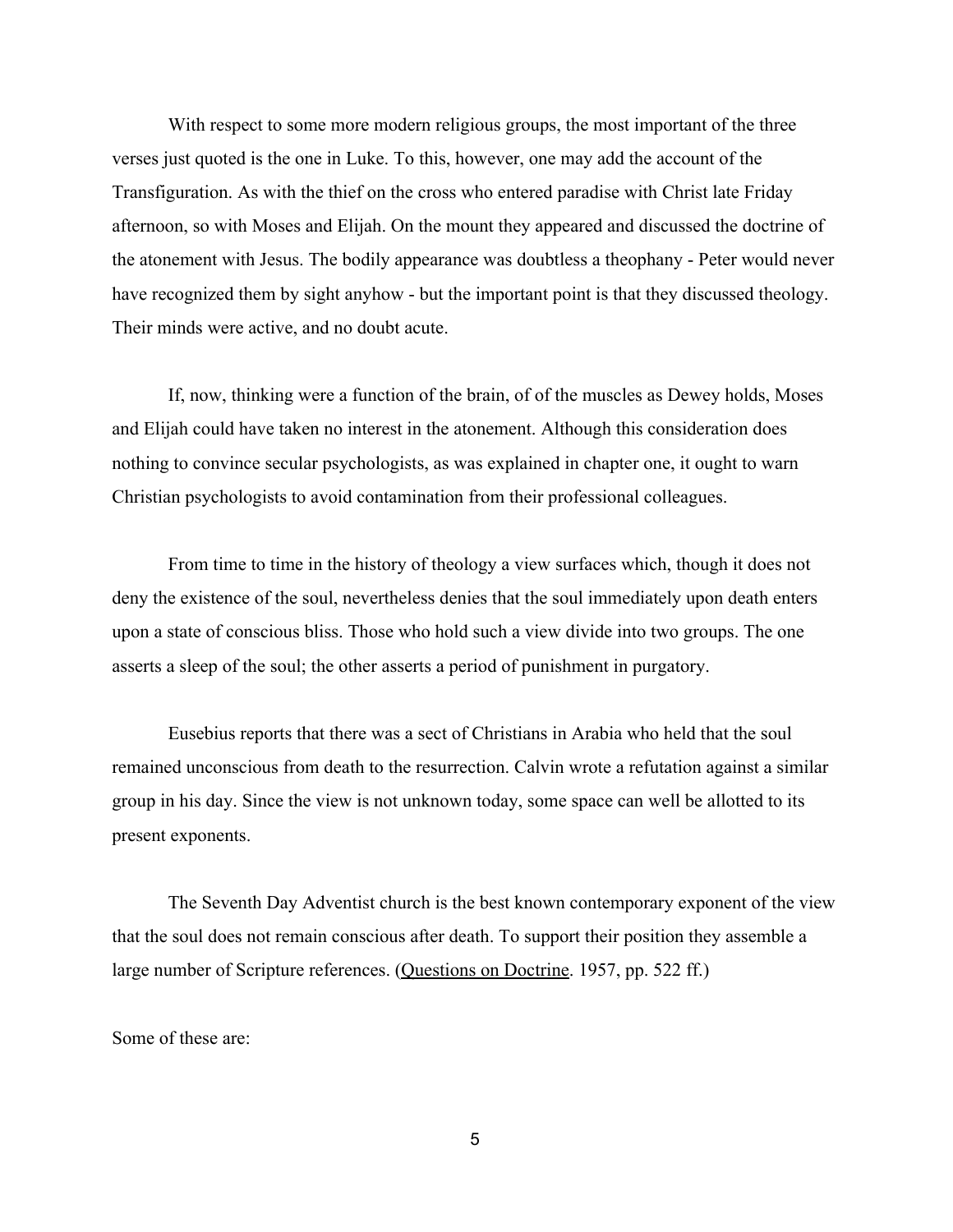- Psa. 6:5 For in death there is no remembrance of thee: in the grave who shall give thee thanks?
- Psa. 30:9 What profit is there in my blood, when I go down to the pit? Shall the dust praise thee? Shall it declare thy truth?
- Psa. 115:17 The dead praise not the Lord, neither any that go down into silence.
- Isa. 38:18-19 For the grave cannot praise thee, death cannot celebrate thee; they that go down into the pit cannot hope for thy truth. (19) The living, the living, he shall praise thee, as I do this day: the father to the children shall make known thy truth.

Strange to say, they include in this very list

I Cor. 15:17-18 And if Christ be not raise, your faith is vain; ye are yet in your sins. Then they also which are fallen asleep in Christ are perished.

This is strange because Paul's general argument here is a hypothetical destructive syllogism. The premise "Christ is not raised" implies the conclusion "They that have fallen asleep in Christ have perished." But since the premise is not Paul's own it is the premise of those he opposes neither is the conclusion his. When the SDA includes this in its list, it give the impression of denying the resurrection of Christ. One would also like to know what they say about Christ's condition between Friday 3:00 P.M. and Sunday 5:00 A.M. They quote, "His soul was not left in hell (Greek, hades, "the grave")." IF then his soul was not in Hades, and certainly not in the grave, for souls are not bodies, nor in heaven conscious with the Father, where was it and what was it doing that Saturday?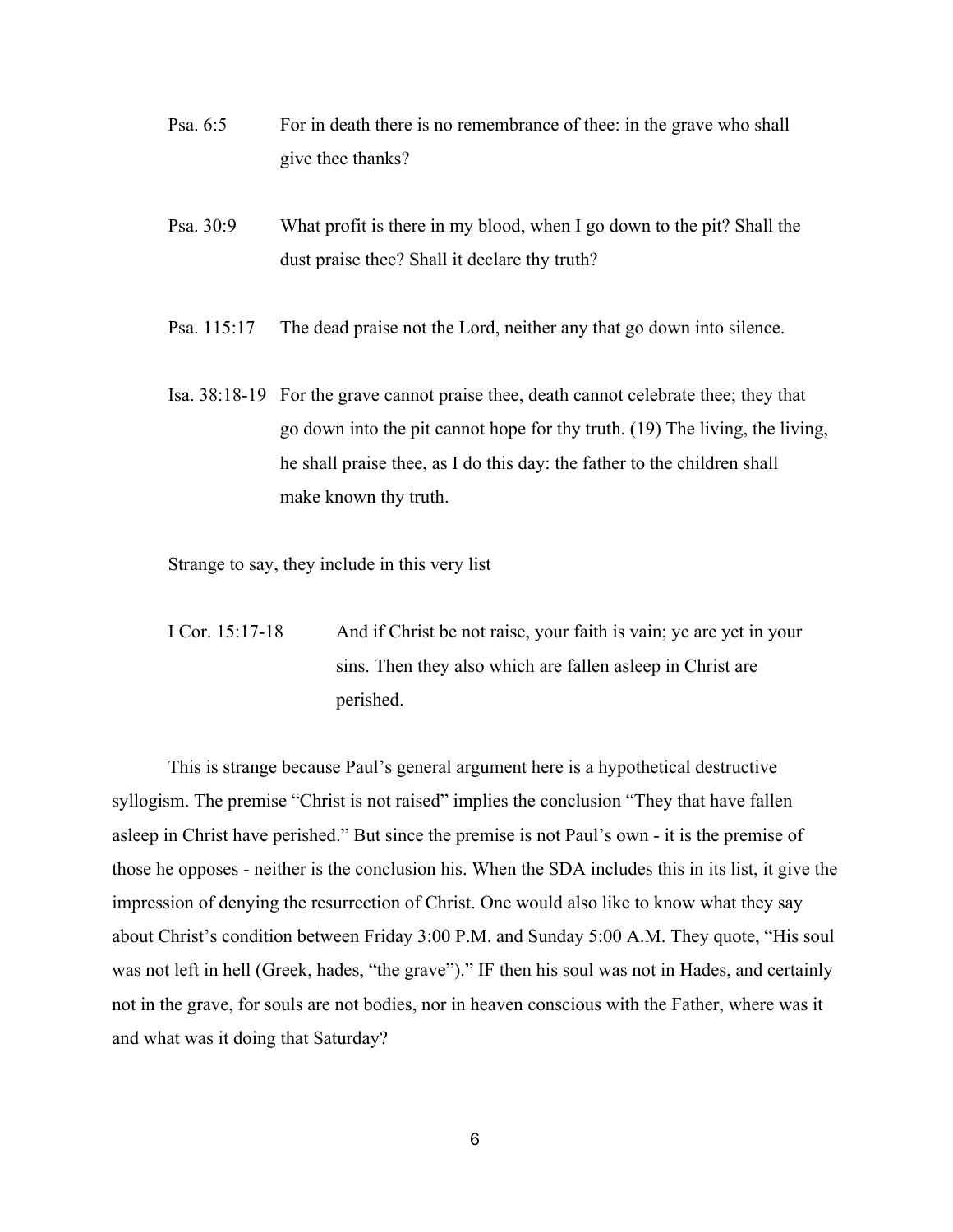At any rate they say about the dead, and therefore presumably about Christ, "The saints go to the grave … while asleep in the tomb the child of God knows nothing. … One who serves God closes his eyes in death, and whether one day or two thousand years elapse, the next instant in his consciousness will be when he opens his eyes and beholds his blessed Lord", (pp. 523-524). But this was not true of Moses and Elijah.

The SDA writer considers the cases of some who have been raised from the dead; the widow's son, the daughter of Jairus, Lazarus, and four others. The argument is interesting: "It would surely be too bad to bring one back from heaven, where having once arrived, he would naturally expect to remain forever." This, however, is not strictly so; for presumably when a soul enters Paradise at death, he will know that he is not yet in the final state. But to continue the quotations, "to bring one back from the realms of bliss to this vale of tears would be to run the risk of his sinning again, and so of losing his eternal reward!

This argument may impress Arminians and any others who deny predestination. But it only causes Calvinists to smile. The present volume has tried to stress the point that Christianity is a logically concatenated system. Numerous examples have been given. But what student at the start suspected that the doctrine of the intermediate state presupposes the doctrine of predestions?

The SDA author picks up some verses on which orthodox Christians have placed more weight than they can bear. But not always. II Cor. 5:8 contains the phrase, "absent from the body and present with the Lord." The SDA argument is, "Nothing in this text [justifies] … the conclusion that being present with the Lord will occur immediately upon 'being absent from the body.' The text does not indicate when these experiences take place. We simply recognize the interval of death between the two experiences. … Making reference to the future state, Paul speaks of a 'building of God … eternal in the heavens' and '... our house which is from heaven'. When the change takes places and we put on immortality, he remarks that it is in order that 'mortality might be swallowed up of life.' Then it is at the resurrection, it seems to us, that Paul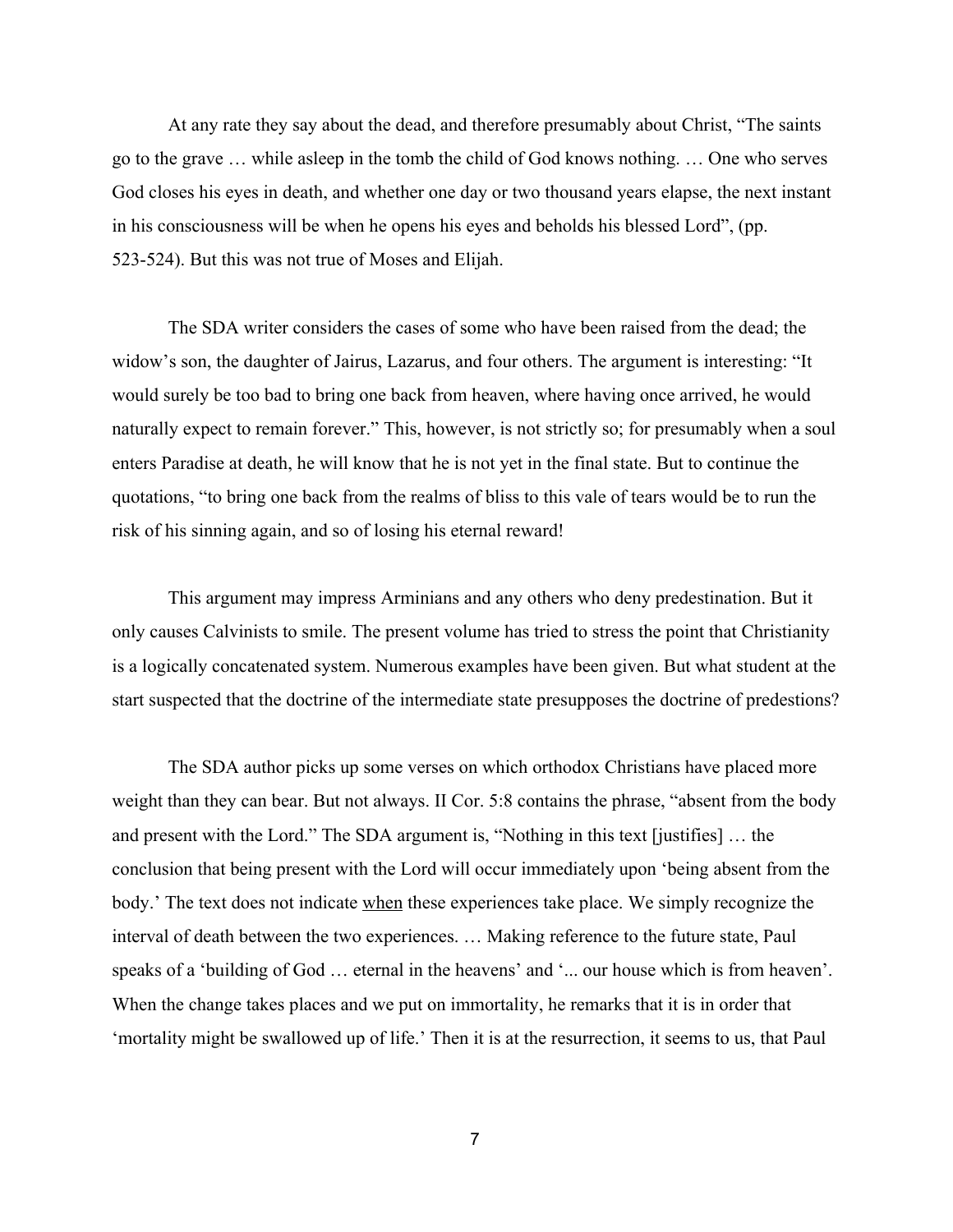expected to be 'present with the Lord,' for he says in I Cor. 15:53 that at the second coming of Christ, this mortal must put on immortality" (p. 529).

These conclusion are far from certain. First, the subject matter in I Cor. 15:33 is not the same as in II Cor. 5:8. The former says that our "phtharton must put on aphtharsia." i.e. the corruptible must put on incorruption. But this does not refer to the soul receiving a resurrection body, because the soul is already incorruptible. The soul we have now, the soul we now are, is immortal. The next phrase is, "this thing that is subject to death (thneton touto) must put on deathlessness." But this refers to the body, not to the soul. The verse says, "This mortal body must put on an immortal body." Such an interpretation fits very well with the illustration of the grain of wheat in I Cor. 15:36, 37, 44. Hence the idea is not that the soul becomes deathless at the resurrection.

With this elimination of the former passage the exegesis of II Cor. 5:8 will not be burdened with a false comparison. The verse said, "absent from the body … present with the Lord." What or who is absent from the body? Paul of course. Then Paul is not his body. Paul is his soul. Note previously in inverse 6, Paul was at home in the body, and therefore absent from the Lord. Who or what was "at home"? Paul of course. Then his body is his home; it is Paul, that is, Paul himself, who resides there. At home in the body is absent from the Lord; and absent from the body is present with the Lord. Clearly the SDA is mistaken in referring this to the resurrection of body.

If anyone think that this is not sufficient to refute the opposing position, something more can be said II Cor. 5, not only to refute, but to explain more fully what the Bible says about the intermediate state.

In chapter four Paul had been speaking of his many afflictions. He could hardly have been unaware that he might be murdered or executed by his enemies. Nevertheless he knows that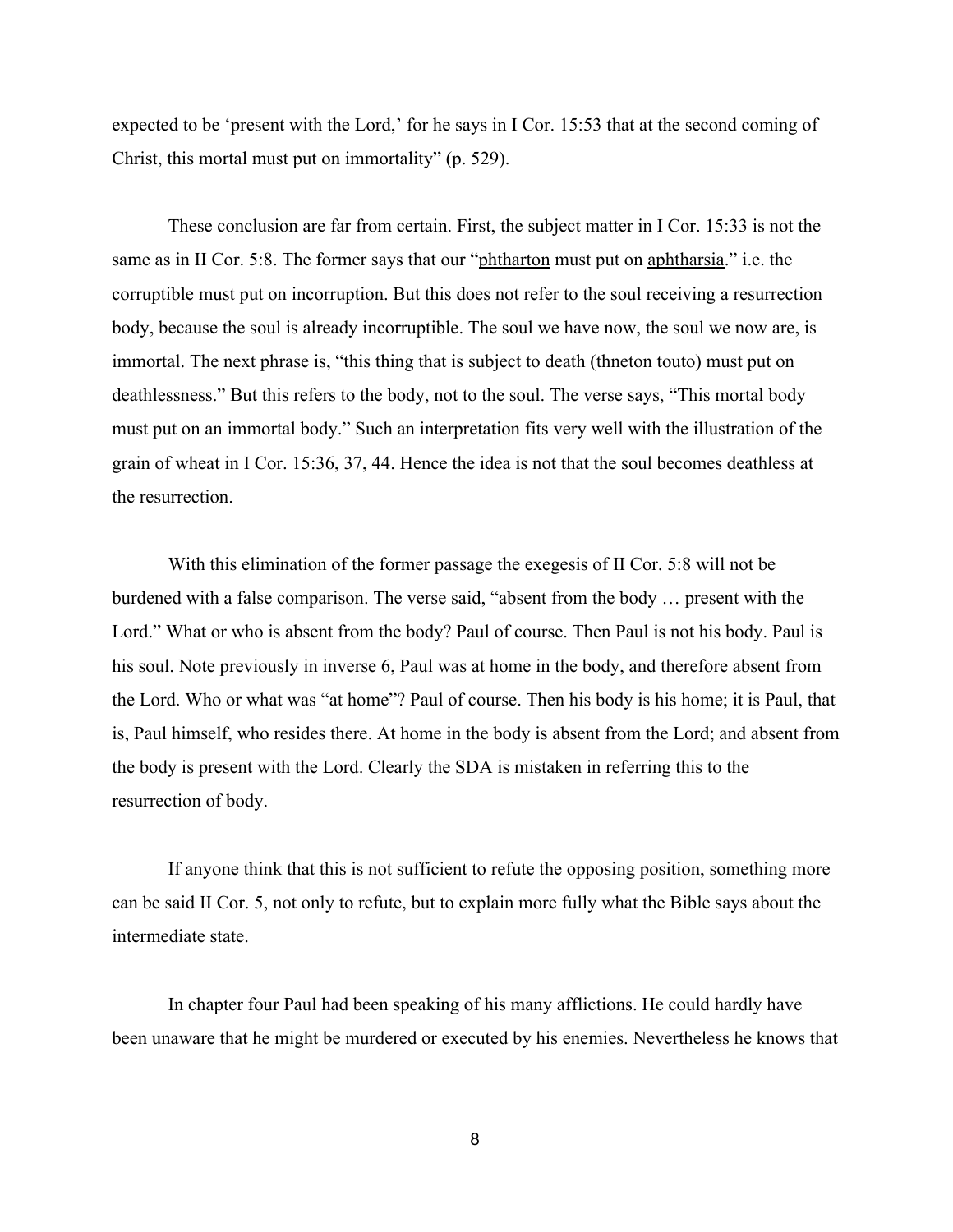if the home in which he now lives be destroyed, he has an eternal home in heaven. He groans in his present home and desires to live in his heavenly home.

What is this heavenly house? The SDA says it is the resurrection body. There are two other interpretations. One is that the house or home is heaven itself. The other is that the soul at death enters an "intermediate body" suitably constructed to last until the resurrection. For this view there is neither support elsewhere in Scripture, nor hint in these verses. It has been based only upon non-revelational psychology: "As without body there is no soul, so without a corporeal organisation there can be no salvation; a corporeal organisation as the necessary condition of personality, is the end of God's work. … The continued existence of the soul as a pure spirit without a body is to the apostle an impossibility  $\ldots$  for self-consciousness in a created being necessarily supposes the limitation of a bodily organisation" (Olshausen, Commentary, in  $loc.$ ).

This view is probably based on Aristotle's definition of the soul as the form of an organic body, as opposed to Plato's view of the soul as an independent reality. Eusebius (Church History, VI, 37) reports a view very similar to that of the SDA. Calvin in his day attacked a view of "soul-sleep", called Psychopannychianism. But let us return to II Cor. 5.

Does then the passage in question refer to the resurrection body? In opposition to this view, one may note that heaven is described as a place of many mansions, a city with many houses, or a habitation (Jn. 14:2; Heb. 11:10, 14; 13:14; Rev. 21:10; Lk. 16:9, 22). Then too, the resurrection body is not eternal. It may in some way be derived from our present natural body; but this is not eternal. Hence the house must be heaven, not a new or renovated body. Furthermore, in consoling himself and others who may suffer death in the persecutions, Paul says, "we have ... " The argument is: Do not be alarmed: if we die, we now have a heavenly home to which we shall go. It is rather obvious that the consolation depends on the fact that immediately at death, we enter a glorious home. The contention that it merely seems immediate because we are unconscious for a thousand years or so is a very strained interpretation. The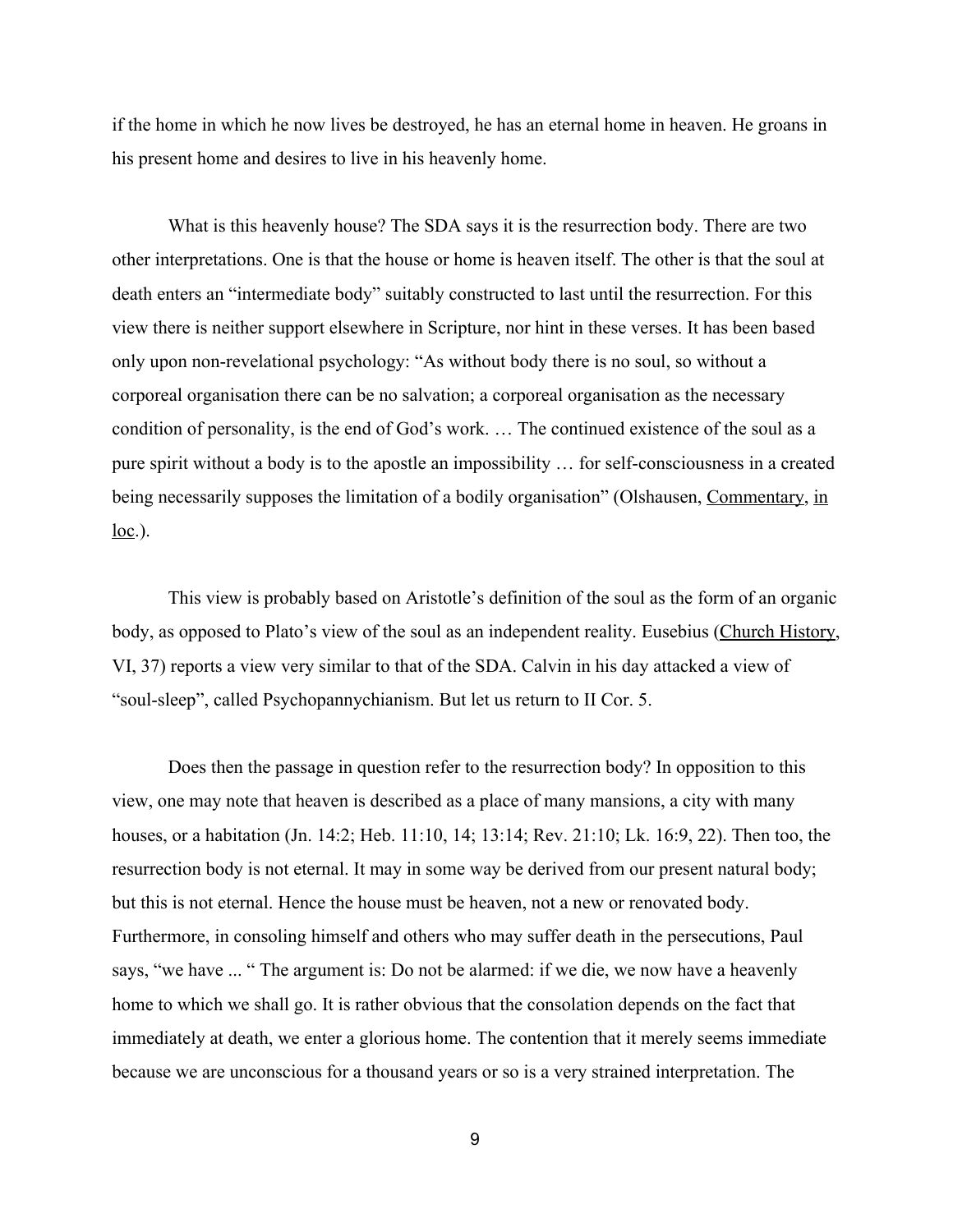conclusion therefore is justified that being absent from the body is coterminous with being present with the Lord.

However, the SDA quoted verses from the OT and these require a mention. They were in general similar to Psa. 115:17, "The dead praise not the Lord."

Now, as a preliminary remark, one may mention the fact that the OT says so little about life after death that some liberals assert the OT denies it. The liberal position on this point can be met with Job 19:2527 and with various passages describing the intimate covenantal relationship between God and his people. But if the OT has little to say about a future life and a resurrection, it is not surprising that it has still less to say about the intermediate state.

Since, however, the SDA is at this time a rather prominent religious group, it is well to consider their use of the OT. For this purpose a fairly long quotation will be made from a book in which the author analyses SDA theology in considerable detail. The student will do well to read the entire book.

"*The appeal to verses referring to the condition of man in death.* In the Old Testament, especially in the Psalms and Ecclesiastes, there are more than a few verses which speak of the silence of the dead, the perishing of the dead man's thoughts, and so forth. These passages prove to the satisfaction of the Adventists that there is no continuation of consciousness or of any kind of activity after the occurrence of death. An examination of such texts in their setting, however, may very well lead to a conclusion different from that reached by Adventism, namely, that at the least they allow, and in some cases fairly well require, the construction that they refer to the dead not in an absolute sense but in their relationship to living persons or earthly activities."

"An examination of one of these, selected at random, evinces this fact. Psalm 146:4, cited on page 522 of *Questions on Doctrine*, reads: "His breath goeth forth, he returneth to earth; in that very day his thoughts perish." This verse, however, is found in the course of an exhortation by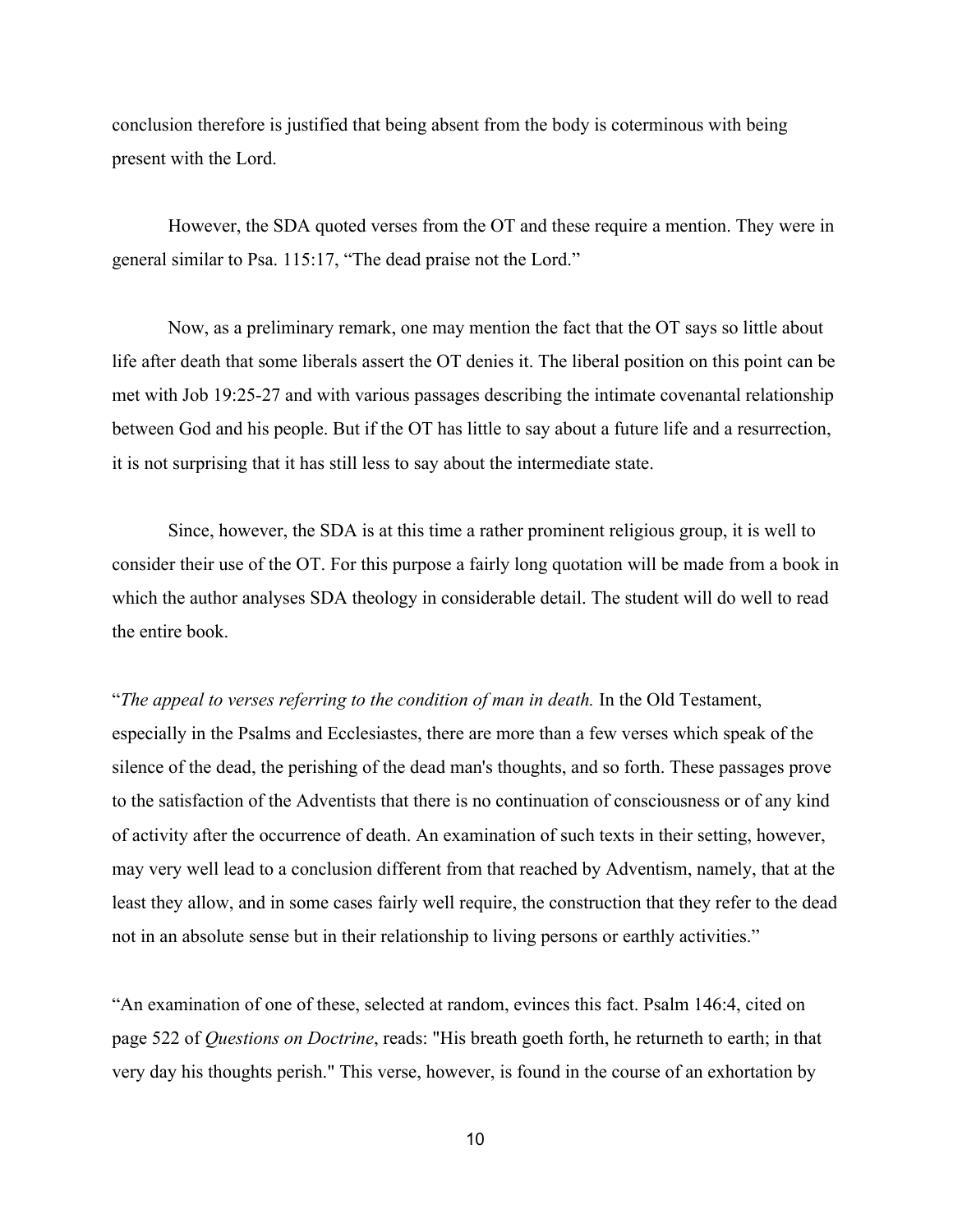the Psalmist that men should trust in God and not "in princes, nor in the son of man in whom there is no help." Why is this counsel to be heeded? It is because all men are subject to death; even the mightiest of them expire and are buried out of the sight of their fellows; all their designs and plans, everything that has relevance to this present form of existence, are finished completely and finished forever. This is what the text intends to teach; there is no reflection one way or the other upon the state of the person after death. Indeed, if it should be insisted that this and similar verses must be applied to the destiny of the individual in a rigidly literal sense, and that the writers of such passages had in mind to say everything that is to be said concerning death, one who believed in no kind of immortality or resurrection at all would be perfectly justified in finding support for his view in these words. Understood as referring to anything more ultimate than the the phenomenal aspects of death, they fit a view of man of the type which B. B. Warfield classifies as "Pure Mortalism" better than they do the doctrine of conditional immortality. Does not Ecclesiastes 9:5 say" ... the dead know not anything, neither have they any more a reward; for the memory of them is forgotten"? Where, by Seventh-day Adventist canons of interpretation, is there room for even a "conditional immortality" here?"

"*The appeal to passages referring to "immortality" and "life".* The Adventists argue that since "God alone hath immortality" (1 Tim. 6:13-16), man does not have it innately; further, since "man is urged to seek for immortality (Rom. 2:7), he does not now possess it."

"The former of these verses, Paul's words to Timothy, are among the favorite texts by which Adventism proves that man is not immortal, and at first glance it would seem that this is all they need to make their case; the verse says in so many words that immortality cannot be predicated of anyone but God. The difficulty is, however, that if the "immortality" which is envisioned here is of a kind which can be partaken of by a creature at all, the movement has on its hands a text which proves far too much. How, if "God alone hath immortality," can man have "conditional immortality"? It should be obvious, therefore, that Paul is at this point using the word in a sense in which it cannot be applied to any creature. This "immortality" is an exclusively divine quality; no angel or glorified saint, not to mention the demons or lost men, will ever possess it as God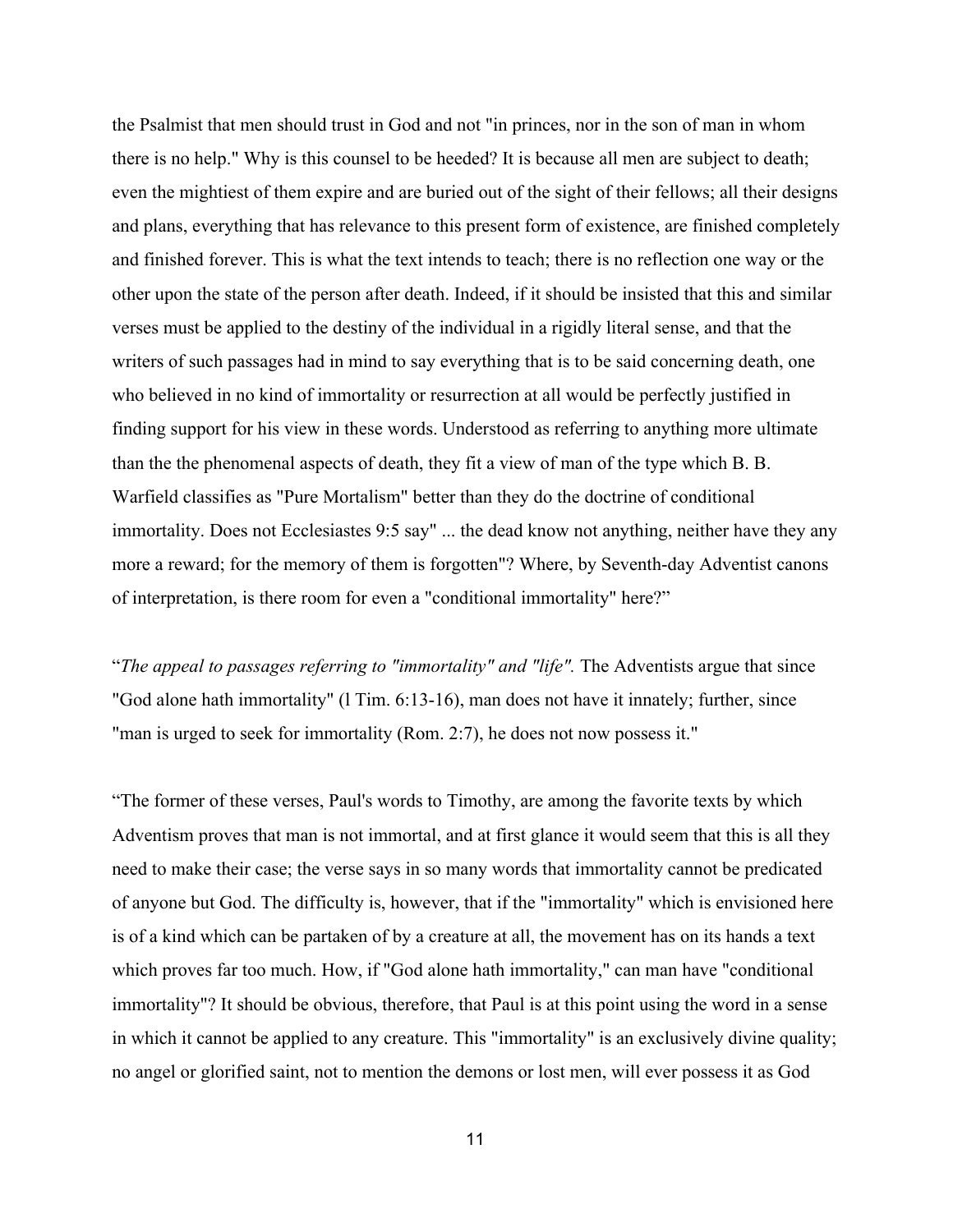possesses it. Indeed, it is unlikely that any group in the history of Christianity, other than an occasional isolated and short-lived mystical sect, has ever taught that man does or shall have immortality in this sense, namely, as an original, eternal or necessary quality. Certainly when traditional Protestantism affirms that men are naturally immortal, it does not mean that they are so in the same way as God is immortal; it is using the term "immortality of the soul" with respect to men in general as the equivalent of "endless existence.""

"The latter of these passages, Romans 2:7, speaks of "immortality" in still another sense. That this is so is evident from the context, in which the words "glory," "honour," and "peace" (v. 10) are conjoined with the "immortality" for which men are urged to seek. All of these are in antithesis to "indignation and wrath and tribulation and anguish," the lot of the unrighteous. The force of "immortality" here, then, is not quantitative, in the sense of bare continuance of existence (in which sense all men are "immortal"), nor is it that of eternal and original immortality (in which sense only God is "immortal"); this "immortality" is of a qualitative kind, connoting incorruptibility, in which sense it is used of the redeemed people of God and of no others. The same principle may be applied to those passages which speak of "eternal life" as the "gift of God." This is not a "gift" of endless existence, but of perfect blessedness "in the full enjoying of God to all eternity.""

"*The appeal to passages referring to "death".* The situation here is parallel to that which was noted in the preceding section. "Death" is used in Scripture in more senses than one, and "cease to exist" is by no means its most frequent meaning. This is manifestly the case even on the Adventists' own principles; if there is to be any future punishment at all (as the Adventists say there will be), "annihilation" cannot exhaust the meaning of "death" as the "wages of sin." The term, as will be apparent when the question of annihilationism comes under discussion, is used in a fuller and far more sober sense."

"*The appeal to the use of "sleep" to refer to death.* The point is emphasized by the Adventists that "the Greek words for 'sleep' . . . refer in many instances to the sleep of death." In this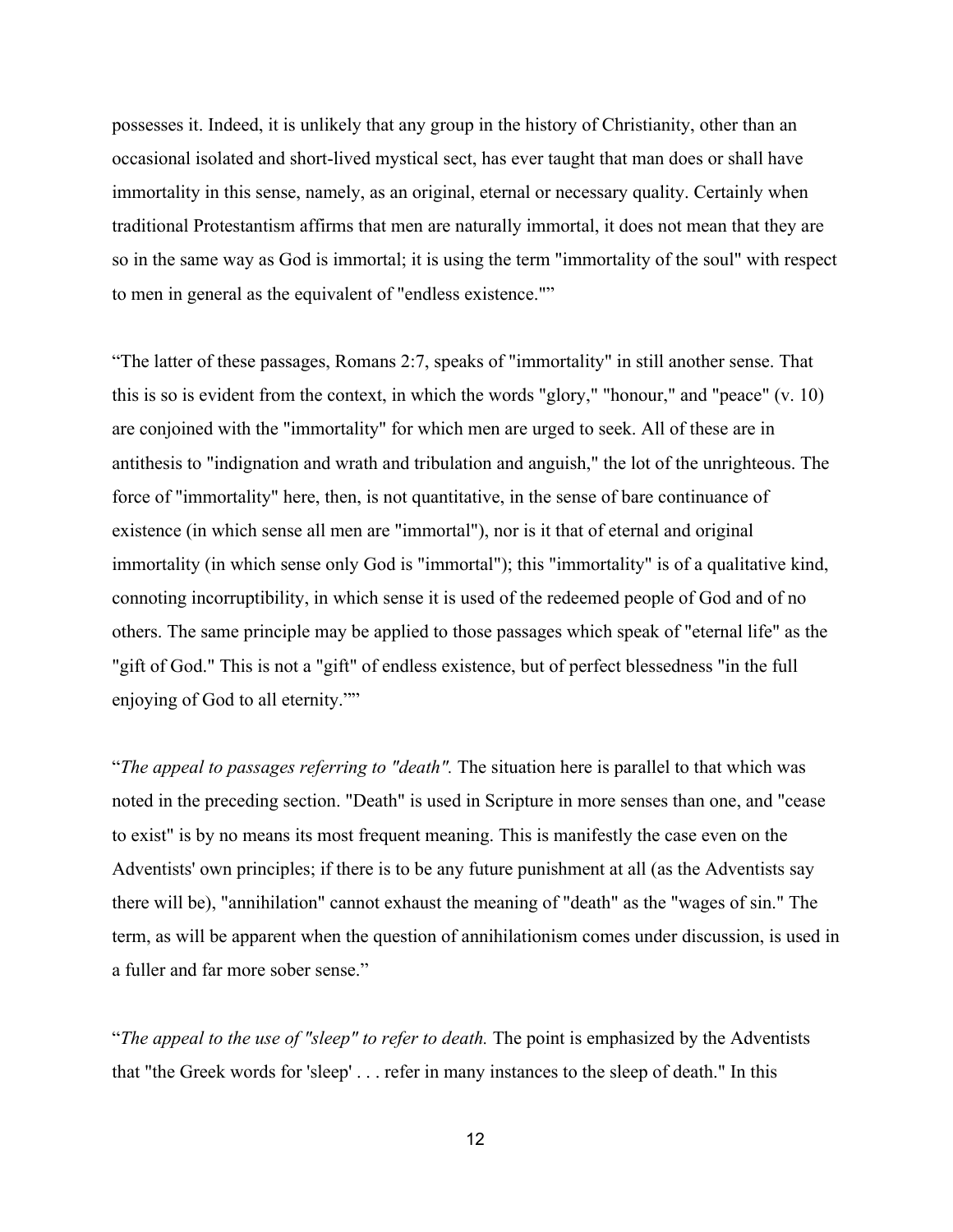connection they cite the remark of W. E. Vine: This metaphorical use of the word sleep is appropriate because of the similarity in appearance between a sleeping body and a dead body. It is difficult to determine what the writers of Questions on Doctrine had in view in calling attention to this fact. Vine's observation is quite correct, and it is the interpretation placed upon this terminology by the great host of Christian writers. "Sleep" is indeed a natural euphemism for death, referring to the appearances of things, no reflection upon matters more ultimate being intended. As far as the non-material part of man is concerned, therefore, it is impossible to decide from this expression, taken by itself, whether or not there is consciousness after death. There is, in fact, but one place in Scripture where the term "fall asleep" is used in close conjunction with a reference to the departure of the non-material part of man, namely Acts 7:5960. Here, in the account of the martyrdom of Stephen, the verses read: And they stoned Stephen, calling upon God, and saying, Lord Jesus, receive my spirit. And he kneeled down and cried with a loud voice, Lord, lay not this sin to their charge. And when he had said this, he fell asleep."

"The point will probably not need to be elaborated that this connection gives scant support to the view that to "fall asleep," used of death, implies that Stephen did not enter consciously into the presence of his Saviour and Lord." 1

The section on Seventh Day Adventism began with a remark that two groups deny that the righteous soul upon death immediately experiences conscious bliss. The second of these groups is Romanism. Unlike the SDA Romanism affirms the consciousness but denies the bliss in its doctrine of purgatory. If the former section has been so long, two short considerations are enough to dispose of purgatory.

The first point is that the bible contains no mentions of purgatory. Sometimes I Cor. 3:15, and, even less appropriate, Jude 23 are used. Neither of these provide any basis for the doctrine.

<sup>&</sup>lt;sup>1</sup> Herbert S. Bird, Theology of Seventh Day Adventism pp. 50-53, Eerdmans 1961.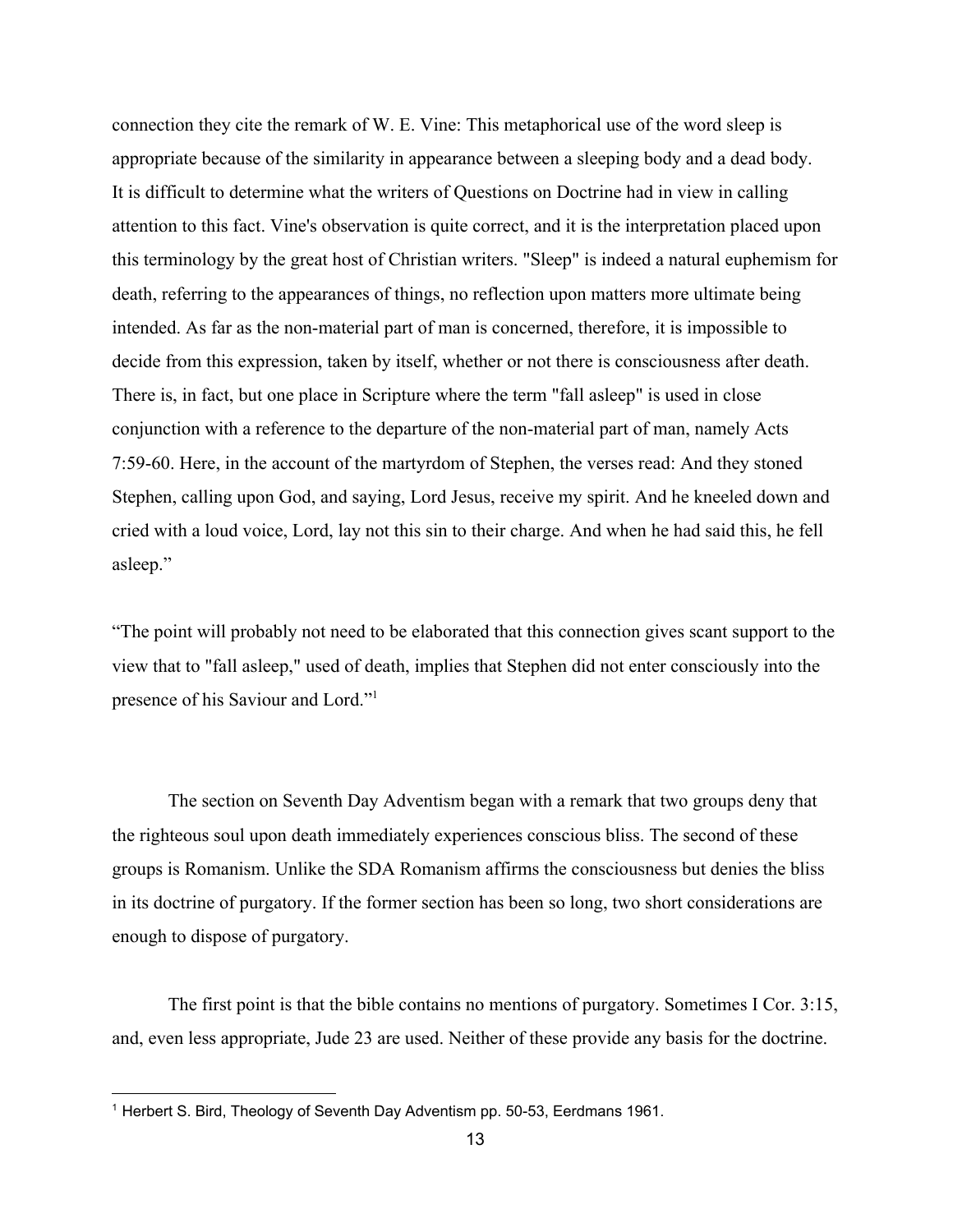Rev. 21:27 says that nothing defiled shall enter heaven; but this would imply purgatory only if the redeemed saints continued in their defilement. The apocryphal Maccabees 12:43 is a little better, but neither Jews nor Protestants accept the Apocrypha. The only valid argument that Romanists can use is: Many truths not written in the Bible were given to the Roman church and constitute its tradition; purgatory is one of these truths; therefore this doctrine must be accepted. This argument differs from those preceding. The former Scripture references are excellent premises, but the inference to purgatory is invalid. Here the logic is perfect, but the premises are false.

The second point can be connected with I Cor. 3:15 and Rev. 21:27. Nothing defiled enters heaven and all evil works are like hay and stubble to be burned up. This figure of burning up stubble may seem to hint at purgatory. Actually, however, there is a great difference. Purgatory is supposed to be a place where sinner suffer for their sins and thus complete their atonement. Christ's sufferings have expiated some sins, but not all. Since Christ's death was not sufficient (however necessary it might have been) to atone for all sin, the sinner himself must pay the penalty for the remainder. The present writer in another book quoted a well known gospel hymn:

Jesus paid it all, All to him I owe. Sin had left a crimson stain He washed it white as snow

The Romish counterpart is worth repeating here because it emphasizes the contrast.

Jesus paid in part: Thanks to him I say. Sin had left a bluish stain; He washed it somewhat gray.

### 3. The Second Advent.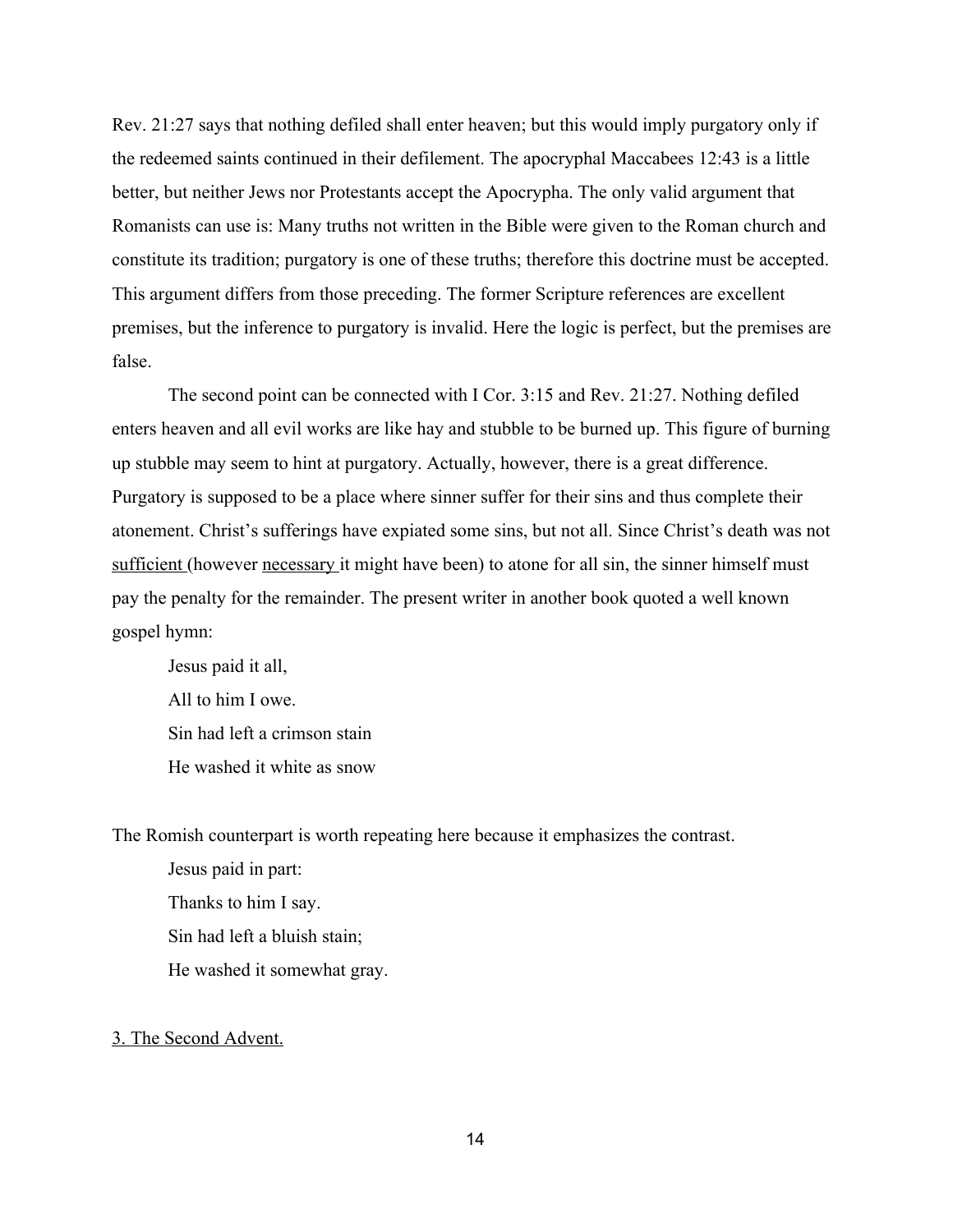With the doctrine of the intermediate state placed here because there is no better place for it, the next discussion takes up what is more properly called eschatological. The first point, possibly too obvious to mention, but clearly essential, is the fact that the NT predicts the future.

- Luke 21:6 ff. There shall not be left one stone upon another. ... Nation shall raise against nation … ye shall be hated of all men for my name's sake.
- John 21:18 When thou shalt be old, another shall find thee and carry thee whither thou wouldest not.
- Rom. 11:26 And so all Israel shall be saved.
- Rev. 20:7 And when the thousand years are expired, Satan shall be loosed out of his prison.

Of the events the NT predicted, some have already occurred, e.g. the destruction of Jerusalem. Others, such as the world-wide preaching of the gospel, are occurring. The remainder are yet to come; and it is these, or, better, the temporal relations among these, that puzzle us as we read.

Though there are three distinctly different views concerning the order of the several events which constitute the age to come, the one event, of all the most important, and so acknowledged by all evangelicals, is the return of Christ.

Acts 1: 11 This Jesus, he who has [just] been taken up from you into heaven, shall so come in the Hay you have seen him depart into heaven.

There may be a hundred verses in the NT that predict or refer to the return of Christ. Most, if not all of the others, add some detail concerning concomitant circumstances. This one in Acts, unless one boggles at the simple phrase "in like manner," seems to be the only one that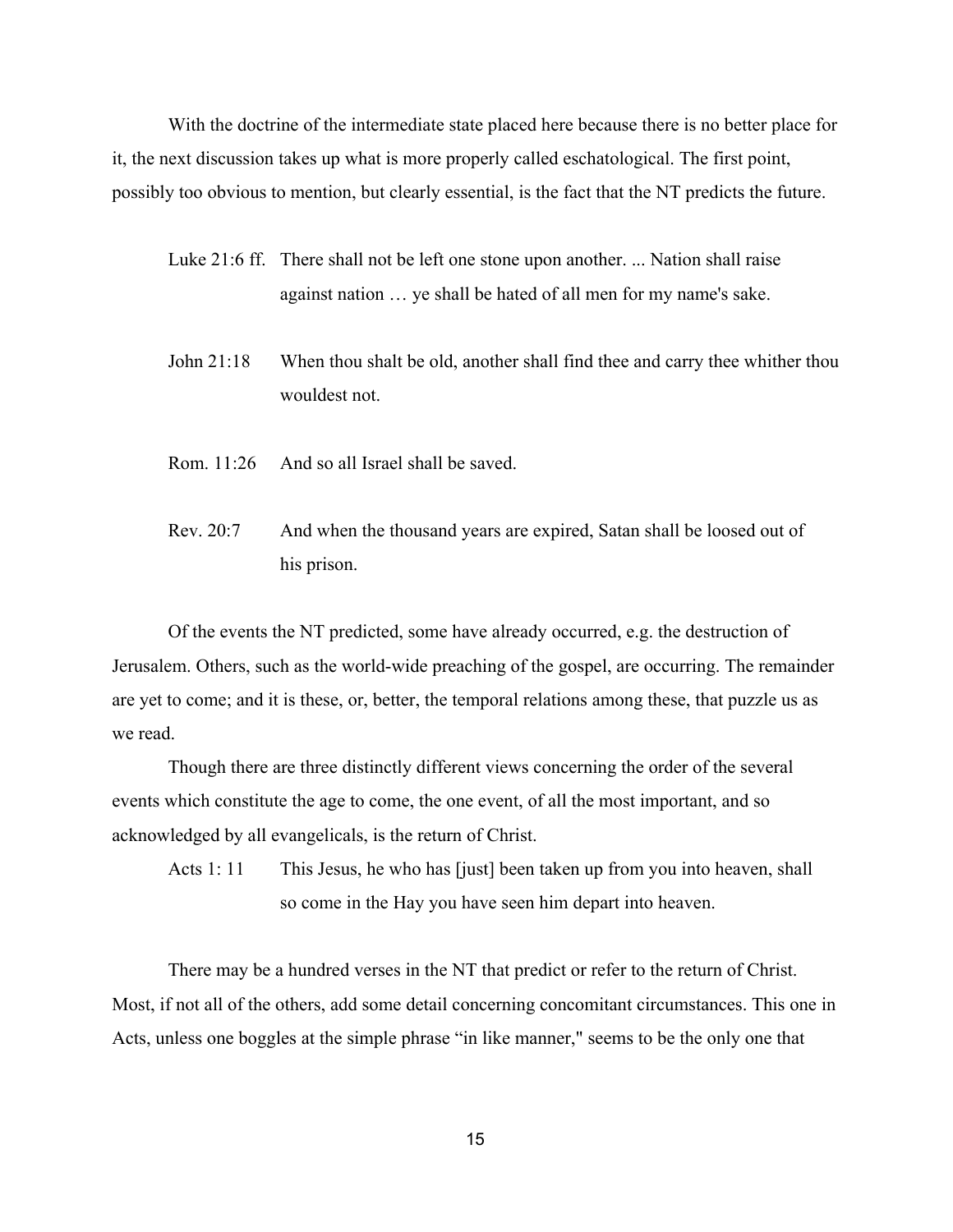restricts itself to the bare event itself. Even so, it is unambiguous in predicting that Jesus himself Hill return from heaven to earth.

With the rise of modernism in the nineteenth century, many liberal who wished to avoid too great a rejection of Scripture tried to interpret the return of Christ as the destruction of Jerusalem in A.D. 70 (Jesus on his Second Coming, by W.Roy Goff, 1917), or as the death of the believer, or even as the experience of regeneration. Against these views the fundamentalists emphasized the personal and bodily return of the Lord. Of course, they were right. But this emphasis need not be so vociferous today as it was then because the liberals' subterfuges are no longer possible. The subterfuges are no longer possible because (1) they were exegetically incompetent, and because (2) the liberals today do not need to fear outraging their unbelieving congregations by denying the Bible. ∙In fact, though they often try to prove that Paul believed and has mistaken that Christ would return in his own lifetime, liberals can often please orthodox believers with their fairly accurate exegesis Such is what the Bible teaches, the fundamentalists understood the Bible correctly, but they believed it - how stupid!

What the unbelievers reject as stupid is the obvious supernaturalism of Christ's return. Scripture emphasizes this in its description of the event. Though evangelicals divide into three main groups on the question of the millennium, they all agree that Christ will return on the clouds of heaven, in flaming fire, with the sound of the trumpet and the voice of the archangel, accompanied by angels and saints. The student may make his own list of verses to complete this description. Deny the supernatural, and no Christianity remains.

But beyond this unanimous agreement on the main point of Christ's personal and visible return, there are three divergent theories concerning the temporal relations among some concomitant events. The questions are basically: Will there be a millennium or not; and if so, does it come before or after Christ's return.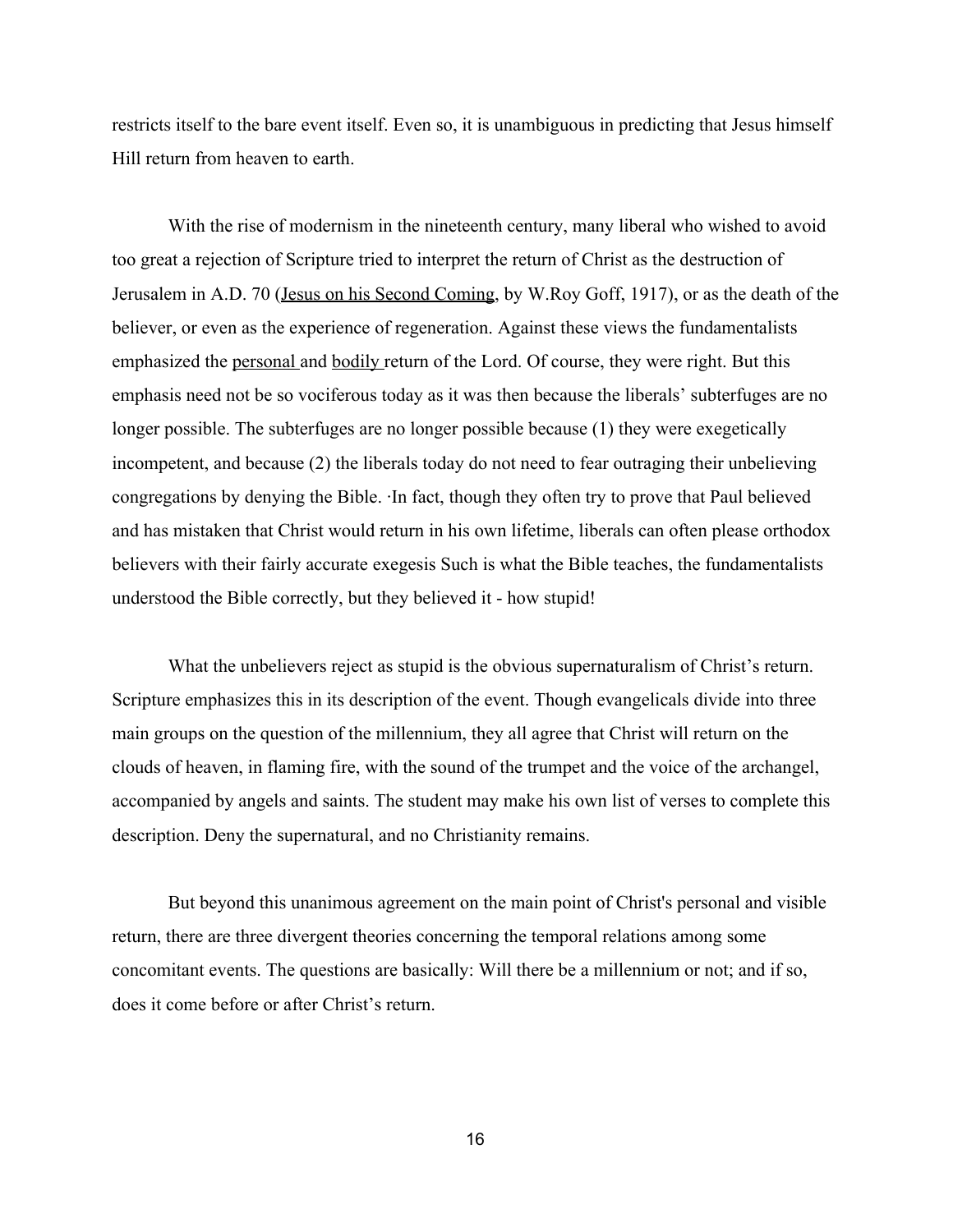( a ) Postmillennialism is the view that the preaching of the gospel will eventually convert the world and that a thousand year period of all but universal righteousness will ensue. Then Christ will return. His return is postmillennial. By far the most thorough defense of this view is David Brown's The Second Advent (on the cover of the book) or Christ's Second Coming, Will it be Premillennial? (on the title page).

It is not possible here to reproduce the 489 pages of this carefully written volume; but some of the scripture adduced must be mentioned. Early in the volume Dr. Brown considers the parables.

First he refers to Matt.  $28:18-20$  as indicating a long time and extensive changes between the two advents. Christ's return therefore could not have been imminent. To this agrees the parable of the tares. The field is the world -- not the Church, as those who oppose ecclesiastical discipline try to maintain - in which tares and wheat both growl until the harvest. This indicates a long time of slow but steady growth. The mustard seed and the leaven teach the same lesson. Something small becomes large through its inherent power.

But although the gospel is thus to permeate the world, there will be great reverses at times (I Timl. 4:1-3; II Tim.3:1-5; II Peter 3:3-4). These reverses do not annul the teaching of the parables on the eventual triumph of Christianity, but they do indeed show that it will be a long long time before Christ returns.

The wording of Acts 3:20-21 also, "whom the heavens must receive until the times of restitution of all things ... "tends to discourage an expectation of Christ's return during the first century.

The parable of the ten pounds likewise teaches that the nobleman went into a far country for a long time. The details of the story - the antagonism of the citizens, the investment of the money, and the words of the nobleman upon his return - all teach that Christ's return was not imminent.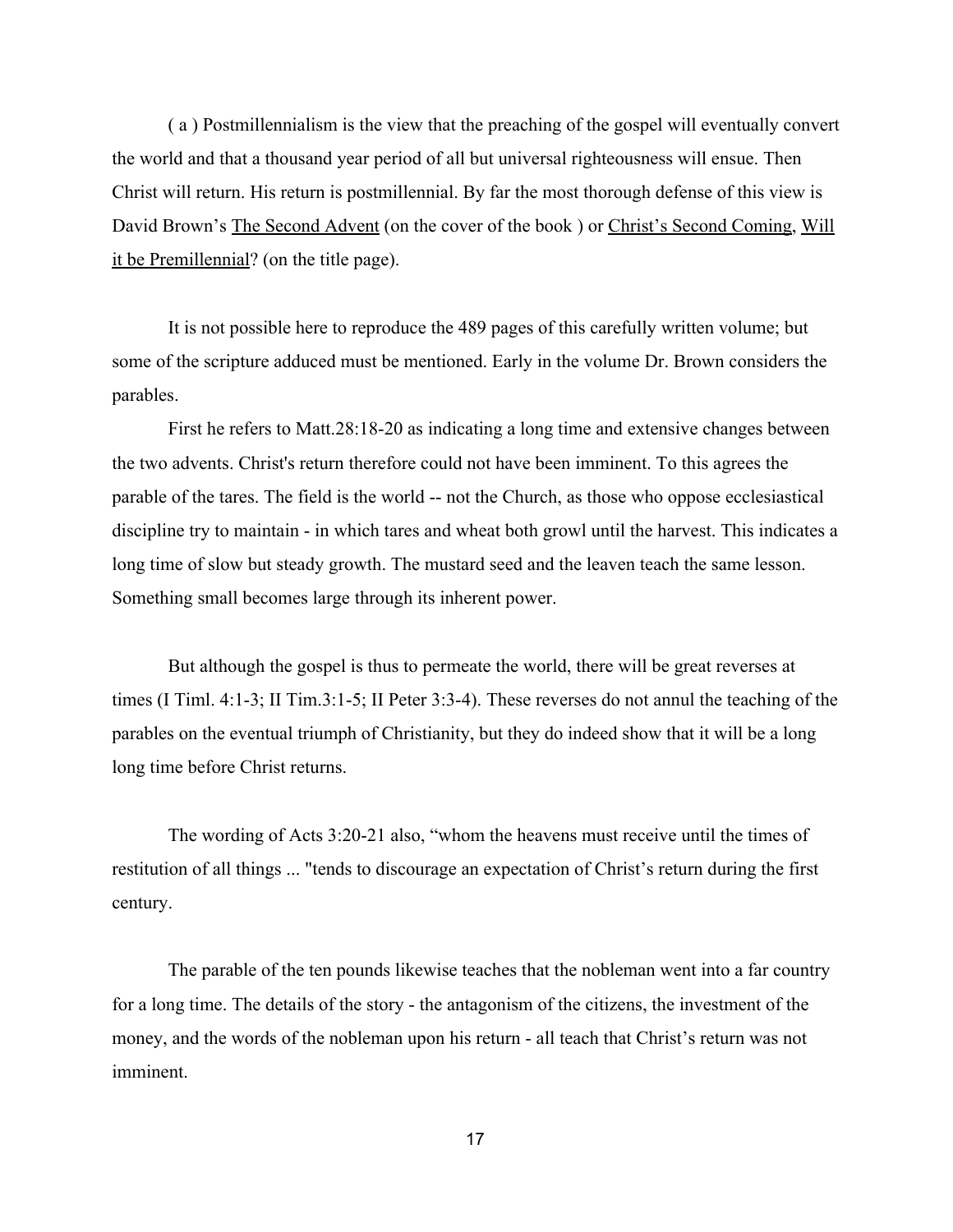Dr. Brown then quotes an earlier writer:

"It is worthy of note that the only errors mentioned in the New Testament respecting the time of our Lord's coming, all consist in dating it too early... The case of the servant represented as saying, 'My Lord delayeth his coming.' ... The servant had taken up a wrong impression of the date when his Master was to be looked for; and as his Master did not show himself according to that false date, the servant, instead of distrusting his own understanding, memory, or calculation … acted on the assumption that his Master would not come ... and so acted to his ruin. And Dr. Brown goes on to show how Paul rebuked the Thessalonians for their belief in an imminent return. Than the apostle in the second epistle explains some events that must take place before Christ returns. The Scofield Bible tries to defend an imminent return, though two thousand years have now elapsed, by defining imminence as the absence of any known or prophesied event that must occur before the second advent (Note on Mt4: 17). But Paul made the prophecy.

Later in the volume (pp.335-358, et passim)Dr. Brown finds in Daniel the gospel's gradual conquest of all nations as the small stone grew into a great mountain and filled the whole earth.

In addition to a great amount of similar scriptural argumentation, Dr. Brown is, let us say, vehement against the premillennialists' lukewarmness toward foreign missions. In particular he castigates the Messrs. Bonar, quoting A. Bonar who called missionary zeal "a visionary hope" (p. 317), and referring to H. Bonar's rebuke to the London Missionary Society (p. 319).

Unfortunately castigation has not been confined to one side of this debate. Time and time again the premillennialists have accused their opponents of substituting political socialism for the gospel. This is a completely false accusation. It is true that the modernists largely depend on and trust in left-wing politics "to bring in the Kingdom of God." But this is not postmillennialism. The modernists along with their rejection of the Virgin Birth and the vicarious Atonement also reject the personal return of Christ. But the postmillennialists put their trust in the preaching of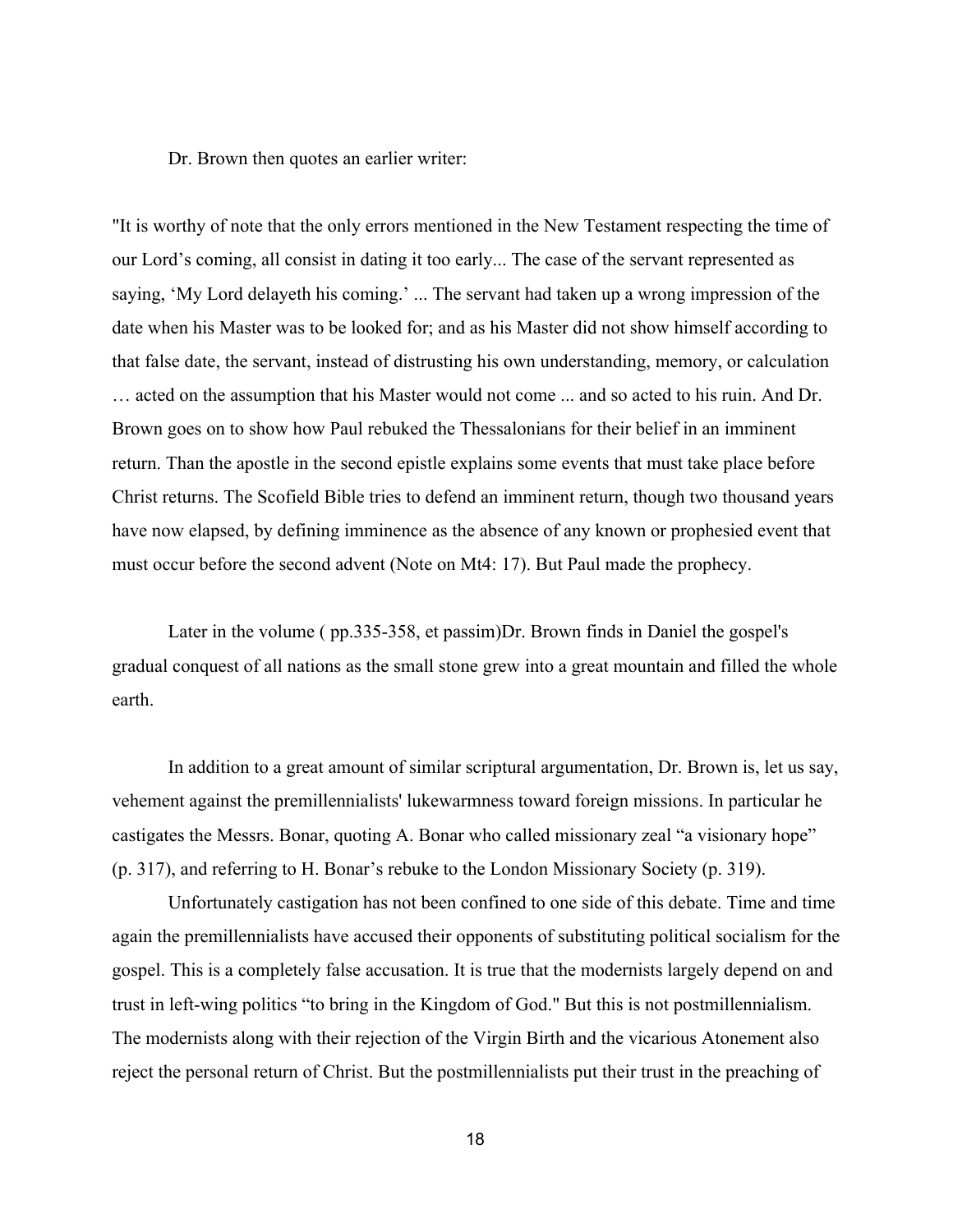the gospel. The contrast between the two millennial views has to do with the question whether God has ordained a general conversion of all people under the preaching of the gospel, or "whether God has reserved his regenerating power, on this scale, until Christ returns and ushers in a millennium.

Reliance on the return of Christ for the conversion of the world Dr. Brown considers, not merely pessimistic, but as a denigration of the gospel. He holds that the gospel is the power of God to salvation, to the Jew first and also to the Greek. Therefore to make the return of Christ the power of salvation, chiefly through his converting the Jews by his appearance, is to contradict Romans, even if the Jews then preach the gospel to the Gentiles and usher in an age of righteousness. Not only do the premillenarians denigrate the power of the gospel, they also face a difficulty in the role they assign the Jews. For if Christ converts the Jews by his appearing, why should not the same event also convert the Gentiles without making use of Jewish preachers? On this supposition the gospel remains entirely useless.

Dr. Brown was no modernist or liberal; yet he lived in an age that was unbelievably optimistic. Herbert Spencer had just predicted that his millennium was just about to break forth. Nearly everyone, even good Christians, were influenced. by this general optimism. Great missionary endeavor would soon convert the Chinese. But today the work of the great China Inland Mission is in ruins. Since the Congo became Zaire, nearly all Africa has turned violently anti-christian. When Christ returns, will he find faith on the earth ?

Although the foregoing summary is quite inadequate to indicate the scope of Dr. Brown's constructive argument, exegeting hundreds of verses, a great deal of it is not so much constructive as it is an exploitation of the unavoidable difficulties, as well as some distressing stupidities, into which many premillenarians have fallen. The proliferation of imposing charts, predicting the order of future events in great detail, and with great imagination, could hardly avoid the absurdities of careless enthusiasm. Many of these chart makers had little or no theological training. Even those who did, sometimes made what we today can see are egregious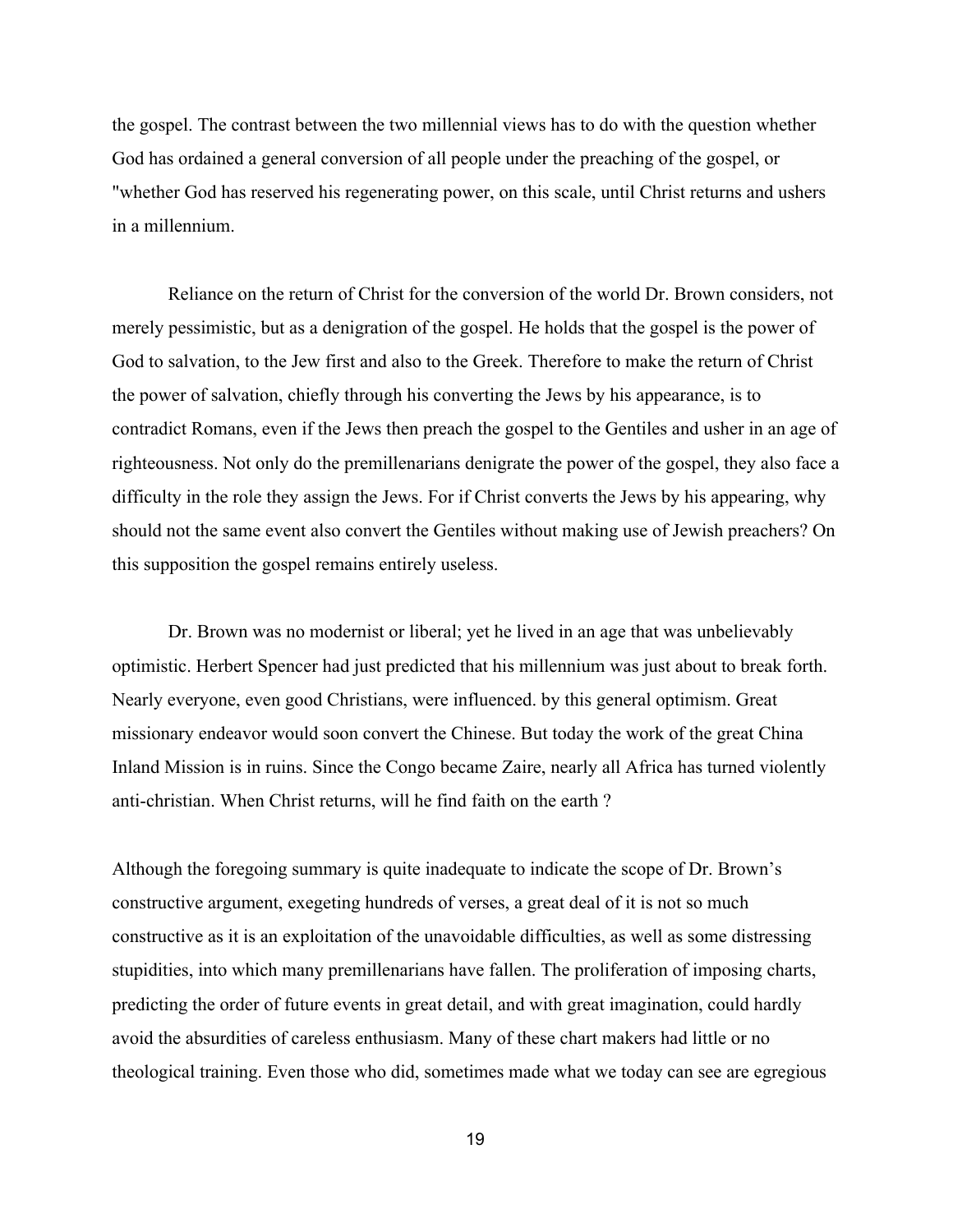blunders. In 1927 a well educated, popular preacher in Philadelphia explained that the national boundaries in Europe were then precisely those of ancient Rome. No further changes would occur; Mussolini was restoring the Roman Empire; he was the antichrist; and the Lord would return very shortly. What about Hitler? Oh, no; Hitler is unimportant; Mussolini and Rome will dominate until Christ returns. That was 1927.

On the other hand and quite aside from the fundamentalism of post World War I, the exegetical problems are very real and very great. Then after exegesis the piecing together of the Scriptural prophecies is more difficult than any jig-saw puzzle. This is characteristic of predictive prophecy. Christ said, "and now I have told you before it come to pass, that when it is to come to pass, ye might believe" ( John 14:29 ). This statement may refer to the death and resurrection of Christ, to Pentecost, or even to the second advent. In any case the disciples could not have described, on the basis of John fourteen, what was going to happen the next day, fifty days afterward, or two thousand years later. Jesus upbraided his disciples for not understanding the Old Testament. But if we are honest with ourselves, we should hardly claim to have understood the prophecies better than they. So, today, those who construct detailed charts of the future must have a very good opinion of themselves.

An integral part of the postmillenarian argument is the inability of the human mind to decipher predictive prophecy. This includes particularly the premillennialist's preference for a literal fulfilment rather than a spiritual one.

One item that Dr. Brown labors upon for some length is the assertion by many premillennialists that the Jewish temple will be literally rebuilt on the spot that now supports the Dome of the Rock. That the Israelis may yet drive out the Arabs and build a temple where Abraham was about to sacrifice Isaac cannot be adjudged impossible. But that such a rebuilding is a fulfillment of Ezekiel's prophecy and that God and the Messiah would accept the sacrifices of lambs again is quite another matter.

For one thing, not all prophecies were intended literally, though a good number of premillennialists so assert. For proof one need not read beyond Genesis 3:15. But there is also Numbers 24:17, "There shall come a star out of Jacob and a Scepter shall rise out of Israel …"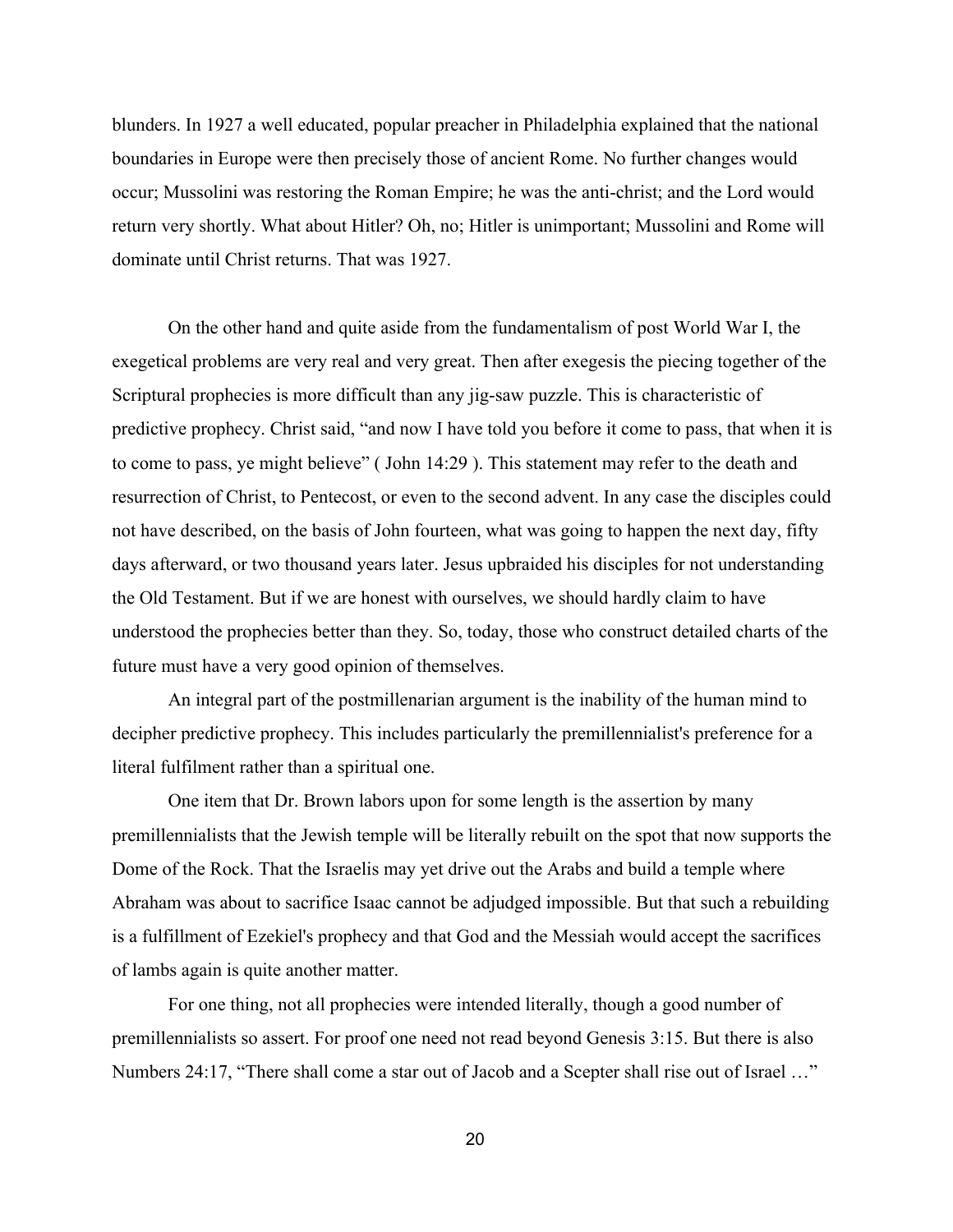This might be a prophecy of the second coming rather than the first; but Jesus is not a planet or a sun. Nor is he a literal cornerstone, as Isaiah says.

Cannot then the temple prophecy of Ezekiel also be figurative? Aside from the fact that the man in Ezekiel 4043 was not a literal man, the rest of the chapter sounds very literal. However, a doubt arises when we read that holy waters flow from under the sanctuary into the Dead Sea and purify it so that the Israelites will have fish to eat. The assignment of territories to the tribes is also suspicious. Ezekiel's scheme requires parallel strips of land, each extending from the Mediterranean to the Jordan. The symmetry is perfect, but the geography is puzzling.

#### (b) Amillennialism.

The exceptional difficulties that eschatology presents have led some theologians to escape them by a complete denial of a millennium. If there is no millennium, then it is foolish to ask whether Christ's return precedes it or follows it. The only place where the Bible explicitly mentions the thousand years is in the extremely puzzling and apocalyptic book of Revelation (20:47). These visions from chapter four on, with the exception of the eventual victory of God over Satan, are almost completely unintelligible.

Commentators cannot agree. Those who take chapters two and three literally. i.e. letters to existing churches in Asia minor divide on the remainder. One group dates the book at A.D. 64 and explains chapters 412 as a description of Jewish persecutions of Christians; then to the end of chapter 18 is a prediction of the Roman persecutions. Finally chapters 19 and 20 describe the worldwide conquest of the gospel.

Others who also take the letters literally, but who date the book at A.D.96, explain chapters four on as a series of visions all with the same meaning and all covering the same time. The meaning is God's victory over Satan, and the time in every case is from John's day to the return of Christ.

But there are some unfortunate souls who, though they acknowledge that these letters were sent to seven actual churches in Asia Minor, hold that these seven churches prefigure seven ages in history from John's day to the second advent.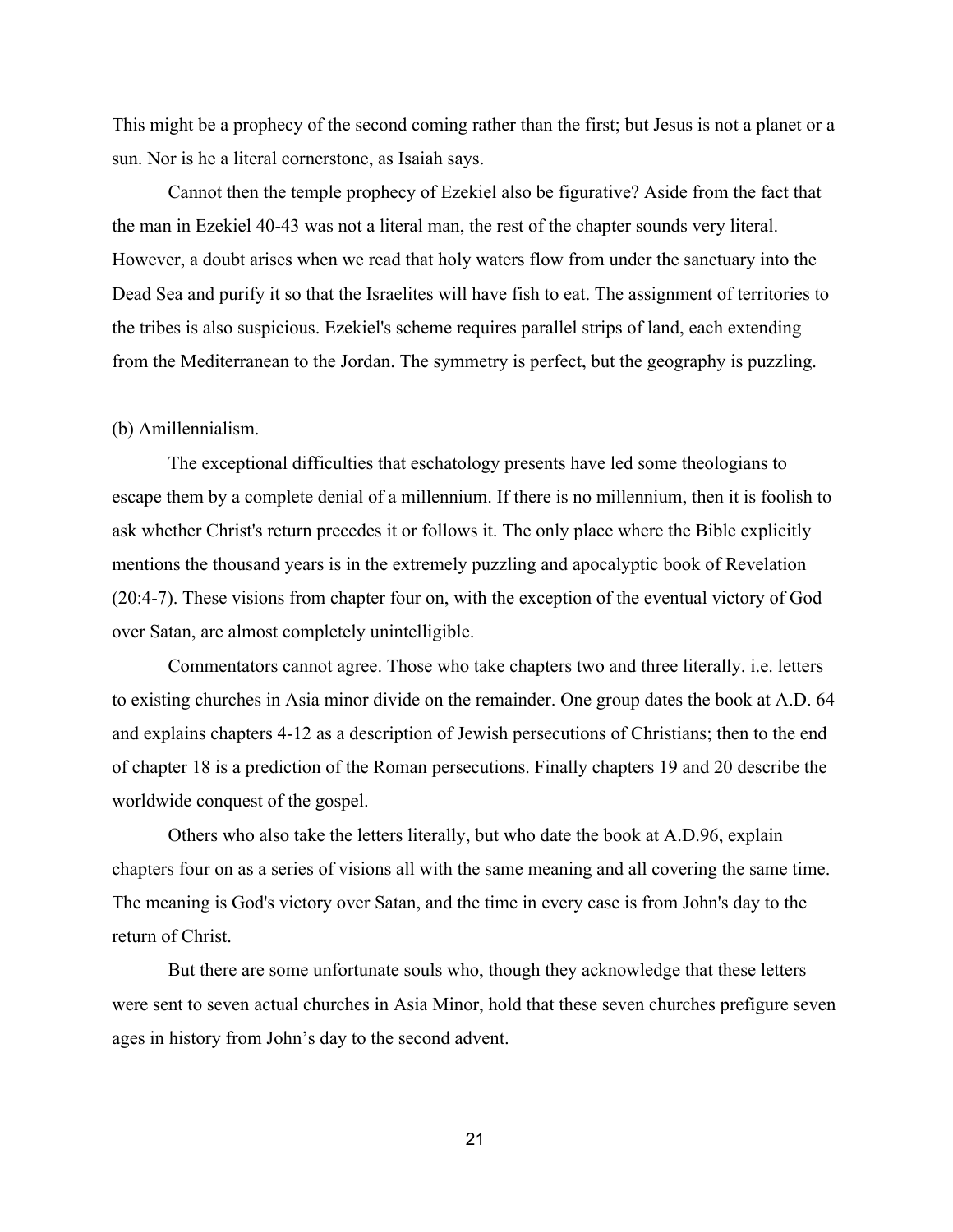To support this view Scofield's note on Rev.1:20 states, " It is incredible that in a prophecy covering the church period there should be no such foreview." Now, assuming that the Apocalypse must cover the "church period", one may ask why chapters 419 cannot be such a foreview. Clearly there is nothing in the seven letters to suggest that they predict the course of history. Nor is Scofield's division of history at his particular junctures required by anything in Scripture. Nor by anything in history either. True enough, he selects some important points, such as Emperor Constantine in A.D. 316. gut why not specify the fall of Rome in A.D.410 and the ensuing four hundred years of the Dark Ages? Why not put a division about A.D. 1274, when Aristotelianism conquered Augustinianism? But the worst aspect of Scofield's division is his view of the Protestant Reformation. No doubt its "works were not fulfilled", for Romanism lives on; but shall we say the Reformation has It a "name that livest, and art dead … I have not found thy works perfect before God… Repent… Thou has [only] a few names … which have not defiled their garments …" Does this describe the activities of Luther, Calvin, and Knox?

Then, next, Scofield places the second advent the end of chapter three. The text itself gives no hint of this, for which reason Scofield describes it as a "secret" rapture, quite different from the very noisy and visible rapture of I Thess.5:1617 and Rev. 1:7. Then chapters four to twenty are supposed to describe a great tribulation on earth, after which Christ comes the third time.

In view of all these perplexities it is not surprising that some expositors simply denied the millennium and thought thereby to escape the difficulties.

If the outright denial of a millennium is not attractive, for Rev.20:47 must mean something, amillennialism can be equated with one form of postmillennialism. Of course David Brown expected a millennium of righteousness in the future. But St. Augustine, comparing the restricted knowledge of God during OT times with the worldwide preaching of the gospel since the apostles, taught that the millennium extends from Christ's resurrection to his return. Most Christians, however, at the end of this twentieth century, have a more pleasant picture of the millennium and are less enthusiastic about contemporary civilization.

Amillennialism can more easily accommodate contemporary savagery. Though some amillennialists expect great revivals, or at least vigorously assert that no one can deny their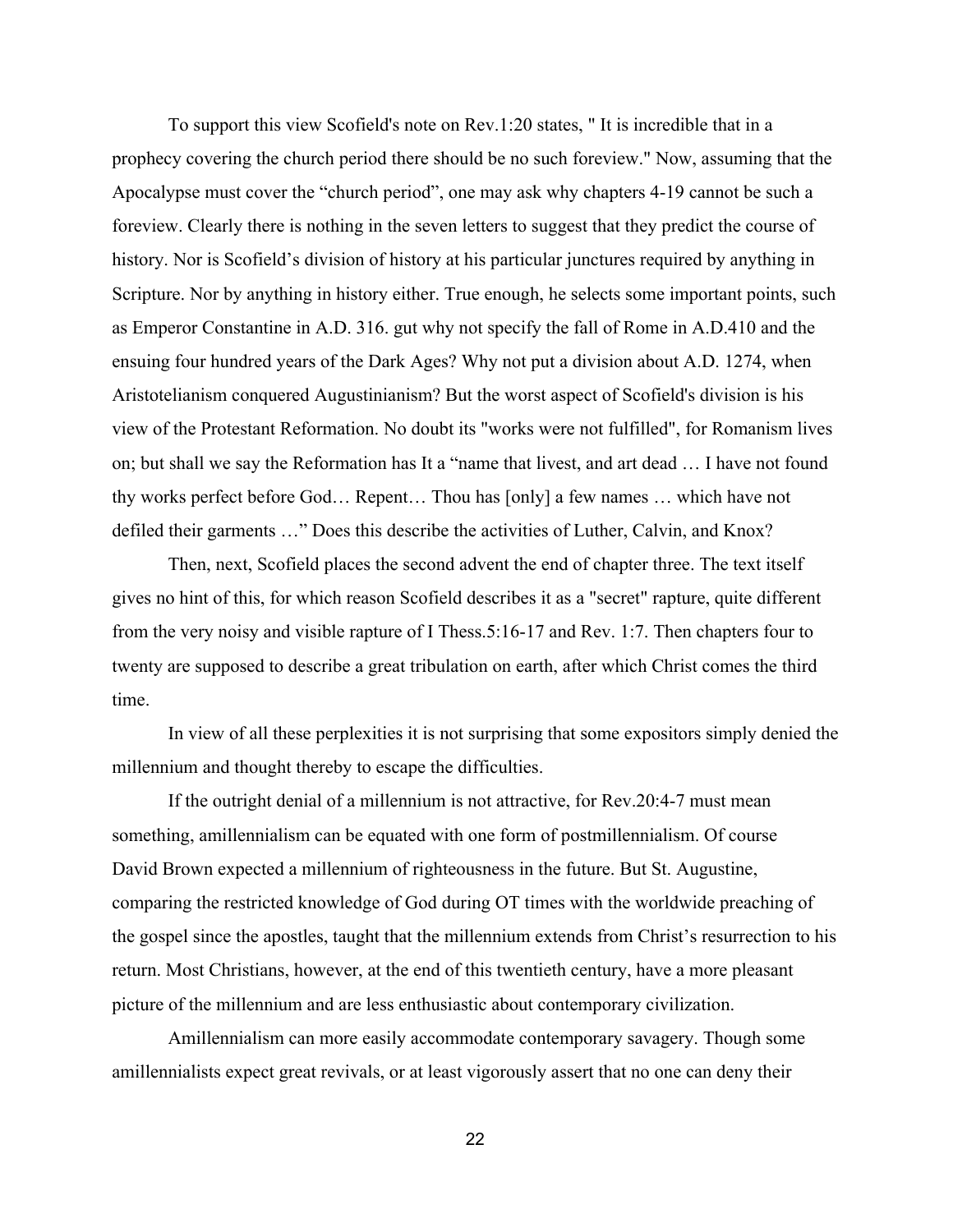possibility, the system does not need any further extension of the gospel, If the Russian communists regularly employ torture, if Mao has massacred twenty or thirty million Chinese (and so alleviated hunger in China ), not to mention his extermination of the Tibetans, and if savages have brought back cannibalism to the Congo and terror to all southern Africa, the amillennialist can accommodate it all under the parable of the tares and the wheat. He may not be so adamant as the premillennialist in asserting the inevitability of things getting worse and worse, but he can still ask, with the premillennialist, will Christ find faith on the earth when he returns?

Nevertheless, arguments against a future millennium are not too convincing. When carried out consistently they become improbable. Sometimes extremely so. Two examples are those of William Milligan, The Book of Revelation, and B.B. Warfield, The Millennium and the Apocalypse, in his Biblical Doctrines.

Milligan's exposition of Rev. 20 begins plausibly enough. "the overthrow of Satan and not the reign of a thousand years is the main theme of the first ten verses" (p. 336). "The thousand years mentioned express no period of time." This seems strange. But "They are not a figure for the whole Christian era [as with Augustine] ... Nor do they denote a certain space of time ... at the close of the present dispensation. ... They embody an idea; and that idea, whether applied to the subjugation of Satan or to the triumph of the saints, is the idea of completeness or perfection" (p. 337). To show that the terms year and month do not always denote periods of time, Milligan refers to Ezek. 39:9, 12. He acknowledges that a "difficulty connected with this view is that in the third verse of the chapter Satan is said to have been shut into the abyss until the thousand years should be finished, and in the seventh verse we read, 'And when the thousand years are finished, Satan shall be loosed'" (p. )39). Milligan immediately adds, "but the difficulty is more specious than real." What is more specious than real, however, seems to be Milligan's defense of his claim by a further reference to Ezekiel. More of this in a moment, after a consideration of B.B. Warfield's argument.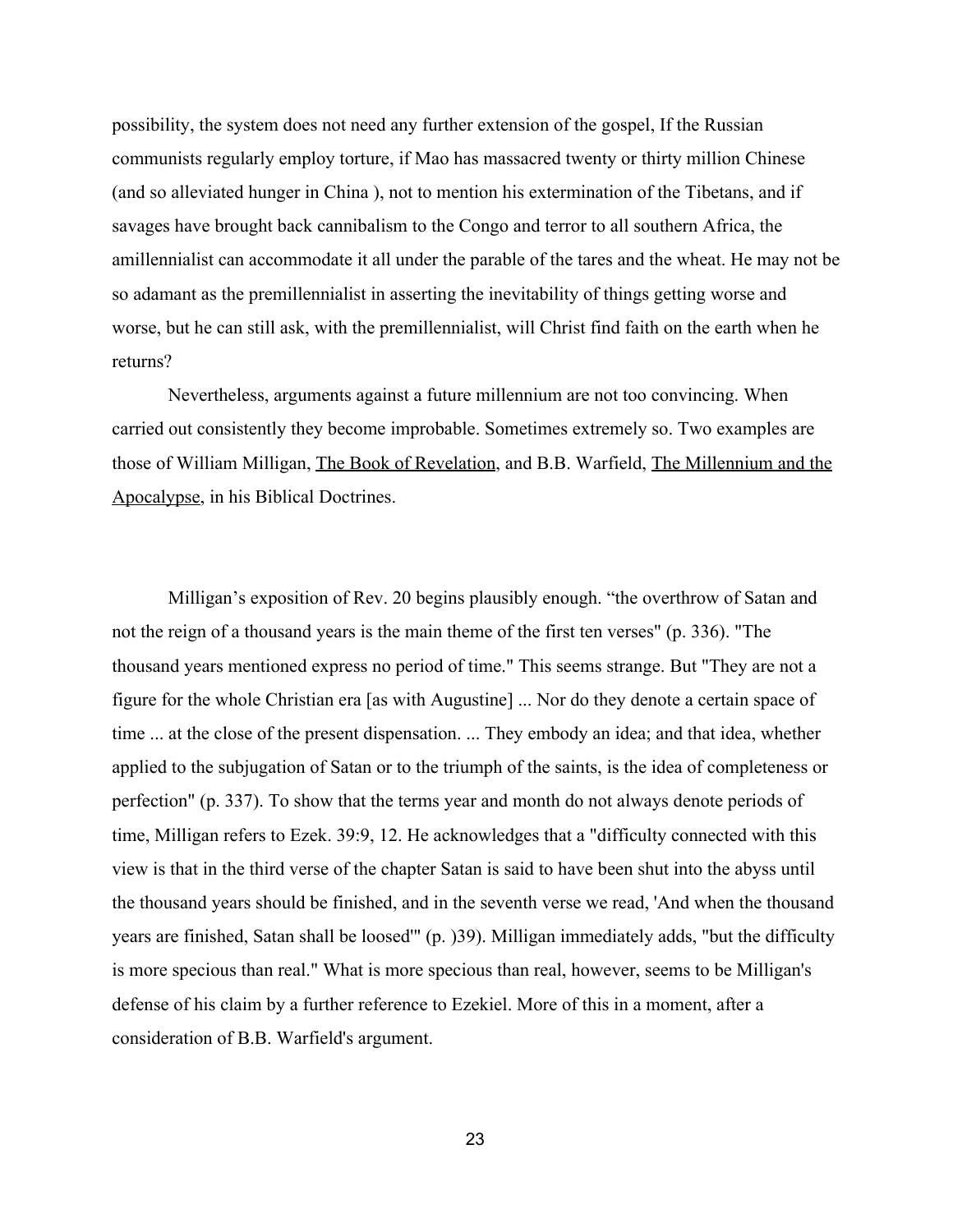One of the most capable defenders of Amillennialism was B.B. Warfield, who published an article The Millennium and the Apocalypse in the Princeton Theological Review (Vol 2, 1904 nw included in Biblical Doctrines, Oxford Univ. Press. 1929 pp.643 ff.). His thesis is not simply that the scriptures are silent as to a millennium, but that they "definitely exclude the whole conception" (p.644 ). To sustain this position Warfield assumes that each of the seven sections of Revelation begins with the first advent and pictures history on to the second advent. He calls this " the principle of recapitulation." This is, of course, an assumption. It is the assumption of some very estimable theologians, from Augustine to Hengstenberg. But others would say that any assumption begs the question.

Warfield also stresses the fact of symbolism. John saw visions, not history. Many of the details of these visions belong to the visions only. Their purpose is to make the picture vivid - no more; and hence they do not indicate events additional to the main one that the total picture symbolizes.

Less acceptable is Warfield's next assumption: "Here as in all prophecy: it is the spiritual and ethical impression that rules the presentation and not an annalistic or chronological intent" (p.646 ).

Well, of course, some ethical or moral instruction can be found in these visions; but in contrast with the parable of the unjust steward (Mt.18:23 ) or the famous Samaritan neighbor or the parable of the sower, where the ethical element is predominant, and where the historical if present at all is subordinate, - in contrast with these the material in Revelation is strongly chronological. No doubt exegetes differ; but the interpretation that finds first a Jewish persecution and then a Roman persecution is not so absurd as to be disposed of by a mere assumption that the material is ethical and not historical.

There is one point that should be noted before discussing chapter twenty. David Brown mentioned it, and Warfield mentions it twice. The reference is to the conquering sword of Christ, which proceeds from his mouth. Warfield belabors the fact that Christ's victory is not achieved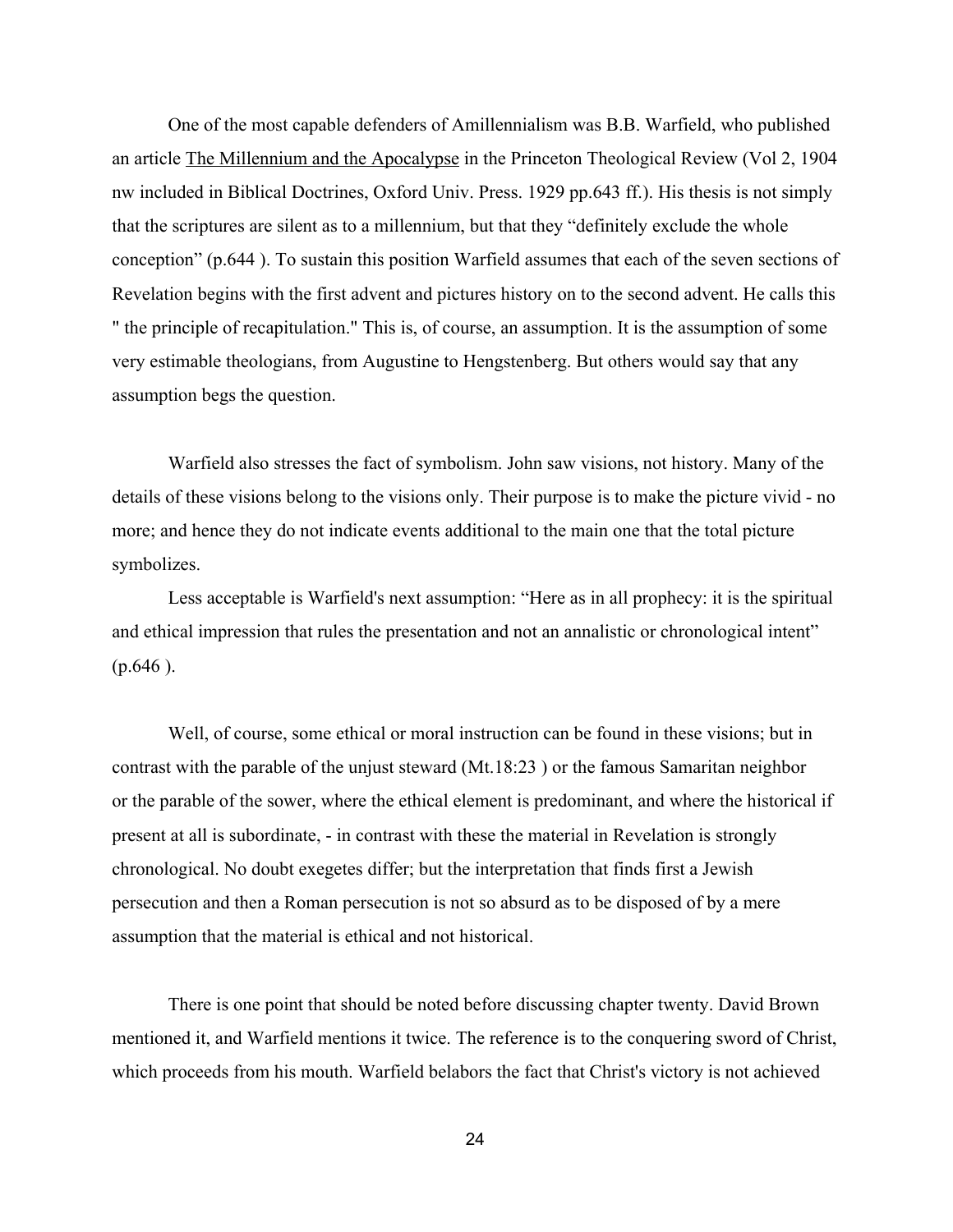through literal warfare bullets and atom bombs. He holds that the sword in Christ's mouth signifies the worldwide preaching of the gospel. But this latter view cannot be deduced simply from a denial of military might. The sword in Christ's mouth could be a personal declaration of Christ himself to the Jews that he is Messiah. or, more in accord with the context, a judgment of doom.

What is really troublesome with Warfield' s view is that the person on the white horse, the person called Faithful and True, whose eyes were as fire, with many crowns on his head, who had a name no man knew but himself, is taken as a symbol of a thousand missionaries, none of whom, nor all together, merit this glorious description. Is it not clear that the vision symbolizes Christ himself? At his first advent he spoke in person and miracles occurred. Why not again?

Now comes the main question: Does Rev. 20 teach that there is a future millennium or does it not?

Warfield's first argument (p.649) against a millennium depends on the word souls in Rev. 20:4. The millennium supposedly takes place on earth and those who enjoy it are people in the flesh. But Rev.20:4 is in heaven, and the souls have no bodies.

Here Warfield has forgotten what he so vigorously urged against the premillennialists, that these are visions or pictures symbolizing realities on earth. If Warfield wishes to take souls literally, as distinct from bodies, he should explain how souls can sit on thrones. Can he hold that thrones and sat are figurative, while souls in the very next phrase is literal? Then too, if we must be literal, the souls were the souls of them who had been beheaded. Hence saints who had died a natural death are excluded. Yet Warfield wants the thousand years to be a description of the intermediate state of all believers.

And for good measure, when John said, "I saw the souls of them "who had been beheaded," and four lines later says, "they lived and reigned with Christ," must the they-which is merely the third plural form of the verb - must the they mean souls? Could it not possibly be those who had been beheaded"? This may not seem so convincing as the previous objections to Warfield; nevertheless the following words are, " the rest of the dead ... " Hence in both cases the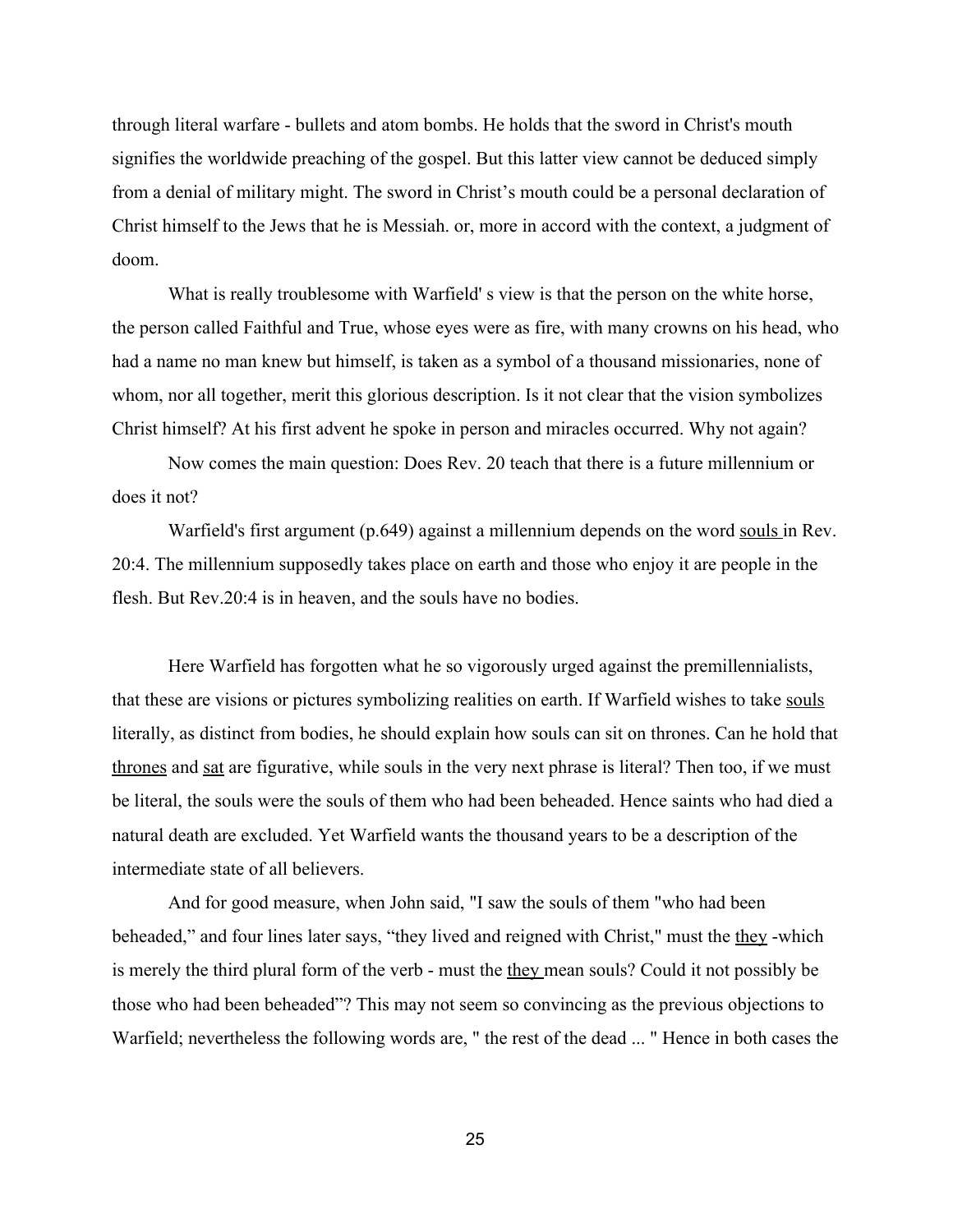subject of the verb could be simply "those who had lived " without any necessary inference that John is talking about souls in sharp distinction from bodies.

The idea that the thousand years is the intermediate state of redeemed souIs in heaven leads Warfield to strange conclusions. The student may consult the full text, but this abbreviation cannot much misrepresent it. "The picture is ... the picture of the intermediate state - of the saints of God gathered in heaven away from the confused noise and garments bathed in blood ... The thousand years, thus, is the whole of the present dispensation ... This period between the advents is, on earth, a broken time - three and a half years, a "little time" (Ver.3) ... To the saints in bliss it is, on the contrary, a long and blessed period ... "a thousand years" ... The "binding of Satan" is therefore in reality not for a season, but with reference to a sphere; and his "loosing" again is not after a period but in another sphere. ... There is indeed no literal "binding of Satan" … what happens, happens not to Satan but to the saints, and is only represented as happening to Satan for the purpose of the symbolical picture" (pp.649-651).

Surely such an attempt at exegesis is a device of desperation. Augustine' s view that current earthly history is the millennium may sound strange to those who expected peace and blessedness on earth instead of World Wars, communism, and terror; but it is not utterly absurd. The gospel has indeed been preached to all kindreds, tribes, and nations. This is history, chronology, on earth. Warfield- well, chronology can profit by another mention.

Warfield had ruled out "chronological intent," not only from chapter 20, but from Revelation as a whole. Let us look at the chronology of chapter 20.

First there is the binding of Satan for a thousand years. It is just nit-picking to debate whether the thousand years are precisely 365 x 24 x 60 x 1000 minutes. This precise number of minutes or years may indeed be symbolical; but it must be symbolical of a long period of time. During this time Satan can deceive the nations no more. The text does not say that Satan cannot deceive the souls in heaven any more. No doubt he cannot. But the text says he cannot deceive the Russians, Chinese, and Americans any more, until the thousand years is completed. Here is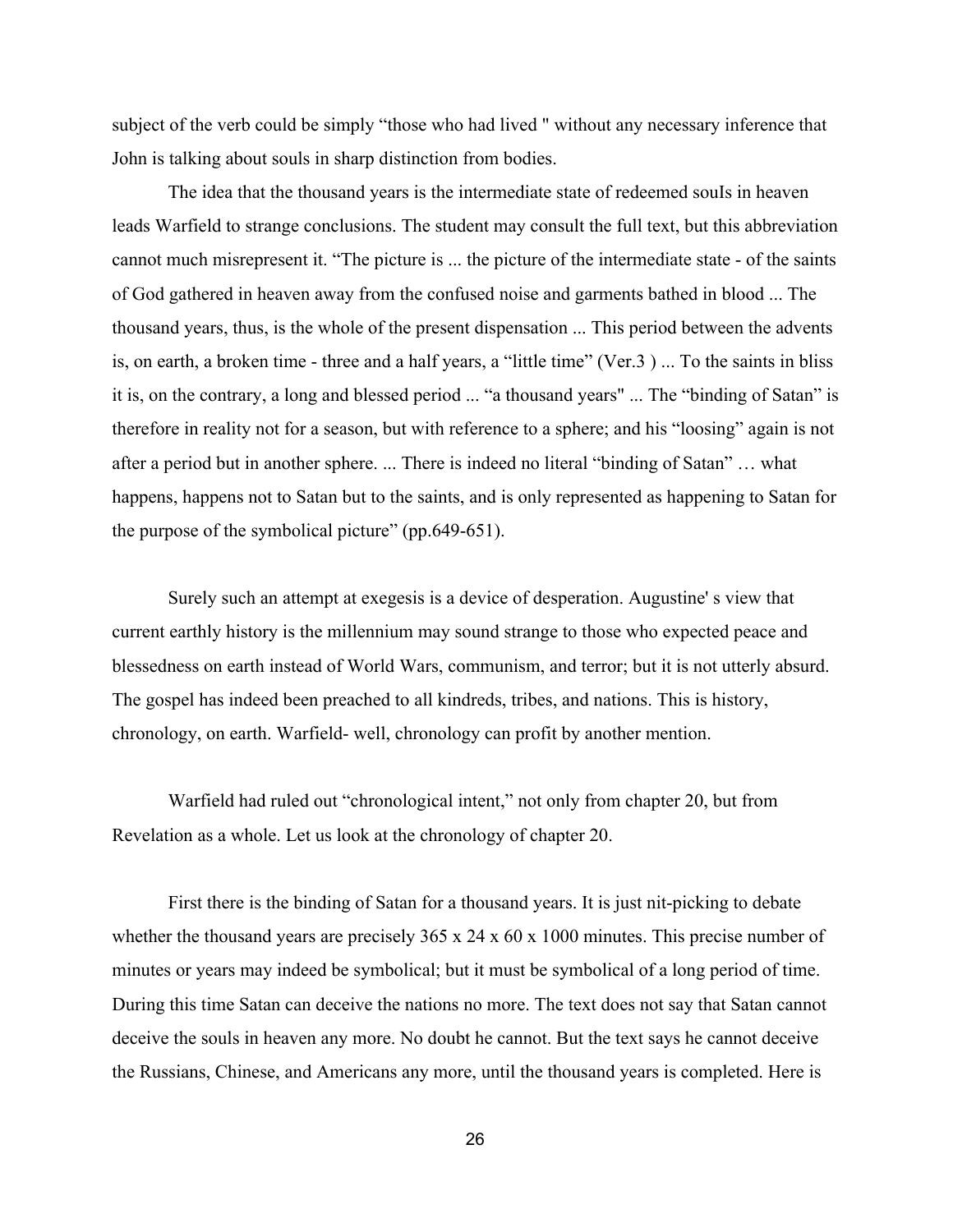another point of chronology: Satan deceived the nations for centuries; then for a long time he will be unable to do so; then he will again deceive the nations for a little season.

If this does not refer to history and chronology on earth, Warfield would have to say that although the disembodied souls of the saints are now free from Satan's power, they will again be deceived for a little while before they are reunited with their bodies.

Another chronological note comes in verse five: the rest of the dead do not live [again] until Satan is released from his bonds. The verse is difficult. Who the rest of the dead are is not explained. And it does not seem proper to attach to them the immediately following phrase, "This is the first resurrection," Nevertheless, it is perfectly clear that chronology is involved. We must conclude that Warfield is greatly mistaken in ruling out all temporal sequence from this passage.

Read carefully what Warfield says. The quotation is abbreviated, but the sense is clear; and anyone can easily find the original and study is slowly.

"Any hesitancy ... to adopt this [amillennial] view appears to arise chiefly from the difficulty we naturally experience in reading this apparently historical narrative as a descriptive picture of a state - in translating, so to speak, the dynamic language of narrative into the static language of description. Does not the very term "thousand years" suggest a lapse of time? ... Natural as this feeling is, we are persuaded it is grounded only on a certain not unnatural incapacity to enter fully into the seer's method and to give ourselves entirely to his guidance. ... The number 1000 represents in Bible symbolism absolute perfection … When the seer says seven or four or three or ten, he ... expresses by each a specific [non-numerical] notion. The sacred number seven in combination with the equally sacred number three forms the number of holy perfection ten [of course, not twenty-one] and when this ten is cubed into a thousand the seer has said all he could say to convey to our minds the idea of completeness." Thus Warfield tries to rid Revelation of its chronology. How he knows that the seer by using the number 1000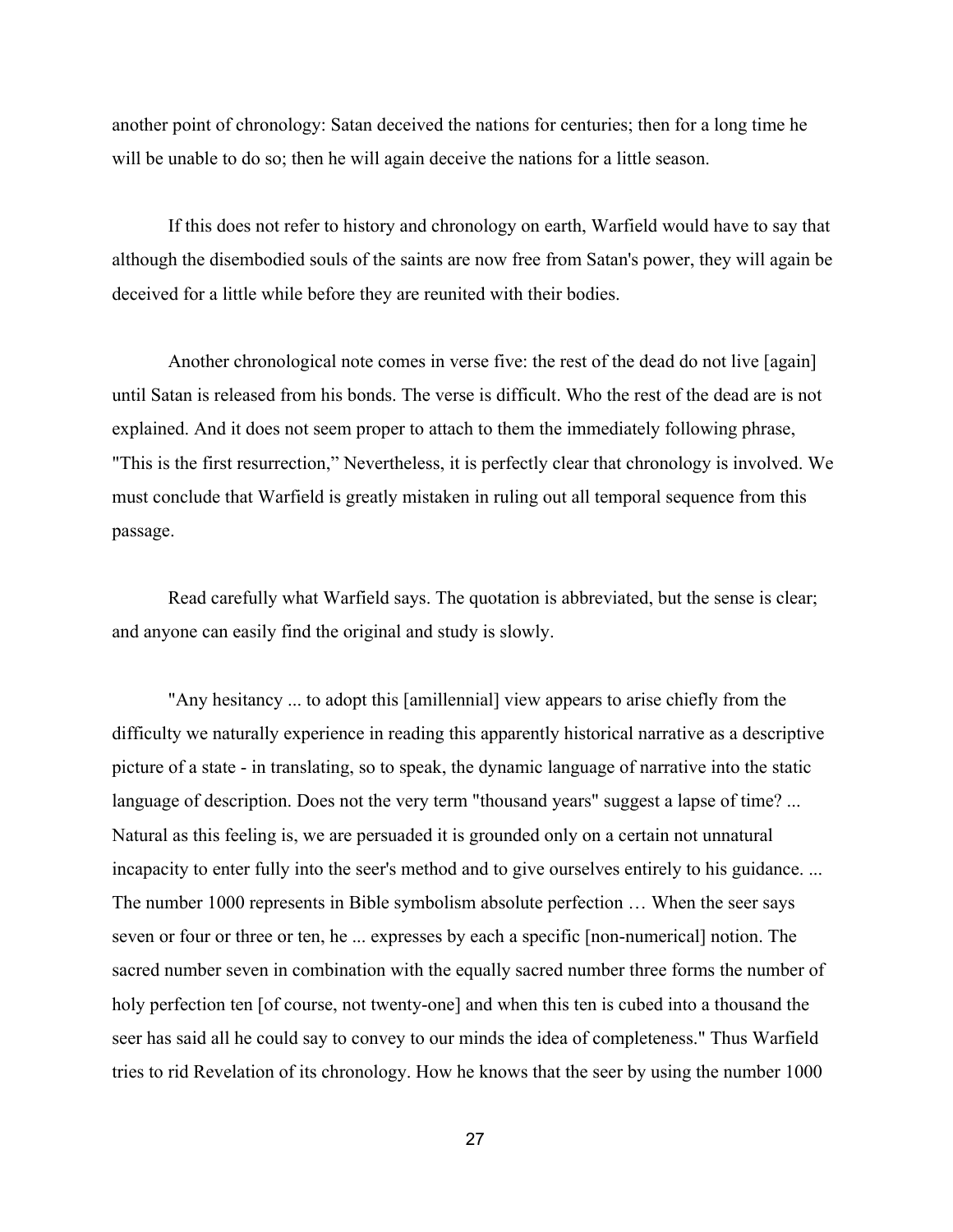has said all he could say about the complete bliss of the saints, remains unexplained. It would seem that nearly any ordinary Christian could say considerably more.

## (c) Premillennialism

The present volume advocates premillennialism, though in a manner that many premillenarians will not like. For it is to be feared that premillenarians are their own worst enemies. Why, may become somewhat clear as the end approaches. At any rate, the argument of the present volume is not so much that the Bible teaches it unmistakably, as that postmilennialism and amillennialism can in no way be fitted into the Biblical data, and hence only premillenarianism is left.

Since the dispensationalists have been so vociferous and so dogmatically detailed with their charts only an architect could draw, the exegesis of a few more passages is needed to point up how much we do not know about the subject.

True, dispensationalists are not the only ones strongly attached to their formulations. Geerhardus Vos wrote The Pauline Eschatology, a tremendously scholarly work and a tremendously difficult one. In it he tries to prove beyond the shadow of a doubt that I Cor. 15 definitely makes premillennialism impossible. After one had studies his argument for hours and analyzed it for more hours, one should conclude that Vos failed to prove his point. At the same time also it seems that premillennialists who want to find their view ineradicably embedded in that chapter are equally unsuccessful.

There was a short discussion of Rev. 20 a few paragraphs back. In order now not to be one-sidedly critical of some premillenarians, an amillennial objection can be disposed of. Some of them argue that in Rev. 20:4 the thrones are in heaven, that the souls of the martyrs are in view and not their bodies; and therefore John is not predicting a millennium on earth. There are two answers to this. First, chapters 420 are all visions in heaven, but clearly the visions are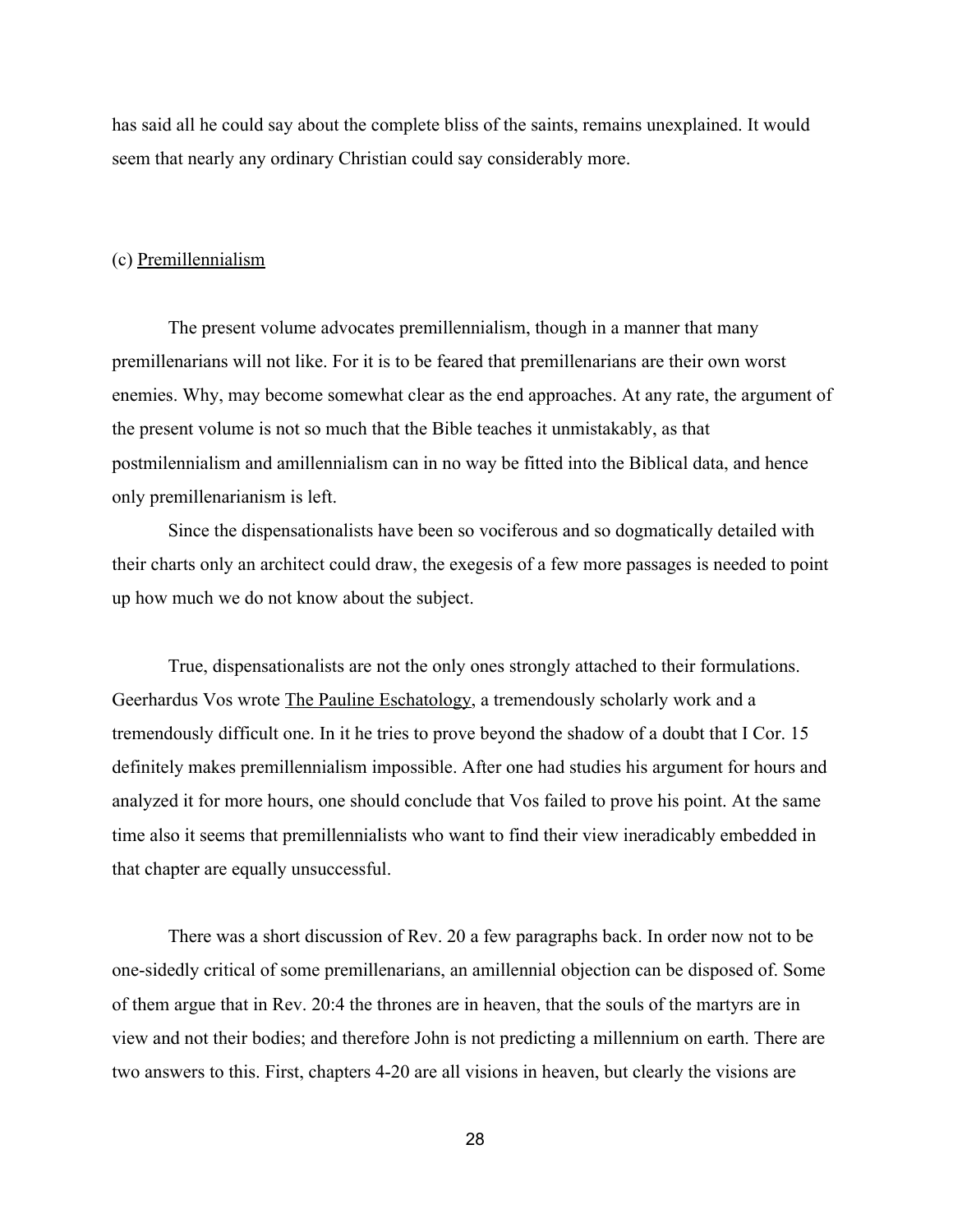symbolic of what happens on earth. Of the beast with seven heads (Rev. 17:9), John said, "The seven heads are seven mountains on which the woman sitteth ... and the woman … is that great city which reigneth over the kings of the earth" (17:18). What is seen in heaven symbolizes Rome. It may be imperial Rome, as many early Christians thought; or it may be the Papacy as the Reformers thought; but it must be something on earth. Second, the reference to soul s reads, "the souls of them that were beheaded …" Then it says, "They lived and reigned." The pronoun they can refer to souls --though even so the souls symbolize something -- or it can as well refer to "them that were beheaded." There is no intent to contrast souls in heaven with bodies on earth.

But the premillennialists, especially the dispensationalists, face embarrassments too. The passage now under consideration, in verse 5 says, "This is the first resurrection." Are there two resurrections? Well, in his Gospel John (5:29) asserts a resurrection of life and a resurrection of damnation. But in Rev. 20:5,6 the contrast is not between a first and a second resurrection, but between a first resurrection and the second death. What is envisaged is one resurrection and two deaths. Further, there may be a third resurrection besides the two in John 5:29. To grasp the whole picture, or, better, to recognize some more elements of the intricate puzzle, one must note that not only in the symbolic book of Revelation, but in the prosaic epistles, the word resurrection and its equivalents do not always, do not usually, mean a bodily resurrection from the grave. Ephesians 2:1-6 identify resurrection and regeneration. Indeed, the New Testament designates the initial act of the Holy Spirit in saving a sinner as a resurrection, and uses this term more frequently than terms expressing a new birth.

Warfield, however, does not interpret the resurrection of Rev. 20:5 as the new birth. He identifies both the binding of Satan and this first resurrection with the intermediate state of the saints.

Though Warfield's interpretation is bizarre, it cannot be denied that the verses pose difficult problems. One is the identification of "the rest of the dead [who] did not live [again should be omitted] until the thousand years were finished." A second, closely related to it, is the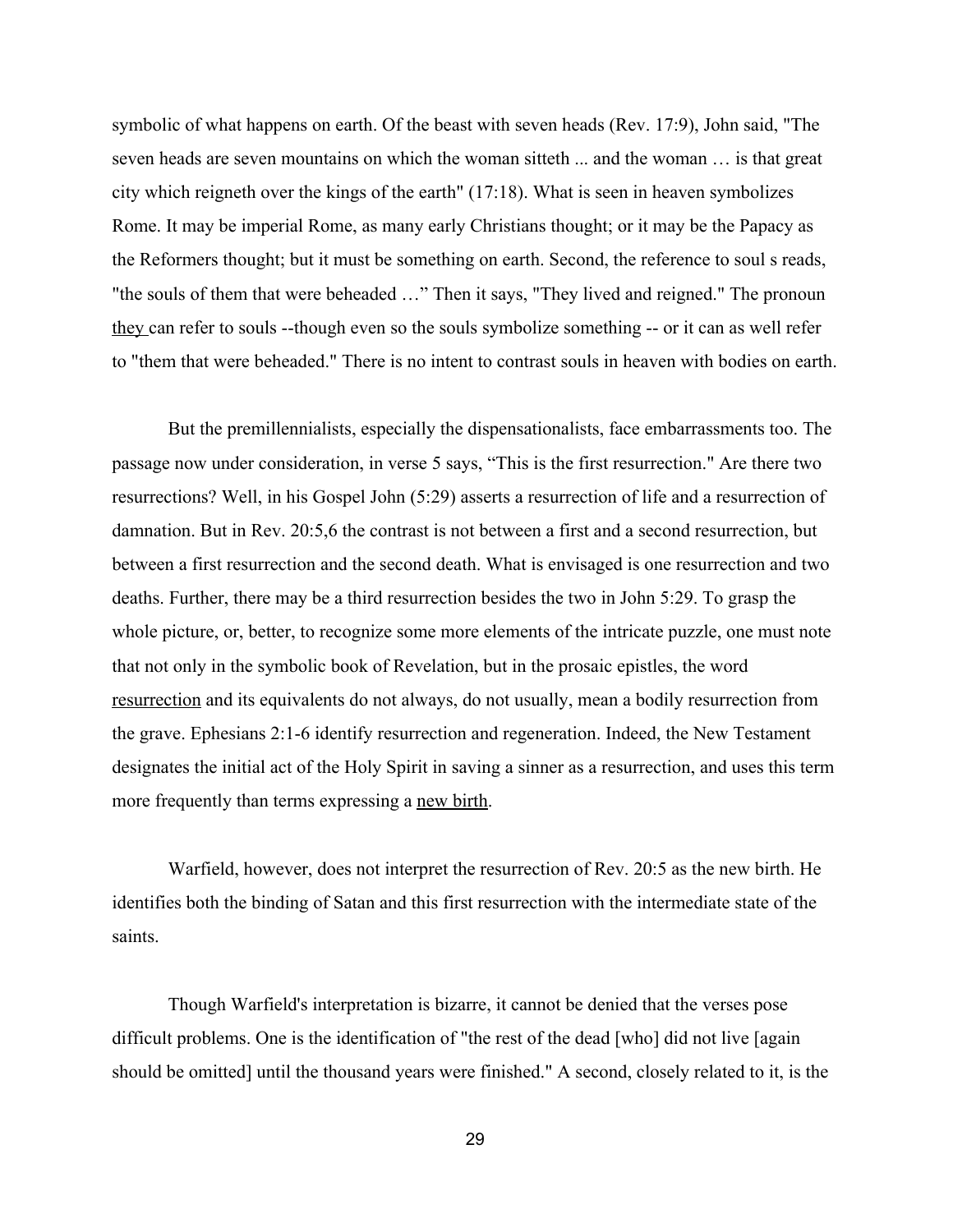meaning, of the word live. Could the rest of the dead be the unregenerate? There is no hint of this in the verse. Similarly, if they did not live until the thousand years were finished, one would suppose that they did live afterward. Since, now, the word live in verse four can hardly be restricted to mere physical life such as the lost may have, but includes a reigning with Christ --nor is any resurrection yet mentioned -- the idea of spiritual life cannot be immediately ruled out in verse five. It almost seems required. Must we then conclude that verse four refers only to Christians who were martyrs, while those who were indeed Christians but not martyrs have to wait a thousand years for something similar to verse four?

Next comes the puzzling phrase, "This is the first resurrection." It has already been noted that the term resurrection often means regeneration. John himself in his Gospel (5:25) uses the idea if not the word resurrection to describe spiritual life. And of course there is Ezekiel's valley of dry bones. This interpretation of Rev. 20:5 has at least one thing in its favor: it removes all the awkwardness of attaching the last phrase of the verse to the people inverse four, with another group between who do not belong there. The rest of the dead also had been raised from with the result that they too would not suffer the second death.

Another indefensible aberration of the dispensationalists is their insertion, between Rev. 3:22 and Rev. 4:1, of a rapture so secret that there is no reference to it in the whole Bible. Incompetent novelists have described the bewilderment of the non-christian population when they discover that a fair number of people have vanished. The novelists try to achieve a dramatic effect by having engineers on trains suddenly caught up in the air with Christ while the train ploughs on to destruction. The idea could be used in the age of air travel as it was in an earlier year, but perhaps dispensationalism has receded somewhat since the demise of the Broadway **Limited** 

However, the appeal must be to Scripture. In support of a "secret rapture" J Rene Pache (Le Retour de Jesus Christ, pp. 120, 121) argues that no one saw Enoch as he was taken away. Nor did anyone see Elijah ascend in the fiery, fiery chariots (except Elisha). Only the disciples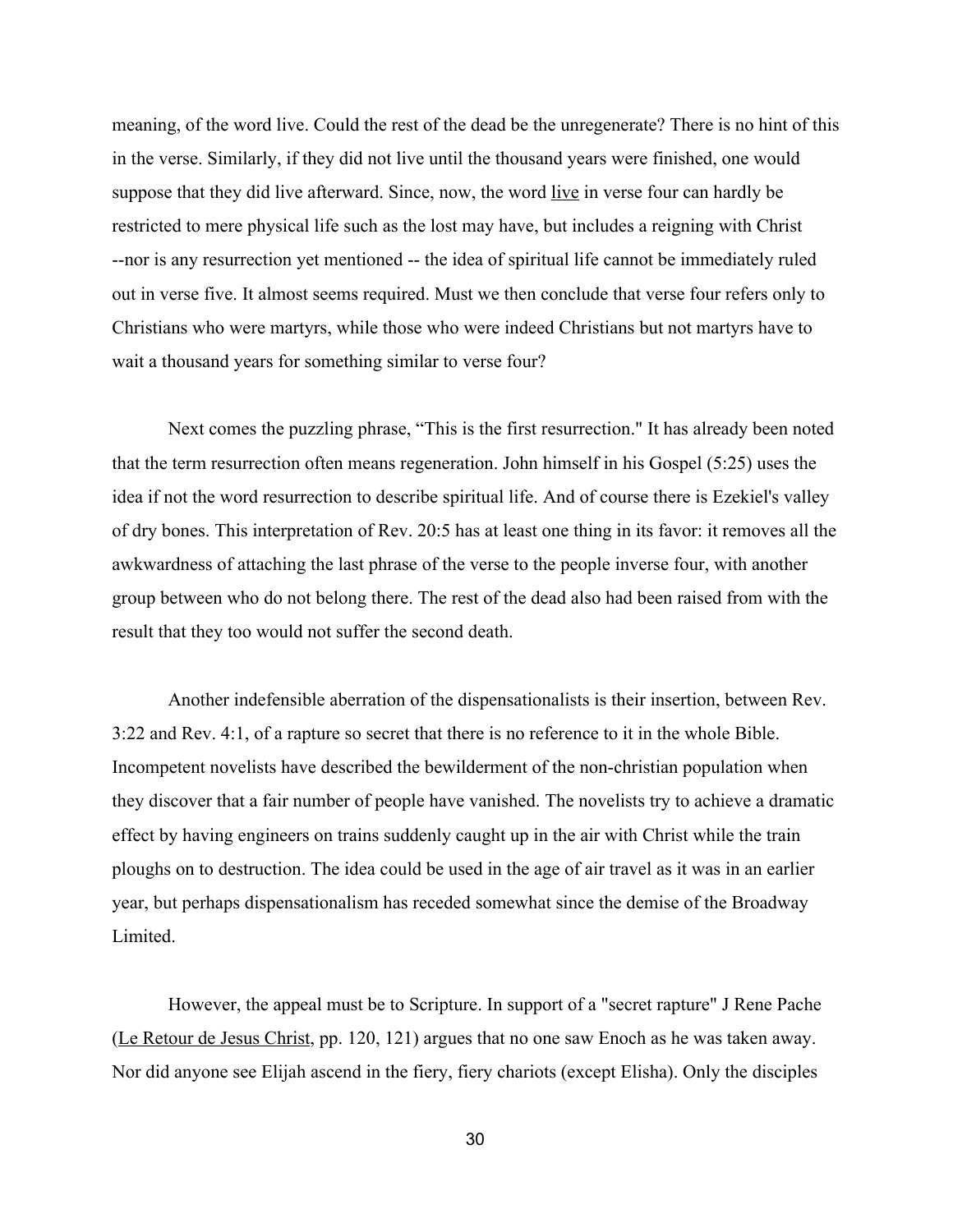saw Jesus ascend. Further only the Wise Men, not the general public, saw the star of Bethlehem. And Paul's companions on the road to Damascus, though they saw the light, did not hear Christ's words to Paul. Then continues M. Pache, "Similarly it could. be that the voice of the archangel and the sound of the trumpet ... will be heard only by believers. lt Of course, M. Pache cannot show any necessity that these several incidents prefigure the second advent. It is all unfounded supposition. What is more disconcerting, he does not explain --as he should have if he wished to anticipate objections

Rev. 1:7 Behold, he cometh with clouds and every eye shall see him, and they also which pierced him.

Although I Thess. 4:7 does not say in so many words that the unregenerate will see Christ descending with clouds, angels, and saints, the text surely describes a noisy spectacular affair. More explicit is

Mt. 24:27 ff. As the lightning cometh out of the east and shineth unto the west ... the sun shall be darkened and the moon shall not give her light ... then shall all the tribes of the earth mourn, and they shall see the Son of Man coming in the clouds of heaven with power and great glory.

Now, someone may say there are two future advents, one secret, one public and Matt. 24:27 refers to the second, while I Thess. 4, whose saints are not seen and whose trumpet is not heard, refers to the first. But this device begs the question. If exegesis shows that there are two future advents, one might possibly be secret. But there would be no Scriptural reason to suppose so, unless exegesis supported the idea of secrecy. Unsupported suppositions beg the question.

There are indeed good exegetical indications of more that one advent; but they do not establish the dispensational view, for the passages assert more than two advents, comings, parousia.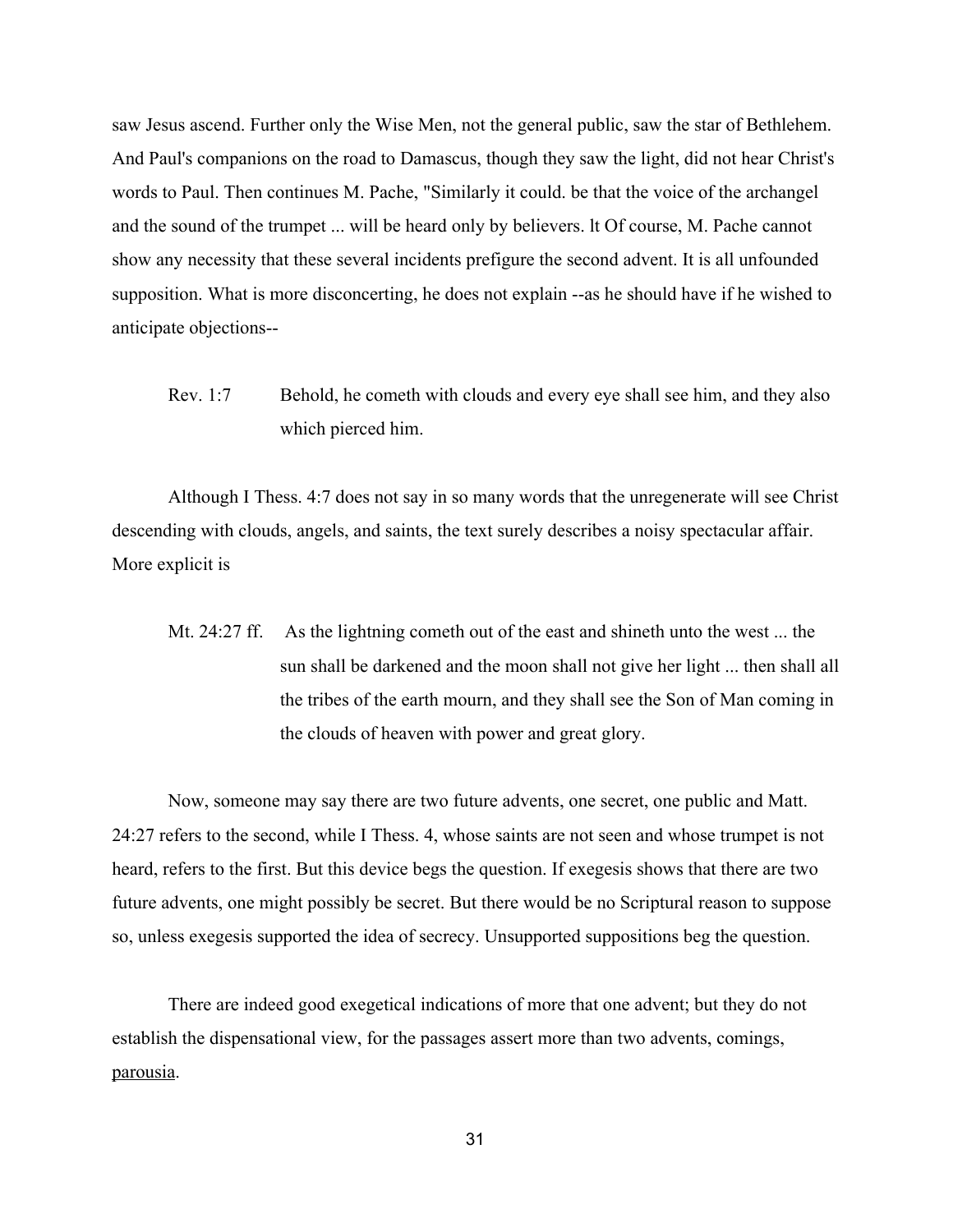- Mt. 10:23 Ye shall not have gone over the cities of Israel till the Son of Man be come.
- Mt. 16:28 There be some standing here, which shall not taste of death, till they see the Son of Man coming in his kingdom.

Both of these verses speak of a coming within the first century. One interpretation of the second verse identifies the coming in glory with the Transfiguration that immediately follows. Some support of this view comes from I Peter 1:16, where Peter himself calls the Transfiguration the parousia. Thus the technical term, which most people reserve for an event still future, is assigned to an event that took place before Christ was crucified.

However, while the Transfiguration is a parousia, on Peter's authority, a relative secret parousia, seen only by three disciples, it can hardly be the correct interpretation of Matt. 16:28. The reason is that in the verse that precedes it Jesus had connected this coming with a judgment upon all men. Obviously this does not fit the Transfiguration. Therefore it seems best to take both 10:23 and 16:28 as references to an event that was far from secret, invisible, or ∙inaudible, viz., the destruction of Jerusalem. Both verses predict something that was to happen in the first century. Occasionally someone tries to understand such prophecies as referring to Pentecost. But though this occurred in the first century, the Holy Ghost is not the Son of Man, and Pentecost is not a judgment or condemnation of men because of their evil works.

There is another matter that ought not to be passed over in silence. Standard dispensationalism predicts a time called "The Great Tribulation."

Rev. 1:13,14 What are these that are arrayed in white robes? ... These are they which came out of great tribulation [KJ omits the double article: the tribulation the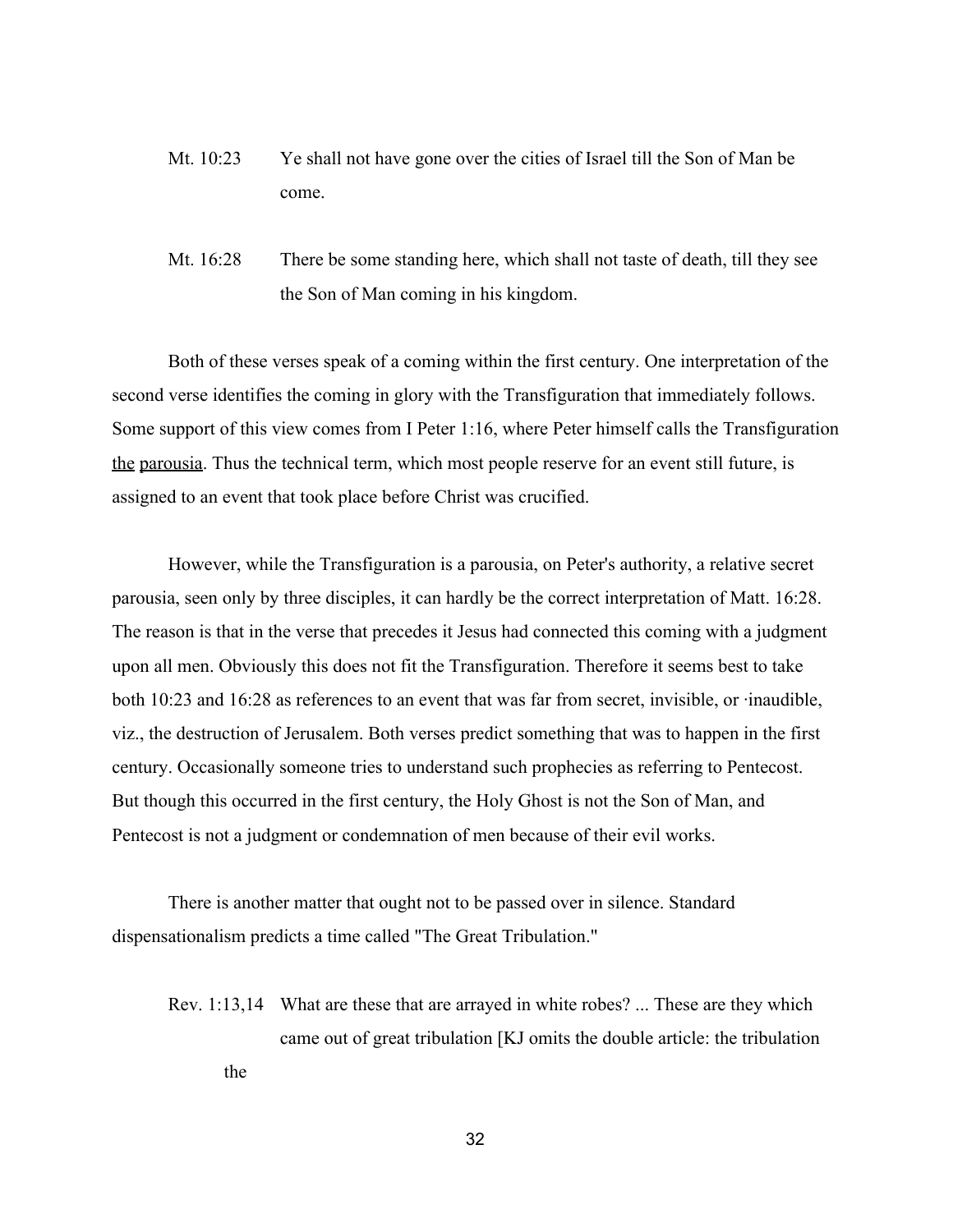#### great] and have washed their robes ...

The dispensational construction is that Christ returned secretly between 3:22 and 4:1. It is so secret that the text does not mention it. At this return Christ raptured all true believers, taking them up into the clouds with himself. Then for a period of seven years the great tribulation falls on the unbelievers left on earth. Somehow or other, during this period a number of people are converted, to whom alone 7:13-14 refer.

In recent years some dispensationalists have had doubts about the pre-tribulation rapture. Two views have emerged. One allows the church to go half-way through the tribulation to a mid-tribulation rapture. The other is that of a post-tribulation rapture.

Now, there are two main objections to both these views. First, Matt. 24:21 and Luke 21:1624 describe the fall of Jerusalem in A.D. 70. These verses do not refer to the second advent, as Matt. 24:24 makes clear. Further Matthew says

Mt. 24:21 Then shall be great tribulation, such as was not since the beginning of the world to this time, no, nor ever shall be.

Not even Hitler's treatment of the Jews was worse than that of the Roman armies. And if no future tribulation can be so terrible, nothing can now occur to deserve the name of The Great **Tribulation** 

What then can Rev. 7:13,14 mean? The answer, which is the second objection to the dispensational scheme, is not one that appeals to Christians in the United States of America, for we, by God's grace, have lived a calm, protected, and quiet life. But beginning with the persecutions in the Roman Empire, Christians in other nations have not been so blest. Even we face at least … Bunyan's Holy War. The great tribulation therefore is simply the present life.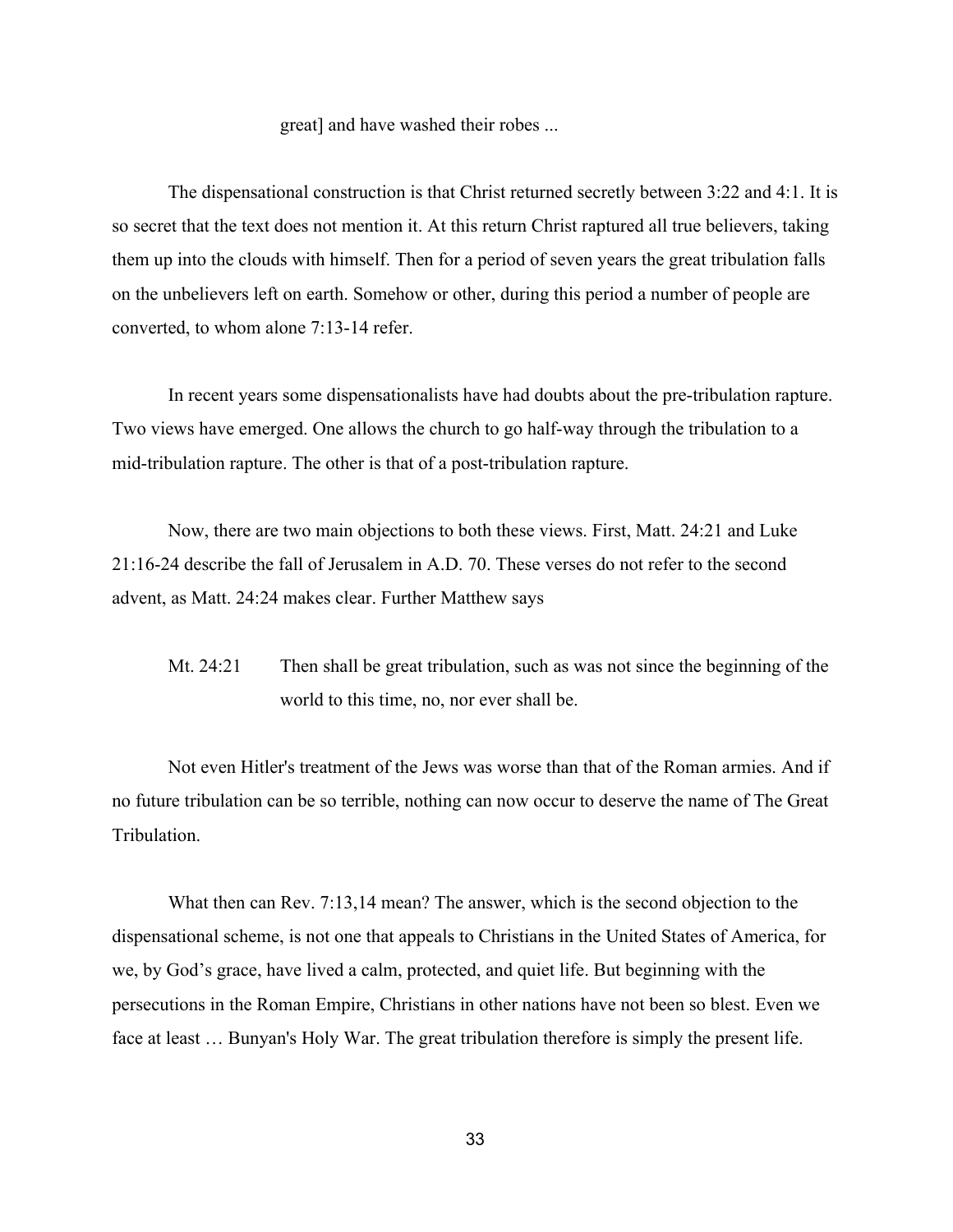Matt. 13:21 … when tribulation or persecution ariseth …

- John 16:33 In the world ye shall have tribulation.
- Acts 14:22 We must through much tribulation enter into the kingdom of God.

I Thess. 3:4 We told you before that we should suffer tribulation.

Then, finally, if this is a third point in opposition to dispensationalism, the people mentioned in Rev. 7:13,14 do not seem to be restricted to a small number who were somehow converted during a seven year period. To begin with, there as a symbolic 144,000 Jews. In addition to these there was another great multitude which no man could number, of all the nations and kindred, and people, and tongues. These are they that came out of the tribulation the great and have washed their robes ... in the blood of the lamb.

Let this much be sufficient for the great tribulation.

Since the return of Christ is a very important event and is also a very interesting subject, the student will no doubt read about it in many articles and books. A small volume of systematic theology is not supposed to be interminably exegetical. Therefore this subsection will conclude with a very brief defense of premillennialism.

First, Rev. 20 mentions a millennium. The verse must mean something. It clearly means a period of time. Vision though the chapter may be, it refers to events on earth. This much refutes amillennialism. Furthermore, if Rev. 19 depicts the return of Christ, premillennialism is the only possible view. Two considerations support the contention that the chapter indeed predicts Christ's return. First, the description of the rider on the white horse fits Christ and no one else, as previously argued. Second, in an' apocalyptic book such as Revelation, whether the successive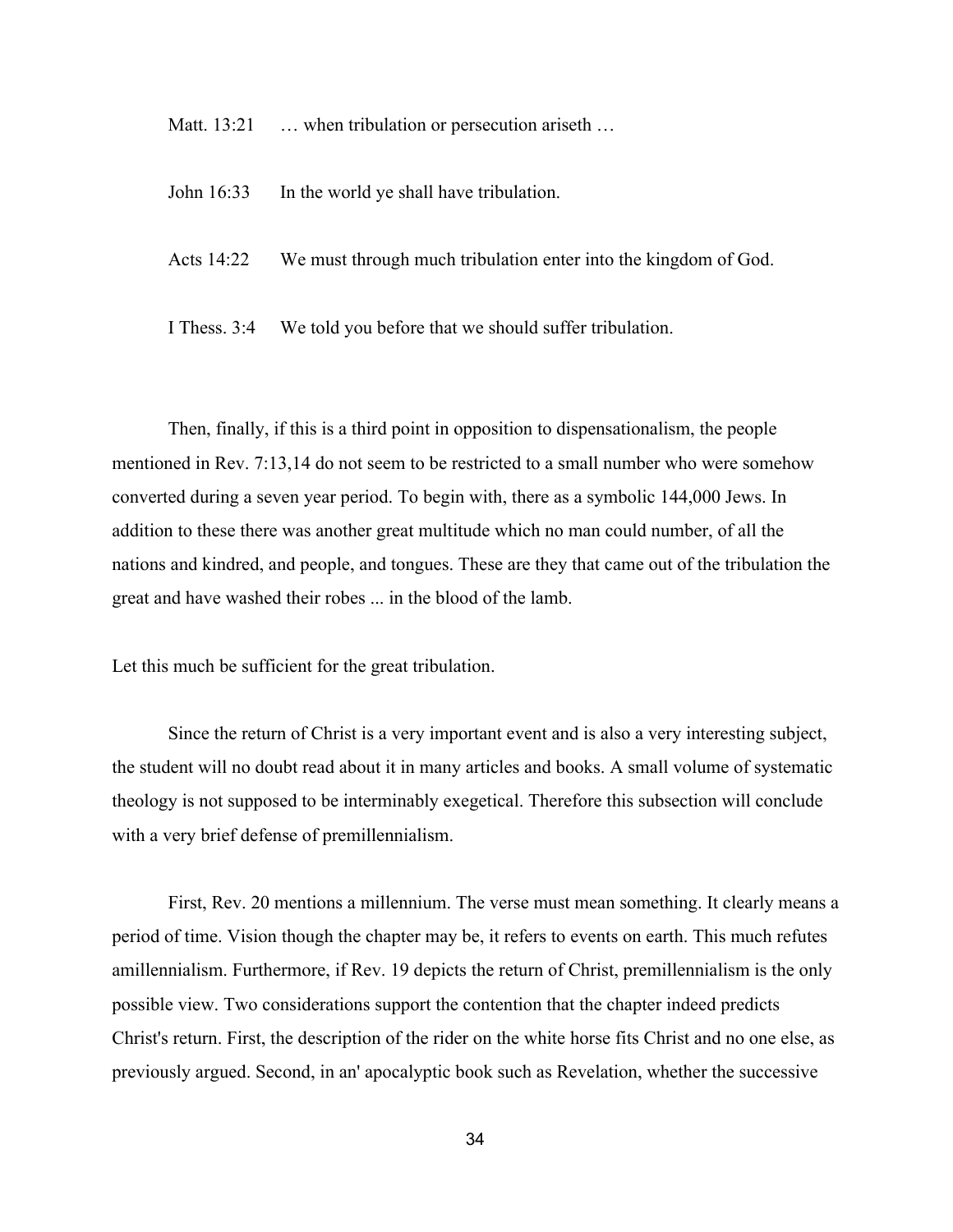visions are each a summary of all history or whether they are consecutive, one expects to find Christ's return somewhere. Other events and details we might be interested in can well have been omitted, such as the Protestant Reformation, but not the I return of Christ. It is irresponsible to find it, unmentioned, between chapters three and four. Chapter nineteen is the only possibility. This disposes of postmillennialism.

Then next, many postmillennial and amillennial objections are based on the idea that the second coming is an instantaneous event; for example, there is an hour of not more than sixty minutes when all who are in their graves shall come forth to a resurrection including both saved and lost. Hence a thousand years cannot intervene. Other events which premillennialists separate in time must likewise be simultaneous. But the parousia is not an instantaneous coming. It is a presence. In classical Greek Sophocles and Aristotle both use the word to denote a being present, especially a royal visit. In the New Testament parousia very definitely means a presence; (cf. I Cor. 16:17, II Cor. 10:10, Phil. 2:12, and particularly II Peter 1:16). Since a royal visit, a tour of inspection in one of the king's provinces, can last several months, why cannot the visit of the King of kings last a thousand years? Therefore the meaning of the term parousia disposes of several objections to premillennialism.

A final point in this discussion is not so much an argument for or defense of the premillennial return of Christ, as it is a bit of advice to all three groups of proponents. It was said earlier that the Jews, not merely the Pharisees, but all the Jews from Adam (or Abraham) on failed to understand the divine predictions. Though Christ rebuked the Pharisees, we cannot see the future, even with our additional information, much better than the Jews did. Yes, we have additional information in the New Testament. Without doubt the New Testament implies more than we can see. That is just the point. We do not see too clearly. Implications definitely contained in the Bible escape our deductive activity. But also it is clear that not all future history has been revealed. No one should try to prevent someone else from deducing as many implications as possible. Rather we should thank God that he has given some men superior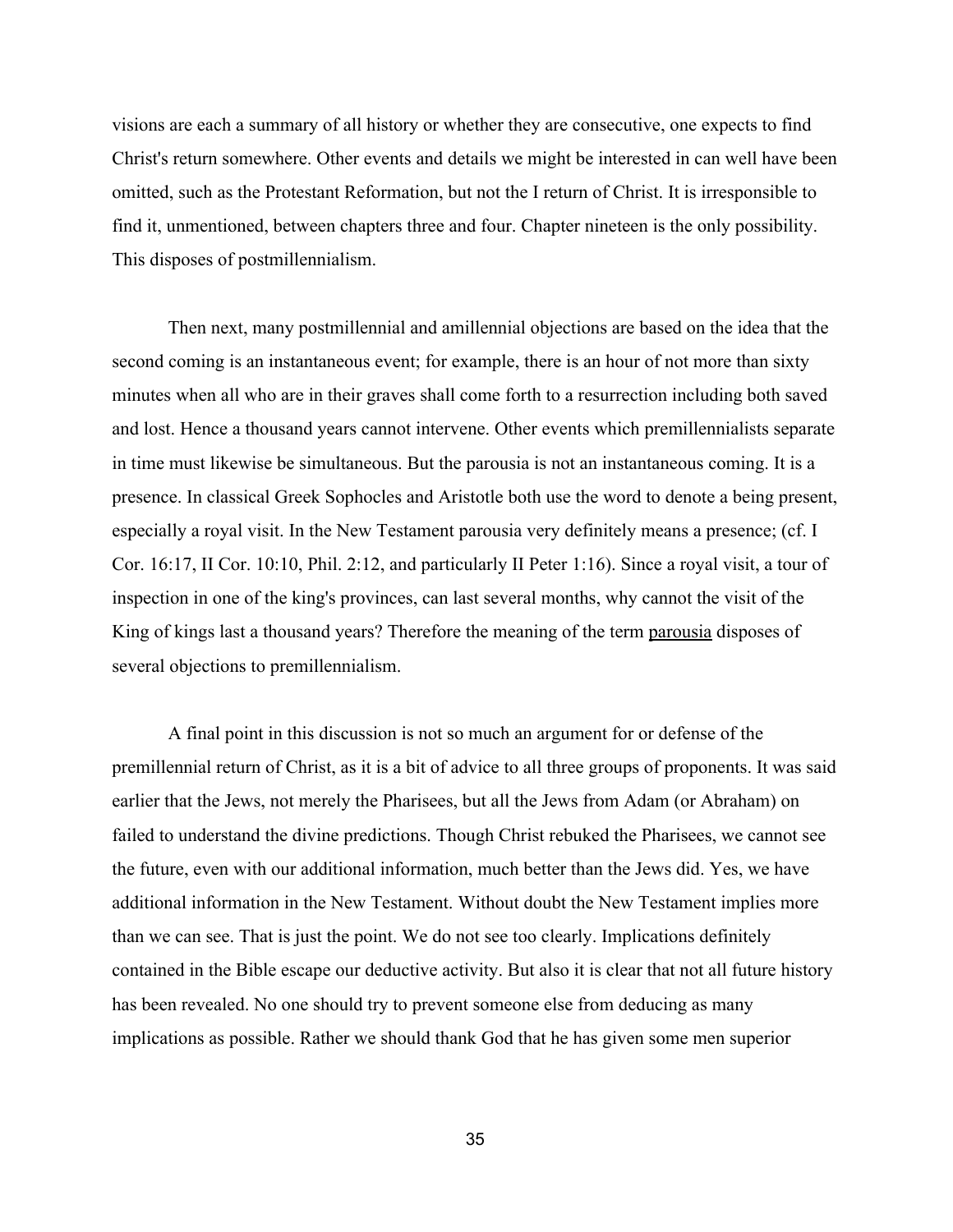minds. But in the actual situation, and on this subject as contrasted with the doctrine of the Atonement for example, the wise course is that of cautious humility.

### 4. Judgment and Hell

(a) Judgment

The first point, obviously, under this heading, is the fact that God, the moral Governor of the universe, will pronounce judgment upon all people. More explicitly the judge will be Jesus Christ himself.

- John 5:22,27 For the Father judgeth no man, but hath committed all judgment to the Son.
- Acts 17:31 Because he a hath appointed a day, in the which he will judge the world in righteousness by that man whom he hath ordained.
- Rom. 2;6, 16 Who will render to every man according to his deeds. ... In the day when God shall judge the secrets of men by Jesus Christ...
- Rev. 20:12-15 And I saw the dead, small and great, stand before God ... and the dead were judged … according to their works. ... They were judged every man according to their works… And whosoever was not found written in the book of life was cast into the lake of fire.

As a preliminary observation one notes that premillenarians generally assert two temporally separated judgments: Christ judges the saints at his coming, and God judges the reprobate after the millennium. Without prolonged exegesis it may be further noted that there is no good reason for a judgment at the beginning of the millennium. The saints at their death are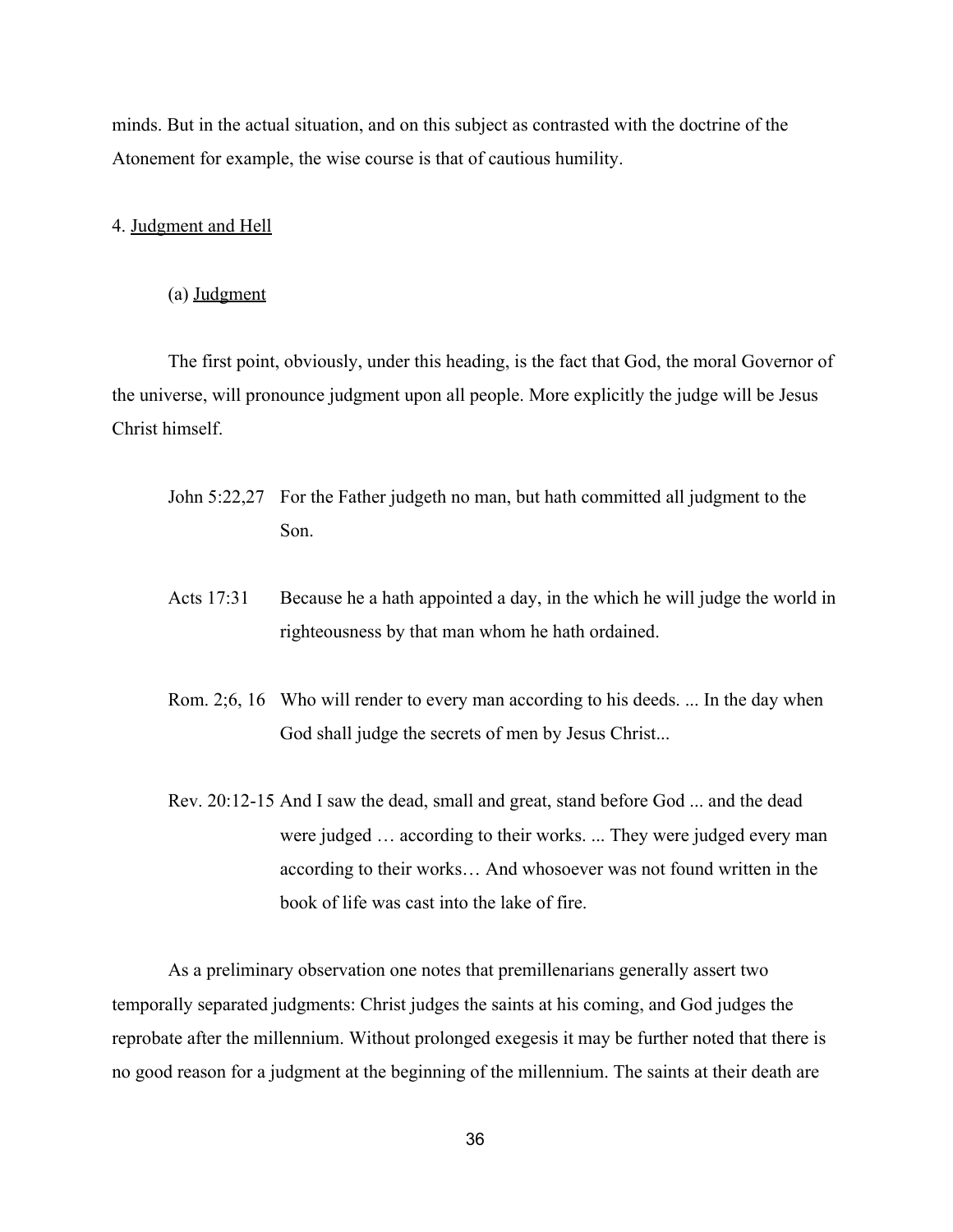made perfect in holiness and do immediately pass into glory. If therefore no formal judgment is necessary for a saint at death in order to be received into heaven, none is necessary in order to be raised and participate in the millennium. So also the wicked at their death begin their punishment, though their judgment may be delayed several thousand years.

Perhaps some, for the purpose of having a judgment before the millennium, will quote

II Tim.  $4:1 \dots$  the Lord Jesus Christ, who shall judge the quick and the dead at his appearing and his kingdom. (cf. Mt.  $25:31-32$ ).

The difficulty with this interpretation is first, that the phrase "the quick and the dead" rather suggests a judgment of all people, and not saints only. Then, second, if the term parousia does not mean a momentary instantaneous event, but a lengthy visit; epiphameia (appearing) can also refer to a lengthy appearance. Similarly, and even more clearly, the term kingdom is not synonymous with the millennium, and surely cannot be restricted to the latter's initial moment.

If there were a judgment day for saints only at the beginning of the millennium and another for the wicked at the end it would be difficult to exegete

Matt.  $25:32-33$  When the Son of Man shall come in his glory, and all his holy angels with him ... he shall at set the sheep on the his right hand, but the goats on the left.

Thus the judgment is depicted as separating the sheep from the goats; and if so, both must appear before the judgment bar together. Various verses speak of or indicate all human beings, not just half the population:

Heb. 9:27 As it is appointed. unto [all] men once to die, but after this the judgment.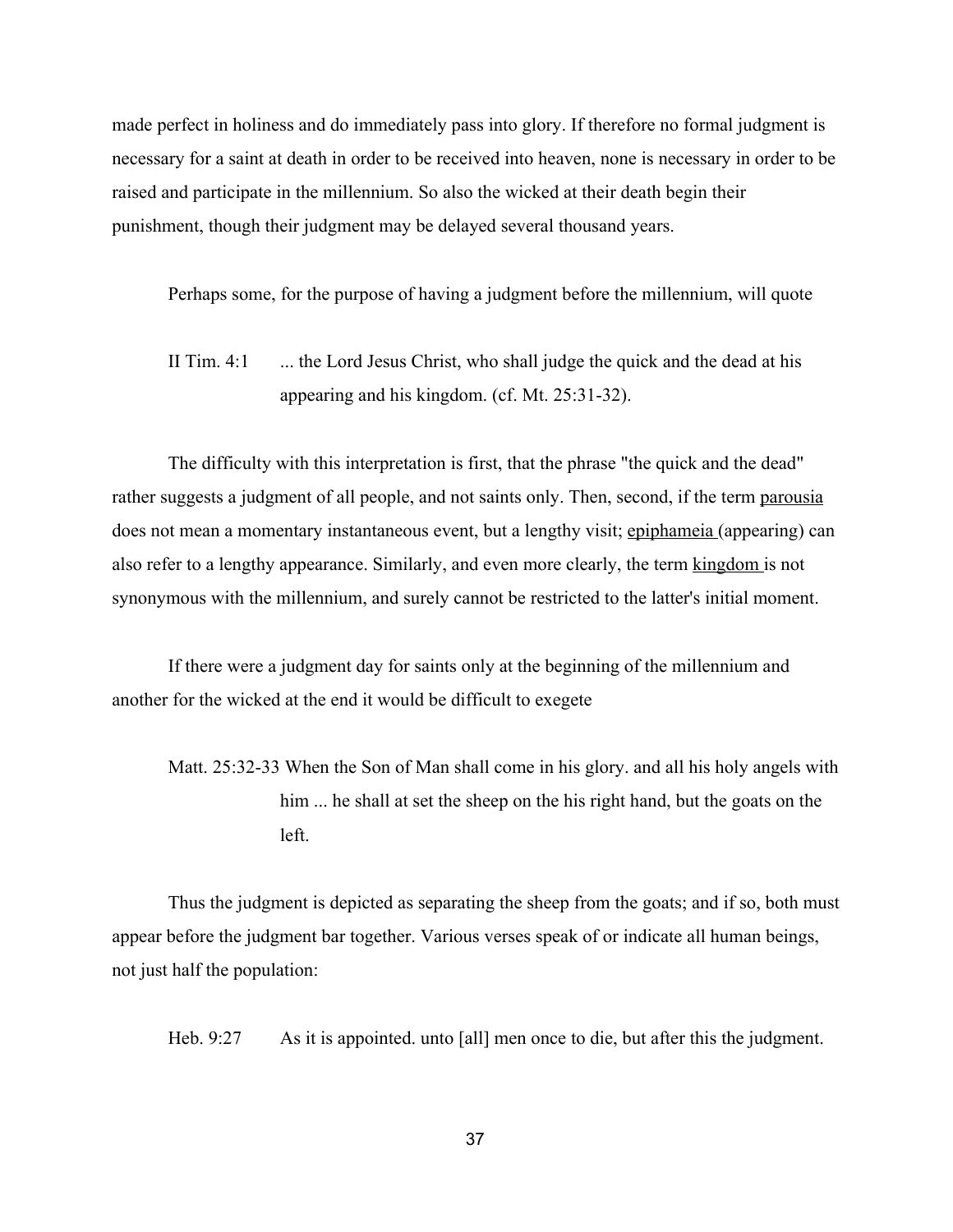Heb. 12:23 God, the judge of all.

I Peter 4:5 ... the quick and the dead.

Jude 14-15 Behold, the Lord came with his holy ten thousands to execute judgment on all, ...

Consider these verses. The first quoted suggests that the judgment is for all the dead. True, men do not die all at the same time; but if this were pressed to support judgments at different times, it would imply a separate day for each man (or for all men who died on one single day), not two for two classes, the days being separated by a thousand years. The second verse speaks of all. This does not of itself preclude several days of judgment, tnt neither does it favor such a division. Peter speaks generally of all the dead. Jude strengthens this inference. The Lord is descending with his holy myriads, presumably angels, possibly saints also; at this descent he executes judgment on all. To be sure, the emphasis falls on the unrighteous; tnt the "all" includes the saints too. Verse six includes the wicked angels as well.

That the saints also must stand in judgment is clear from

I Cor. 4:4,5 He that judgest me is the Lord … who will bring to light the hidden things

of

darkness and will make manifest the counsels of the hearts; and then shall every man have praise of God.

Here Paul may first have in mind the adverse judgments of some Corinthians against him in contrast with the Lord's contemporary approval. But beyond the troubled situation in the Corinthian church, there is a future public judgment indicated. At that time what is hidden now will be made manifest to all. It may seem strange that "every man shall have praise from God,"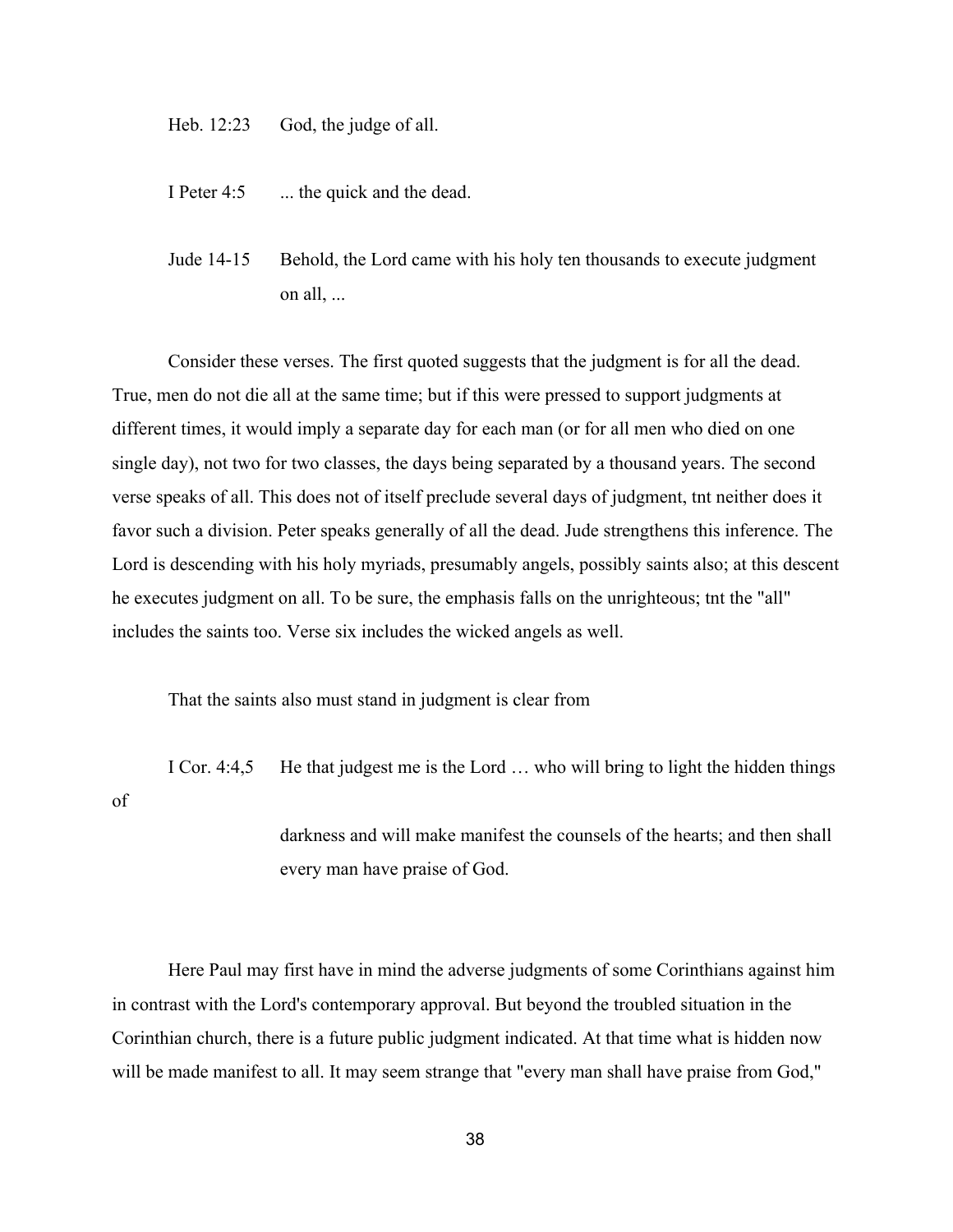when there was so much evil in Corinth. This seeming universalism is, however, ruled out by two considerations. The first concerns the translation. One can read the phrase as "then the praise due to each one shall come from God." Stressing the article "the praise due" allows some to receive a zero amount. More on the surface is the idea that the faithful servants of the Lord who are misjudged by their contemporaries will at the end receive God's approbation. Thus saints as well as reprobates are judged.

If now it be admitted that there is one future it great day of judgment, the next and much more important topic is the nature of such a judgment. This ties in too with the nature of God, discussed in previous chapters.

When God first revealed himself to Adam, he did not particularly speak of his mercy. No doubt he exhibited his love by placing Adam in a beautiful garden and by giving him a lovely wife. But the emphasis is on the blessings of obedience and the penalty for disobedience. "In the day that thou eatest thereof, thou shalt surely die." Man sinned, the punishment fell, and mercy was then revealed. But the mercy was not an ignoring of the penalty; it consisted in providing a substitute to bear the penalty. Abel made use of the substitute; and Moses instituted a complicated sacrificial system. The details are somewhat multitudinous; but nothing obscures the need of shedding blood.

Christian Science and those of the general populace who believe in a future life emphasize a God of love. In this they make two mistakes at once. They misunderstand love and they deny that God is just. Punishment is not punishment, in their view; it it is rehabilitation. Civil society in America generally accepts this theory of penology. The murderer is not sinful; he is sick and must be cured. Capital punishment is immoral because it prevents rehabilitation. But this is not the Christian view of man, crime and punishment, nor of God. Christ died to satisfy the justice of his Father. No doubt the cross is also an expression of God's love for his elect. But this sort of love is entirely different from the Christian Science kind.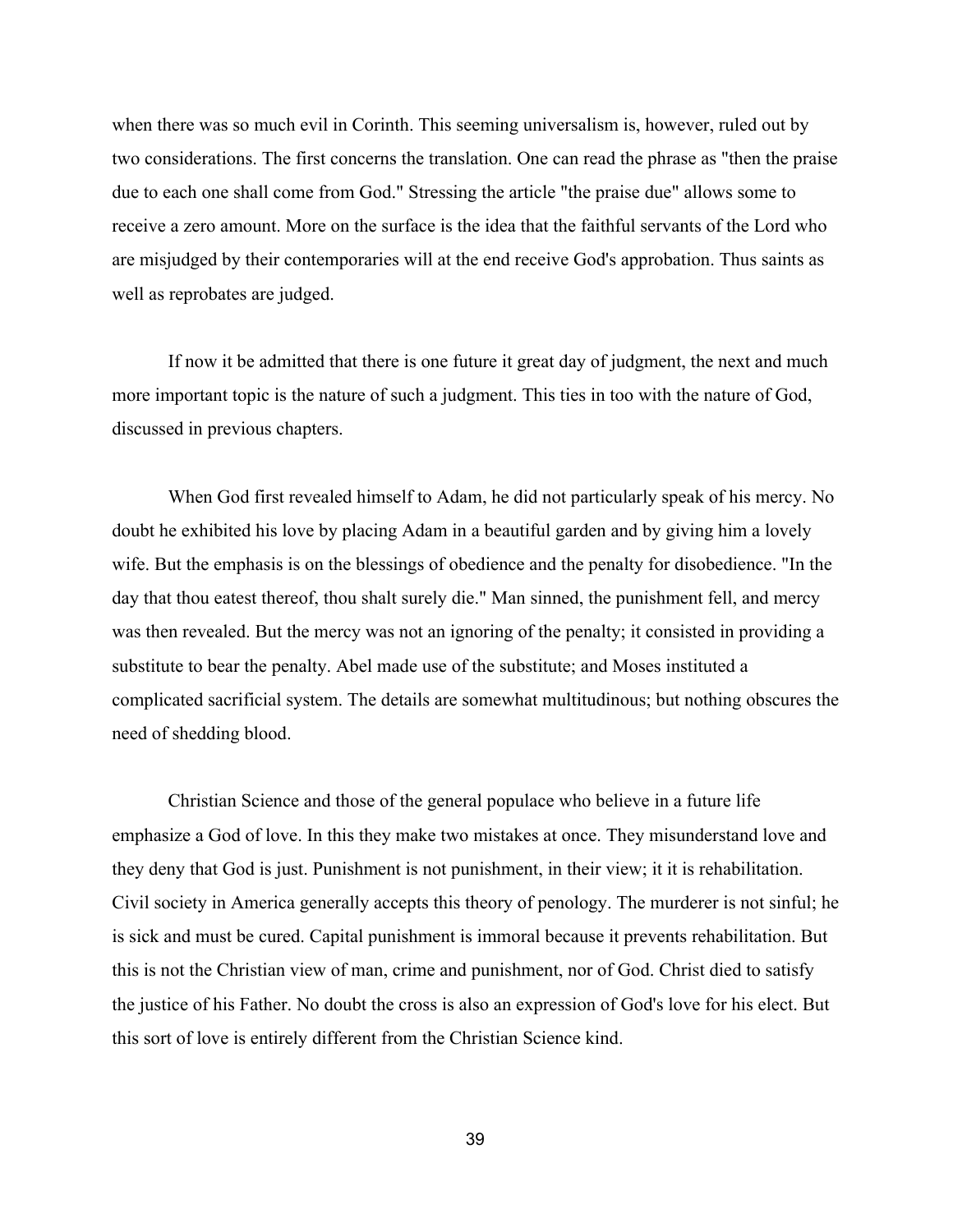- I John 3:16 In this have we known love, namely, that this one laid down his soul for us.
- I John 4:9,10 In this was manifested the love of God toward us, that God sent his only Son ... to be the the propitiation for our sins.

The Bible teaches throughout that sin deserves punishment. Otherwise there was no need of Christ's propitiatory sacrifice. One of the strongest assertions of God's justice and the necessity for punishment is

Rom. 2:5-11 But after thy hardness and impenitent heart treasurest up unto thyself wrath against the day of wrath and revelation of the righteous judgment of God, who will render to every man according to his deeds: to them who by patient continuance in well-doing seek for glory and honor and immortality, eternal life; but unto them that are contentious and do not obey the truth, but obey unrighteousness, indignation and wrath, tribulation and anguish upon every soul of man that doeth evil, of the Jew first, and also of the Gentile; but glory, honor and peace to every man that worketh good, to the Jew first, and also to the Gentile; for there is no respect of persons with God.

It is hard to restate in other words, certainly in any clearer words, the principles of this section. It says that there will be a day of wrath and righteous judgment. The popular god of love has neither wrath nor indignation, nor righteousness, either. The God of the Bible is righteous because he renders to every man according to his deeds. To those who continue patient in well-doing and who seek glory, immortality, and honor, God will give eternal life. That is, if there are any such persons. But on the disobedient - and all have sinned -- God will impose indignation, wrath, and tribulation. This is divine justice, impartial because it applies to the Jew as well as to the Gentile. "For there is no 'pull' with God." Note then that God's rewards and punishments do not aim at the reformation of the sinner. On a smaller scale the flood and the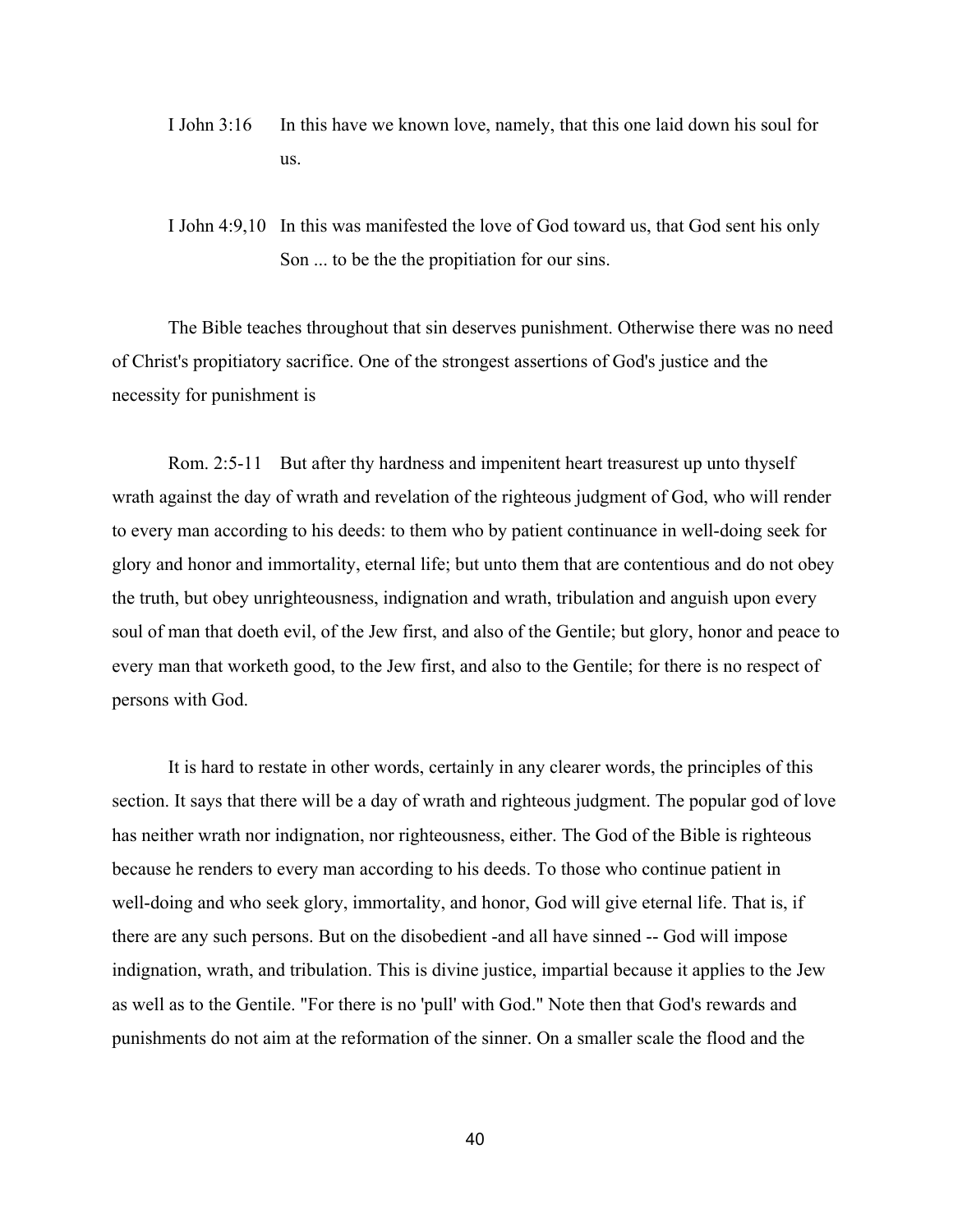doom of Sodom did not have that aim. Nor can eternal punishment have that aim. The point is that God is a God of justice.

In this discussion of the final judgment it has been impossible to avoid saying something about subsequent punishment. But before going on, we may summarize the main teachings on the judgment itself. Admittedly much of the Scriptural teaching has been omitted, particularly Jesus' parables. However, some of this must be included in the next subsection.

As for the judgment: there is indeed such a future event. Christ will be the Judge and pronounce the verdict. This judgment takes place at, or insignificantly later than, the resurrection. Those judged are all human beings and wicked angels. Is there a verse that includes the righteous angels also? The subject matter of the judgment will be the actions (external actions and internal thoughts) of those judged. And apart from a substitute to pay the penalty, all will be declared guilty.

## $(b)$  Hell

The Westminster Shorter catechism asks, "What doth every sin deserve?" The answer is, "Every sin deserveth God's wrath and curse both in this life and that which is to come." Eternal punishment in hell is an uninspiring topic. Even an evangelical, J. Oliver Buswell, Jr., in his Systematic Theology (Vol. II, $\sim$  302), can restrict himself to one third of a page in a thousand page work. His section on eschatology covers 243 pages, but there are less than twenty lines on hell. This hardly does justice to the New Testament emphasis. To minimize the doctrine because of its unpleasantness is somewhat natural, for if the doctrine had not been divinely revealed, it is unlikely that any made-made religion would have invented it. True, the Homeric religion seems to have punished Tantalus and Sisyphus with unending torment; but with the other exception of a few heroes who became demigods, all men meet a dismal future. Dismal, but not punishment for sin. So too in Buddhism: Nirvana is tantamount to personal extinction; what punishment there is in Buddhism is temporary. Other religions uninfluenced by Judaism or Christianity hold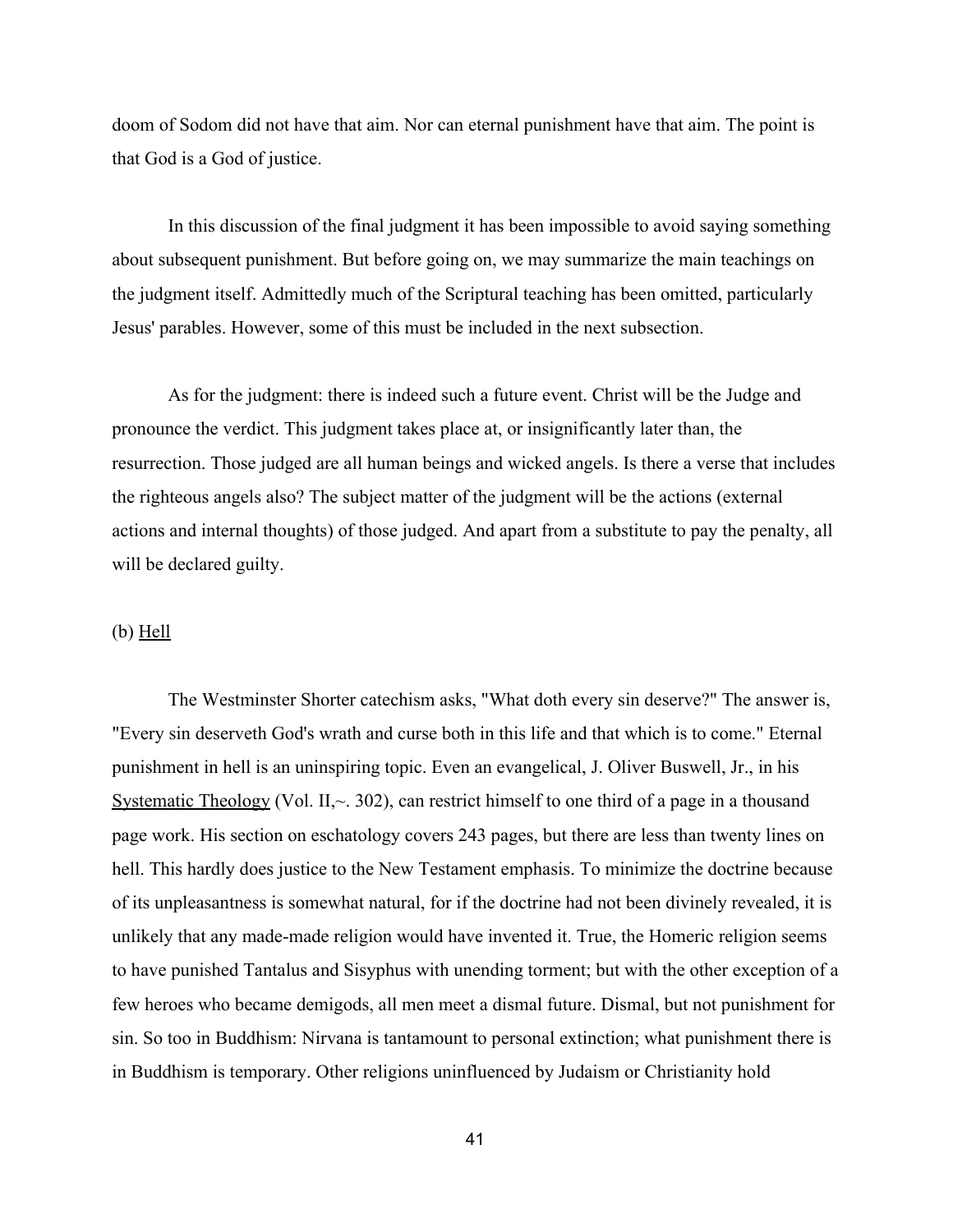ambiguous, ill-defined views. Religious liberals, with their doctrine of the universal fatherhood of God, hope to sit down with Holy Hitler and Saint Stalin in the heavenly kingdom. The secularists deny a future life altogether. But the Bible says,

Matthew: Fear not them which kill the body but are not not able to kill the soul; but rather fear him which is able to destroy both soul and body in hell (10:28). His angels shall cast them into a furnace of fire: there shall be wailing and gnashing of teeth (13:42, 50). Depart from me, ye cursed, into everlasting fire prepared for the devil and his angels ... .And these shall go away into everlasting punishment, but the righteous into life eternal (25:41, 46).

These are not the only verses in the Gospels, or even in Matthew, that speak of everlasting punishment. If they were all assembled, one might see that the person who most forcefully and most often taught the doctrine of hell was not Peter or Paul, but Jesus himself. Paul of course stresses the wrath and justice of God; Peter, Jude, and John', particularly John, make some statements; but Jesus himself is the main source for the doctrine of hell. Were it not so, even more theologians than at present would at least keep silent about it.

Early in this volume the proof text method was defended, not merely as permissible but as indispensable. Like any method it too may be abused by careless thinkers. But there is no other way to find out what the Bible teaches except by reading the text. Here then are a few samples --samples only, not exhaustive lists -- selected from Peter, Jude, and John's Apocalypse.

Revelation: If any man shall worship the beast … the same shall drink of the wine of the wrath of God, which is poured out without mixture into the cup of his indignation; and he shall be tormented with fire and brimstone in the presence of the holy angels, and in the presence of the Lamb; and the smoke of their torment ascendeth up for ever and ever; and they shall have no rest day nor night (14:9-11). And whosoever was not found written in the book of life was cast into the lake of fire (20:15).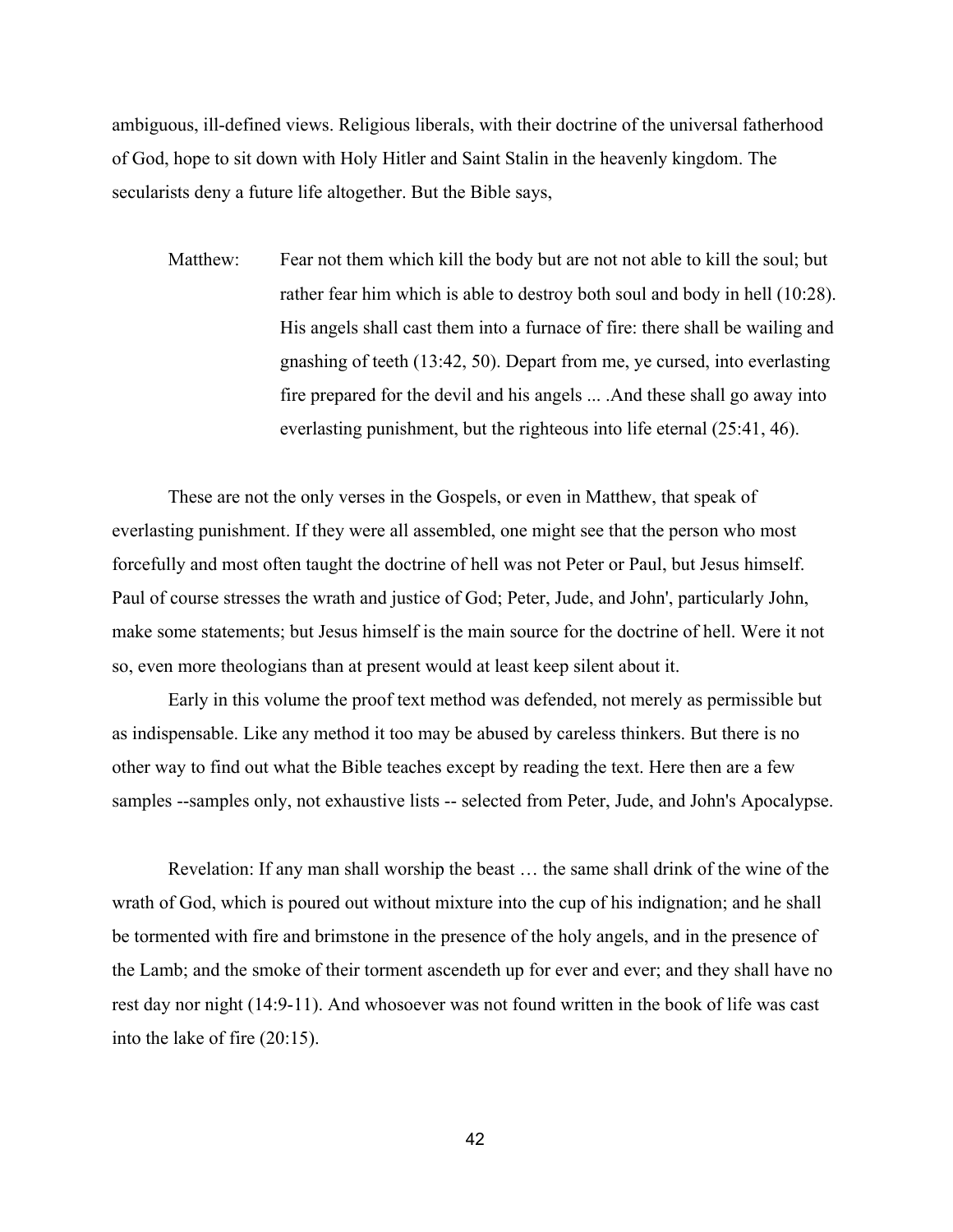Revelation is an apocalyptic book, and amillennialists never tire of saying how unintelligible it is. Assuredly there are many passages whose meaning we can hardly guess at; but some passages are exceedingly clear.

- II Peter 2:4-9 If God spared not the angels that sinned, but cast them down to hell  $\cdots$  to be reserved unto judgment, and spared not the old world ... turning the cities of Sodom and Gomorrah into ashes ... the Lord knoweth how to deliver the godly out of temptation, and to reserve the unjust unto the day of judgment to be punished.
- Jude 46 There are certain men crept in unawares, who were before of old ordained to this condemnation, ungodly men ... denying our only Despot and Lord, Jesus Christ, ... and the angels which kept not their first estate … he hath reserved in everlasting chains under darkness unto the judgment of the great day.

In addition to the idea of a terrible punishment, these verses in Jude assert the doctrine of reprobation. God's sovereignty, his doing whatever he pleases, his governance of all his creatures and all their actions, the doctrine of predestination, have all been discussed in earlier chapters. Here we have an explicit statement, similar to Rom. 9:16-22, that God has ordained certain men to destruction. This ordination did not occur after the men had infiltrated some is first century congregations: the ordination occurred before, of old. From eternity they were ordained to this condemnation, as Judas had been.

Some people accept the Bible as the Word of God. It is the explicit, propositional revelation of his truth; and he himself is truth. Other people pick and choose as much or as little as they like, just as they might from Thus Spake Zarathustra, using their own preferences as the criterion of truth. But anyone who tries to say that the Bible does not teach what these verses express entangles himself in exegetical impossibilities. The verses themselves are unmistakably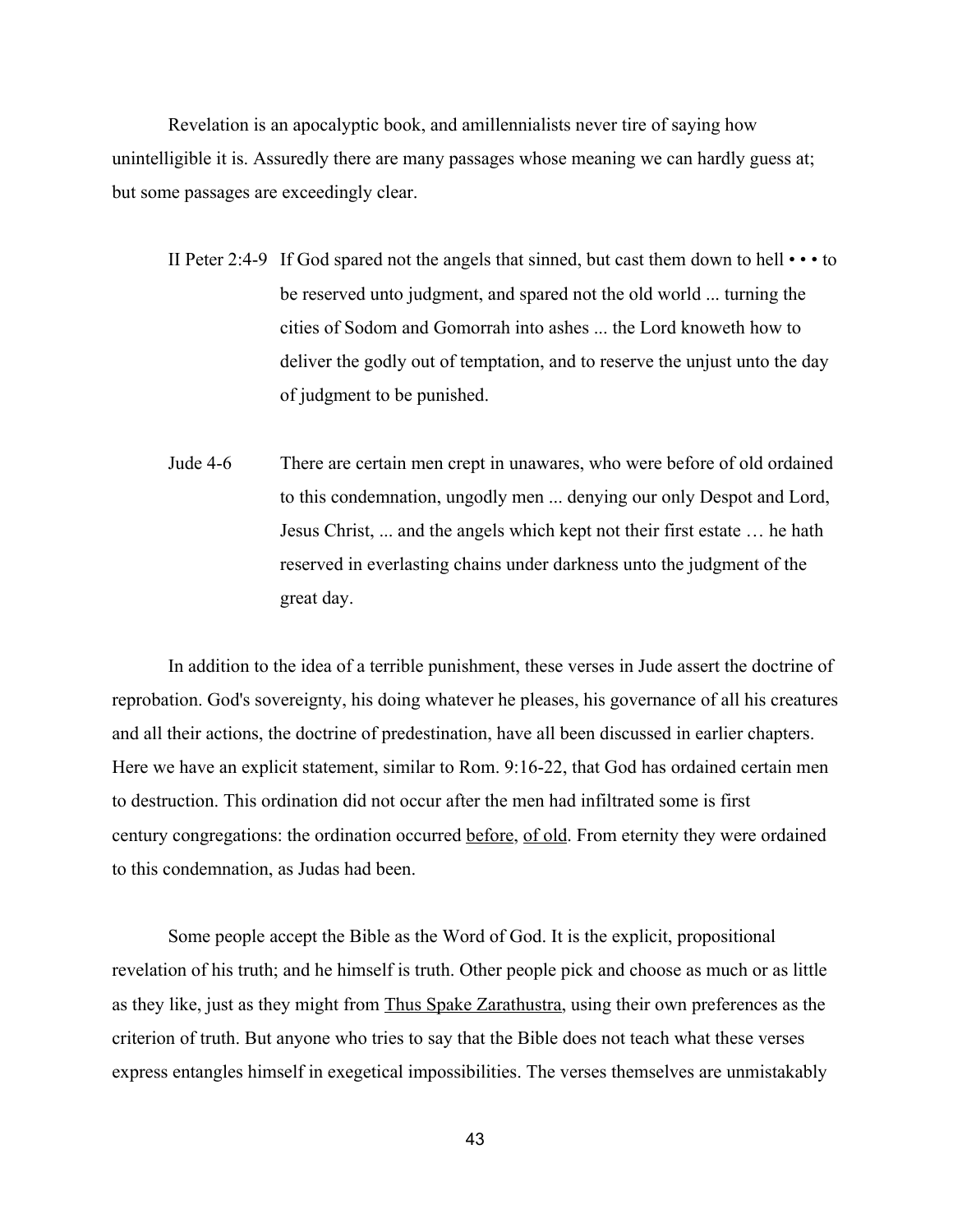clear, and the present exposition has refused to soften them. The popular glib dismissal of the doctrine of hell has of course no logical force; nor does it evince wisdom, for

In that sleep of death what dreams may come

Must give us pause.

Or if Berdyaev is more contemporary than Shakespeare: "It is remarkable how little people think about hell or trouble about it. This is the most striking evidence of human frivolity."  $\overline{2}$ 

Since it was Jesus Christ himself who spoke more often about hell than anyone else did, (in addition to the verses quoted, see also Matt. 7:22,23; 11:23; Mark 9:4348; Lake 9:25; 12:9, 10, 46; 16:22,23; John 5:28,29; 8:21) a Christian must not be silent but must continue to preach the message.

The Christian must preach the message accurately, not only because the secular world hates it, but also because various religious writers dishonestly misrepresent it. Nels F. Ferre (The Sun and the Umbrella p. 33) says that the doctrine of Christ's second coming "shuts out the living God embracing and reconciling all men with his eternal time and power," and substitutes the concept that "all mankind would be extinguished or tormented forever except the few who would escape punishment through faith in the merits of Jesus. ... It seems doubtful that Jesus ever taught such a doctrine."

In view of the many passages in which Jesus speaks of fire, wailing, and gnashing of teeth, and so on, it follows that if the New Testament is so unreliable as to make it "doubtful that Jesus ever taught such a doctrine," then the New Testament is also so I unreliable that Ferre has no ground for his principle of Agape. More of this in a moment. The immediate point is Ferre's misrepresentations.

 $2$  This quotation was given by the late Fred Carl Kuehner, Heaven and Hell, in Fundamentals of the Faith, ed. by Carl F.H.Henry (p. 236). Dr. Kuehner received a spate of hate mail because of his chapter; yet he said no more than what the New Testament says, and less than the present chapter here.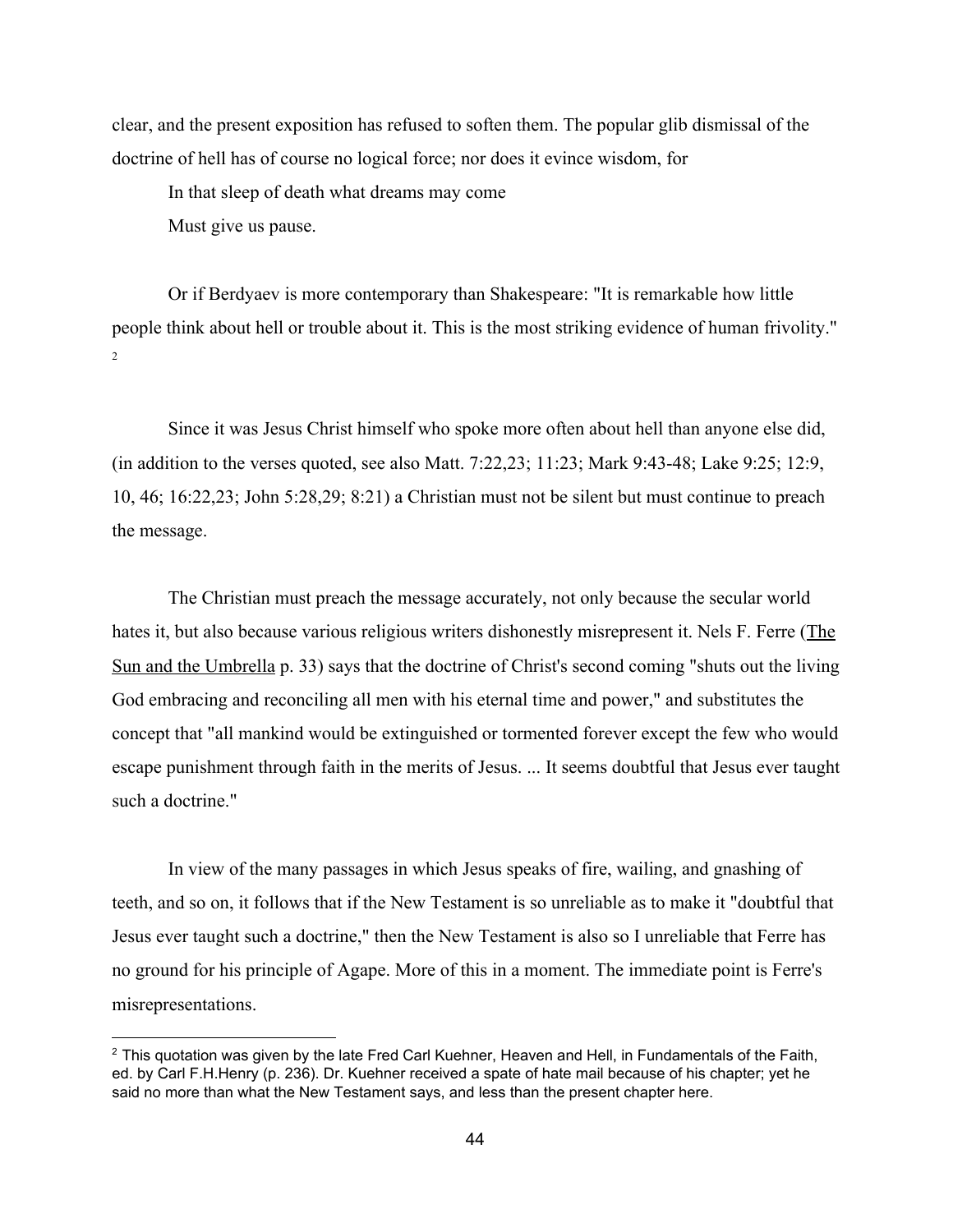The charge that the doctrine of hell means that nearly everybody will be tormented forever and only a few will enjoy eternal felicity is sometimes answered by the statement that all who die in infancy will be saved, and since there is such a high infant mortality rate in pagan lands, it follows that the redeemed will be "a great multitude which no man could number." But the question of proportion is irrelevant both to the Christian and anti-christian alike. Ferre need not have presupposed what the exact proportion of saved to lost may be; more perspicacious than either the liberal, or the or the orthodox who uses infant mortality in his reply, William James said bluntly that one could not believe in an omnipotent God if even one cockroach suffered from an unrequited love. This is honest opposition.

Dr. Ferre's rejection of Jesus' teaching on hell is set in a context which includes the denial of the Virgin Birth. His basic principle is Agape or "indiscriminate kindness to all" (p. 57). Thisof course means universal salvation (pp. 246-247),<sup>3</sup> if there is such a thing as sin to be saved from.

It is worthwhile here to point out some of the inconsistencies in Dr. Ferre's position, inconsistencies which in one form or another plague other liberals a swell.

First, if Agape is sufficiently defined as indiscriminate kindness, based (?) on the verse that God sends the sun and rain upon all people, it is still impossible to deduce from this basic principle the Christology Dr. Ferre wants, or any other Christology, either. Second, Dr. Ferre cannot appeal to the verse on sun and rain because he cannot depend on "any fanciful ipsissima verba" (p. 57); and because Jesus himself was inconsistent (p.60); nor did the disciples understand him. For example, Jesus' denunciation of the Pharisees is not an "authentic report in detail" and remains "a problem within the major conclusive context of Jesus' living and teaching Agape" (p. 83). Further, "we cannot know the historical Jesus" (p. 58). If, now, the Scriptures are so untrustworthy as Dr. Ferre says, no one can appeal to them for anything. Dr. Ferre''s religion

<sup>&</sup>lt;sup>3</sup> Christ and the Christian.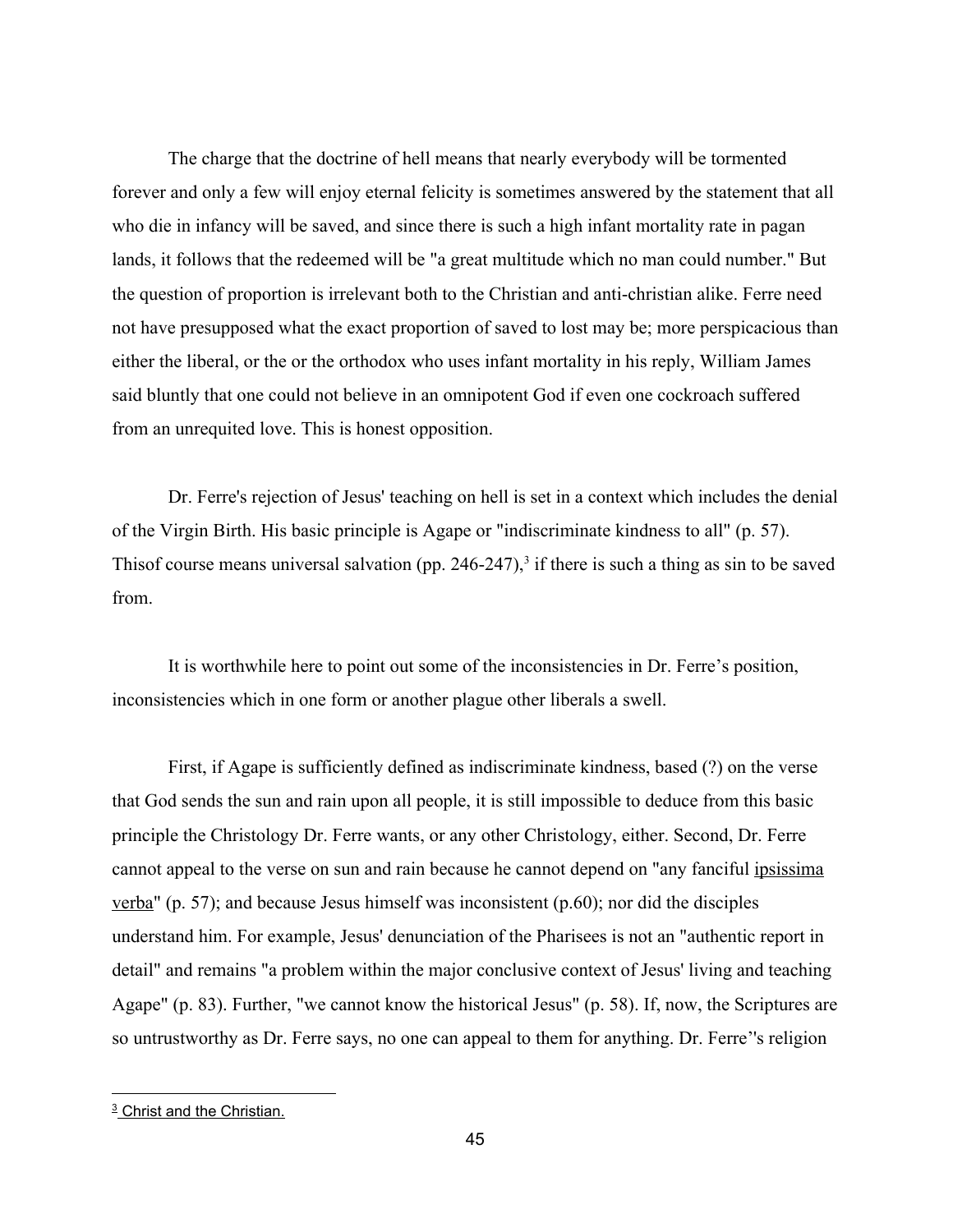therefore is not Christianity, but a personal subjective invention. "The use of the Bible as the final authority for Christian truth is idolatry. Actually it has become a very thick and formidable Umbrella to hide the Sun."<sup>4</sup> But it is the Bible in its entirety, and the Bible alone, that defines Christianity.

Other liberals professing a somewhat greater respect for Scripture have tried to avoid the doctrine of hell by expedients so puerile that a Systematic Theology is likely to think it a waste of time to mention them. But an example or two may be given. One attempt was to assert that the word eternal in "eternal destruction" merely meant "age-long." This would terminate hell in a finite time. But it would also set a terminus for heaven as well, for it is the very same word that is used for "eternal life." Nor can it be maintained, a really foolish idea, that eternal does not denote length of time, but quality of state. Obviously the quality is denoted by the words life and death; both are everlasting. J. A. T. Robinson tried to reduce the idea of eternal punishment to the phrase, "the eternal seriousness of the choice before man." But so to reduce hell is also to reduce heaven; and it becomes questionable whether the author believes in any future life at all.

The answer to all such evasions lies in the New Testament usage of the words. There the meaning is clear. To be specific, the word <u>aionios</u>, eternal or age-long, describes the future happiness of the saints some fifty times, and seven times the punishment of the wicked. Dr. Kuehner was completely justified in quoting W. R. lnge, "No sound Greek scholar can pretend that aionios means anything less than eternal" (p. 238).

There is another confusion that can easily be avoided. In addition to Gehenna, the Old Testament mentions sheol and the New Testament mentions hades. There is also "Abraham' s bosom." Quite commonly these have been regarded as places, positions in space, geographical localities. Since both the righteous and the wicked equally descend there at death , some people divide the place into two compartments. One is purgatory, where the righteous add to the merits

<sup>4</sup> The Sun and the Umbrella, p. 39.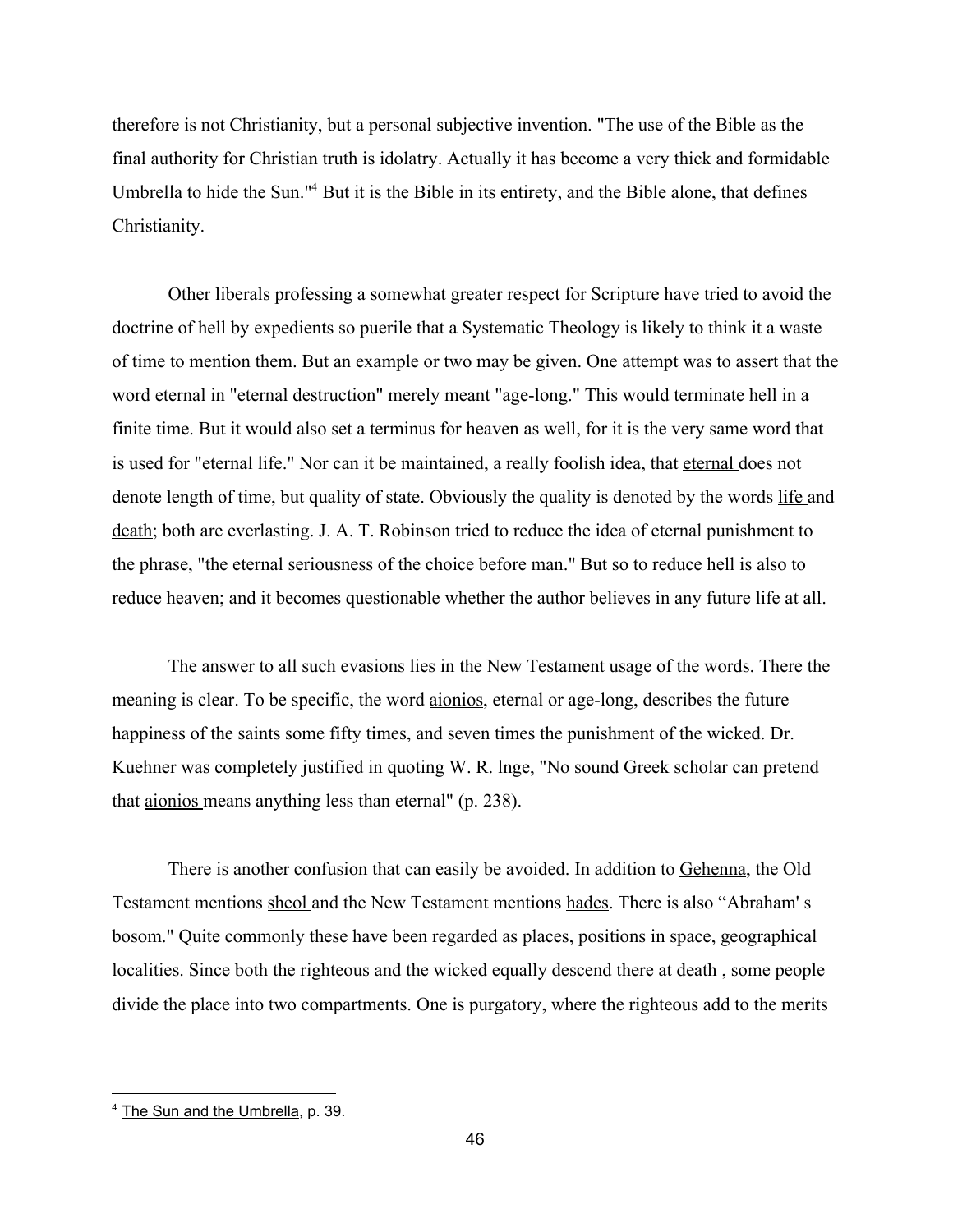of Christ by suffering enough to make up for what Christ's sacrifice did not cover; and the other is a place of torment which is eventually cast in toto into the lake of fire.

It should be obvious that sheol and hades are not places. The two words simply refer to the fact that the persons in question are dead. That this does not involve space is clear from the fact that the resurrection has not yet occurred, and the bodies of the dead are in their graves. The man is his mind or soul; this is spirit and like God does not occupy space.

I Peter 3:18-22 is a passage which ingenious imaginations, under the illusion that sheol is a space, have used for their fanciful views of a part of the intermediate state and time.

Verses 19 and 20 have puzzled a great many people, and they have tried various devices to explain how Christ preached to the spirits in prison. In general there are two types of explanation. First, the verses are taken to mean that Christ used Noah to preach to the wicked that were about to be drowned in the flood. Second, the verses are interpreted to mean that Christ in person preached to spirits in the realm of the dead. This second interpretation is divided on the identity of the dead: the dead to whom Christ preached might be the righteous dead, or they might be the wicked dead. Let us examine this second interpretation first.

This is an old and widely accepted interpretation. Irenaeus, Tertullian, both the Greek and Roman churches, and also Zwingli and Calvin hold that Christ announced salvation to the Old Testament believers and brought them from the realms of death into heaven. In accordance with this idea John 3 :13, "No one has ascended into heaven but he that came down from heaven," is said to mean that no Old Testament saint could precede Christ into heaven. They had to wait for Christ's ascension. The prison is the abode of the dead, and the preaching is the proclamation of Christ's victory.

As further support of this view Acts 2 :27, 31 are taken to mean that Christ's soul went to hell or at least to the abode of the dead, though of course God would not permit his soul to be held there. Some have also appealed to Philippians 2 :10 by taking the things under the earth that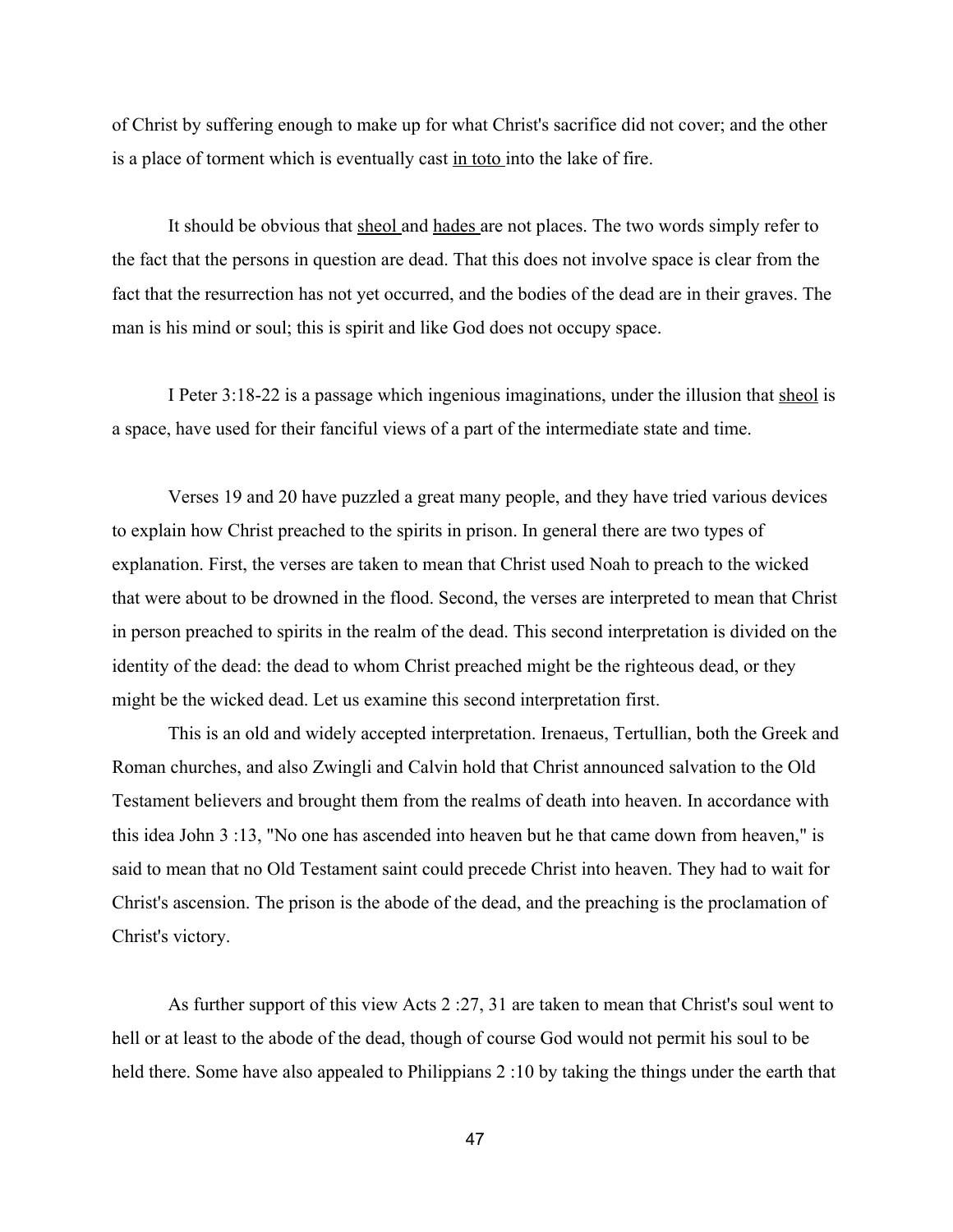bow at the name of Jesus to be either the righteous or wicked dead. More plausible is the use of Ephesians 4 :8, 9. "When he ascended up on high, he led captivity captive … Now that he ascended, what is it but that he also descended into the lower parts of the earth?" These lower parts of the earth are supposed to be the realm of the dead, and the idea is repudiated that this descent is the Incarnation or Christ's descent to earth.

Before adopting this ancient view certain problems must be faced and solved. In the first place Peter's text does not mention anything about preaching to the saints. The spirits to whom Christ preached are explicitly called disobedient. This fact must be taken as a fixed point of interpretation. There is no reference to Old Testament saints. So, if Christ preached in person to anyone between the time of his death and resurrection, it would have to be the wicked dead, and whatever captivity Christ led captive, it could not be the Old Testament saints considered as held in prison.

In the next place the only disobedient people that Peter mentions are those who lived in the days of Noah. This time-reference is another reason for refusing to think that Christ preached to Abraham, David, and the prophets. Not only is it wrong to call these men disobedient, but further they did not live at the time Peter mentions.

This time-reference also militates against the view that Christ preached to all the wicked dead. From what Peter actually says, we could only conclude that Christ preached to those who were disobedient in the time of Noah. But without pressing this point too far at the moment, let us consider other aspects of the idea that Christ preached personally to the wicked in hell, and that the preaching, of necessity, is the announcement of their condemnation.

As for the notion that Christ announced the damnation of the wicked in hell, it is hard to see how it ties in with the context. The main idea that Peter wants to enforce is that Christians should be willing to suffer for Christ's sake and to suffer unjustly. Preaching to the wicked in hell does not advance Peter's main purpose. Or, if attention be centered on the nearer idea of Christ's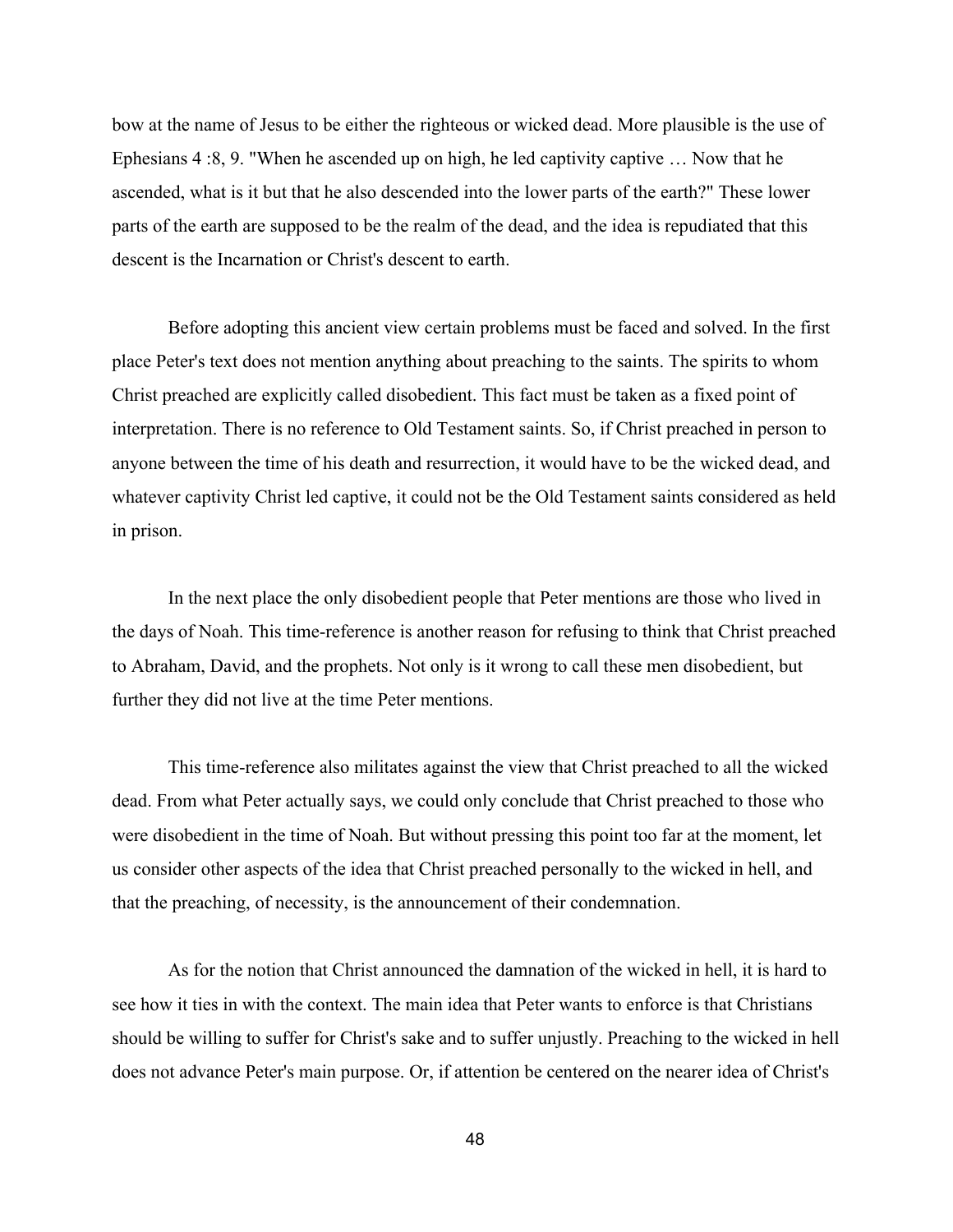being raised from the dead by the Holy Spirit, it stilI is not cIear how this announcement of damnation adds to the theme. And it wiII hardly do to say that Peter just had to fill space to make his epistle long enough, and so was driven to insert something true but irrelevant.

But the decisive objection to understanding these words to refer to the announcement of damnation is that the verb, to preach, ordinarily means to preach the gospel. It does not mean a judicial sentence, nor in the New Testament does it refer to sundry announcements. The regular meaning is the announcement of the gospel.

Because this is so obvious, some interpreters have tried to hold to the general view while modifying it to make Christ's work the preaching of the gospel instead of the announcement of damnation. While this maneuver escapes these immediate objections, it must face others.

Since the Bible does not teach that there is a second chance to be saved, a chance in the next life, but teaches that man's destiny is irrevocably fixed in this life, there would remain no reasonable purpose for preaching the gospel to the wicked in hell. And, to return to a previous point, all these attempts fail to explain the mention of the antediluvian unbelievers. Any preaching in hell should be directed to all, and not to just a few. But the text specifically mentions those who lived in the days of Noah.

This view therefore, though adopted by many and held for so long a time, must be set aside. Perhaps the other view, held by Augustine and Beza, will prove better. According to this interpretation Peter is thought to say that Noah spoke by the Holy Spirit to his disobedient contemporaries and that the flood which destroyed them is a type of baptism.

This interpretation must also face objections. For one thing, it is pointed out that Peter makes the subject of the verb Christ. Christ went and preached, and hence Noah cannot be the preacher. However, this objection is not so serious as it might seem at first. Peter actually says, Christ was made alive by the Spirit, by whom also he preached. This preaching therefore was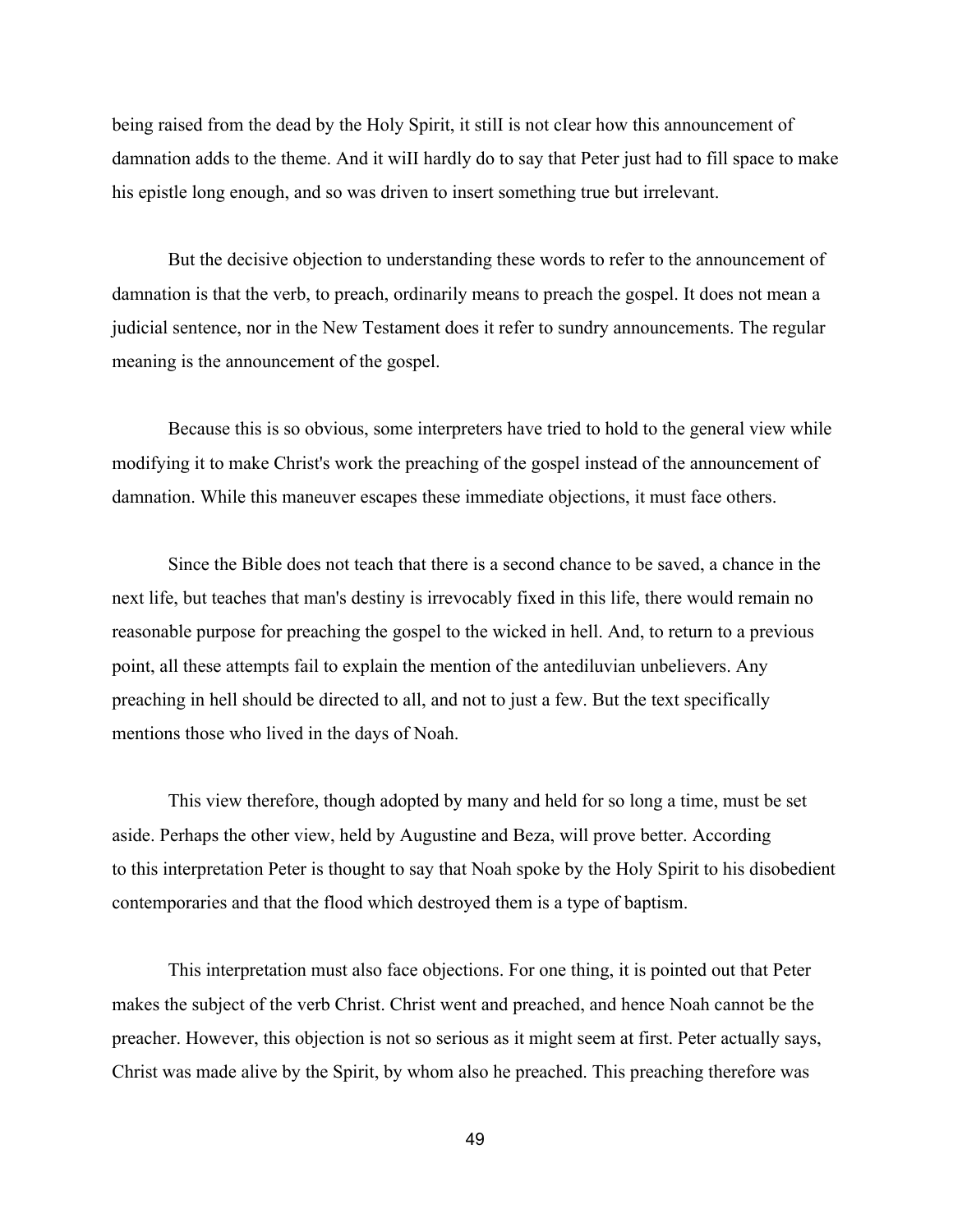done by Christ through the Spirit. What this might mean can be seen in chapter one verse eleven. In the first chapter Peter speaks of the Old Testament prophets. These prophets had received a message from God, and they studied the message to see what God meant. The words are, "searching what ... the Spirit of Christ which was in them did signify when it testified beforehand ... " Now, obviously, if the Spirit of Christ spoke through the prophets, then too Christ through the Spirit could very well preach in the person of Noah. To suppose that the Spirit of Christ is not the Holy Spirit and could not therefore inspire Noah is a supposition contrary to Peter's thought and contrary to other New Testament passages. For example, Paul in Ephesians 2 :17 virtually says that it was Christ, through his missionaries, that preached the gospel in Ephesus. So far as this point goes therefore, this interpretation stands up under scrutiny.

If the preaching was Noah's testimony to his contemporaries, then one, must ask the question, What is the prison? The other interpretation assumed that the prison must be hell or hades. But could it be hell, if Noah was preaching to living people? There are two answers to this question. First, one might assume that the prison is the prison house of sin. It is as reasonable to speak of the bonds of sin as it is, to speak of the bonds of hell. The mention of a prison therefore does not rule out the idea that Noah was the preacher. But there is a second and a better answer to the question. The prison may still be hell and Noah still the preacher. For the verse can be interpreted to mean "the spirits (now) in hell." That is, the men to whom Noah preached are now in Peter's day suffering their just recompense. This is not just a guess, but is based on Peter's manner of speech. In 4:6 we shall see that the gospel was preached to certain people who are now dead. The preaching had been done previously; when Peter wrote, they were dead. Further, that Noah was the preacher is supported by II Peter 2 :5.

Another argument is that the participles, *died*, *Made alive*, *went*, and the verb *preached*, indicate a temporal succession, and hence the preaching must have occurred after the death of Christ, and not in the time or Noah. But in the first place, if this were so, the preaching would have had to occur after Christ's resurrection, and not between his death and resurrection, as is usually supposed. Furthermore, the mention of the preaching is not so clearly connected with any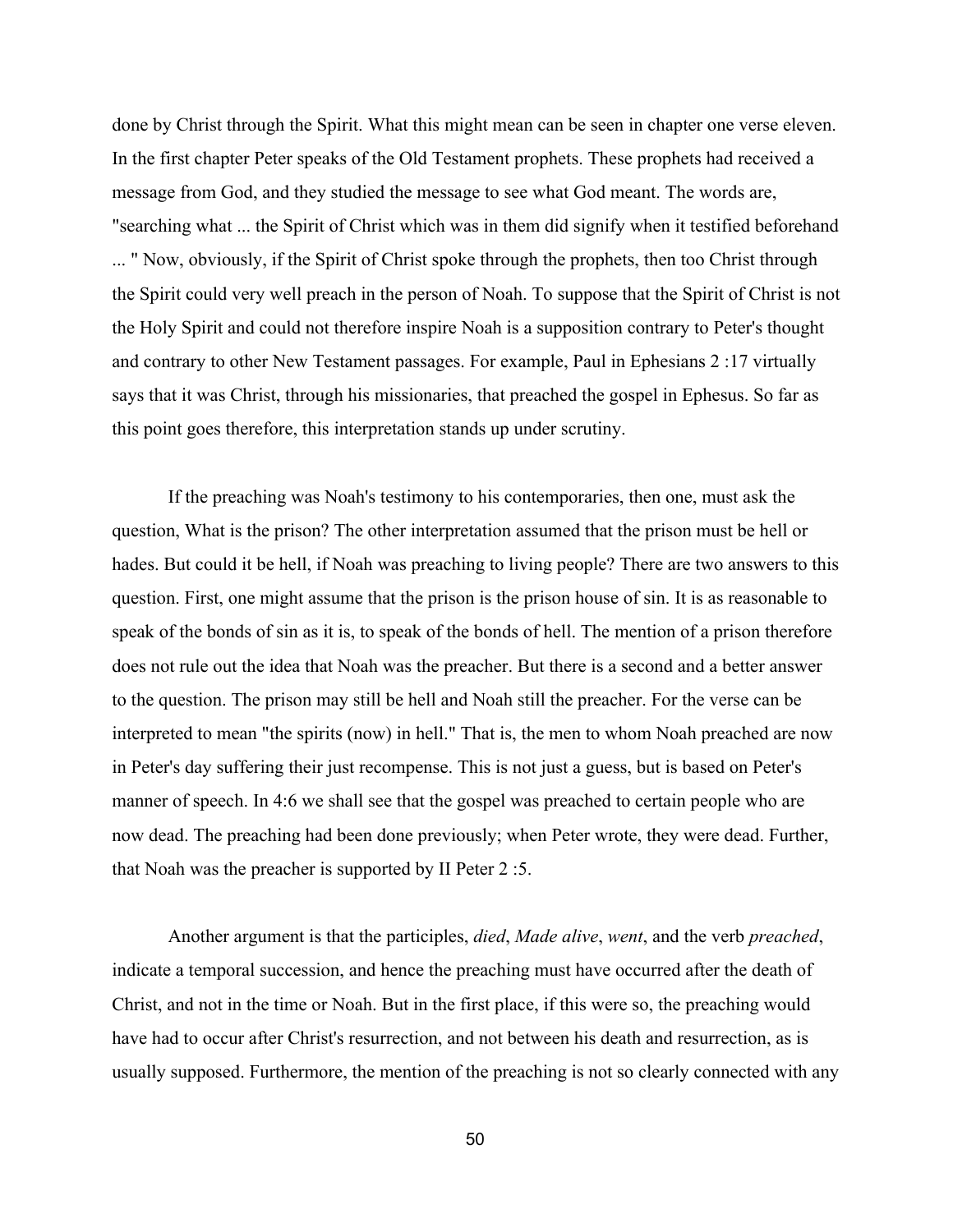alleged temporal succession as it is with the reference to the Spirit. Of course the resurrection had to follow the crucifixion; but the thought of the passage is not on the time element, but on the significance of these events in bringing sinners to God.

Thus the several objections that are raised against the personal preaching of Noah do not make this interpretation impossible.

Now, positively, this interpretation is the only one that can explain the mention of the wicked at the time of Noah, and the mention of Noah is motivated by Peter's desire to show that the flood is a type of baptism. In the larger connection Peter is explaining the work of Christ, the turning away from sin, the salvation of believers out of an ungodly world, and their tribulations during their lifetime. Peter thinks he can make his ideas clear by an Old Testament example, and Noah is more suitable than any other. For this reason Peter can confine his thought to one group of men. Had he been thinking of a personal preaching by Christ in hell, he could not have restricted his attention to this one group.

The reference to the time of Noah is of course explicit and obvious; and the statement that eight souls were saved in the ark is a plain matter of fact.

Some further historical information could prove useful. In earlier centuries several theologians have held non-scriptural views about hell. Origen (185-254) of Alexandria and John Scotus Eriugena (810-877) both make statements that sound like universalism. But also they seem to speak of the fixed reprobation of the wicked. Often by very conservative writers they are castigated for having corrupted Christianity through the intervention of Neoplatonic philosophy. There is some truth in this, particularly in the case of Eriugena, who labored under the misapprehension that 'Dionysius the Areopagite' was actually Paul' s convert, when factually he lived in the fifth century. Origen, of course, could not make this mistake. One must note that he lived before Athanasius, that he opposed Gnosticism, that he came at least close to the doctrine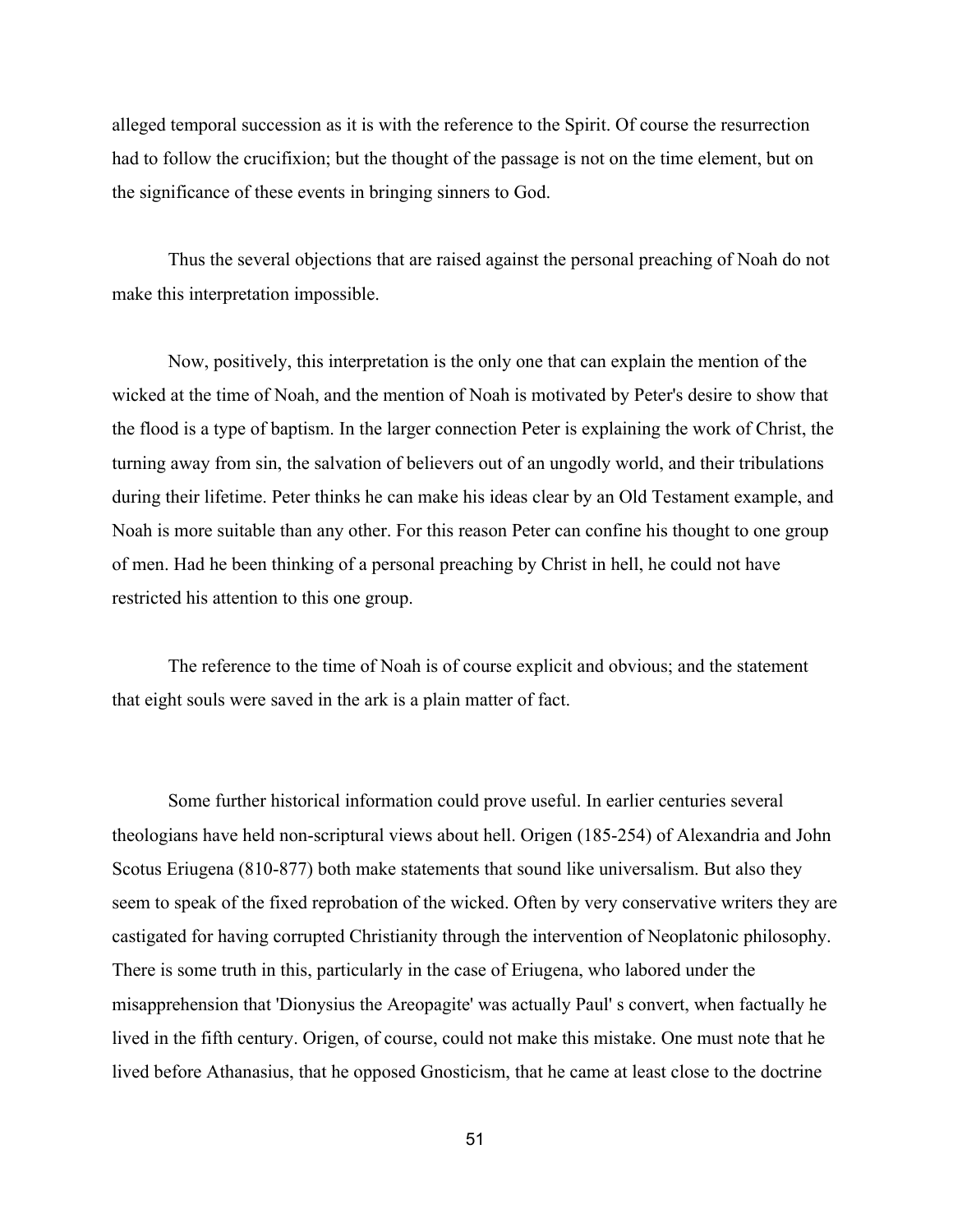of the Deity of Christ by using the Old Testament concept of Wisdom, that thus and in other ways anticipated the full Athanasian doctrine, even using the " terms consubstantiality and coeternity. But it is hard for us, who live under the influence of sixteen centuries of Trinitarianism, and almost five centuries of Reformed theology, to evaluate justly the confusion of those early minds.

The Anabaptists at the time of the Reformation were clearly universalists than was Origen. The great Lutheran creed, the Augsburg Confession of 1530 (chapter 17) says, "They [the Lutheran churches] condemn the Anabaptists who think that to condemned men and devils shall be an end of torments."

At the present time, in addition to the "mainline' liberal churches, such smaller groups as Jehovah's Witnesses and the Seventh Day Adventists deny the Scriptural doctrine of hell. One of their number (and therefore not necessarily an official opinion) explained to the present writer that the fires of hell consume the wicked, but after they are completely burned up, the fires naturally go out. Strange: had he never heard of the worm that dieth not and the fire that is not quenched?

Objections to the Scriptural doctrine of hell are easily answered exegetically, if the objector acknowledges the written words of God. Of course the large majority of contemporary objectors do not believe the Bible; and it is quite useless to base a Christian answer on their private non-christian criteria. Yet a little attention to their views may disclose, sometimes, either self-contradictions or misrepresentations of the Biblical position. For example, some may say it is unreasonable and unjust to punish a man eternally for an offense that took only a few minutes to commit. The more thorough procedure would be to require the objector to deduce his theory of justice from his empirical basis; and this cannot be done because normative principles never follow from factual observation. But more superficially, though at the same time more embarrassingly, At can be pointed out that the seriousness of a crime is not proportional to the time it takes. A murder may take a second; an embezzlement a long time; but most people would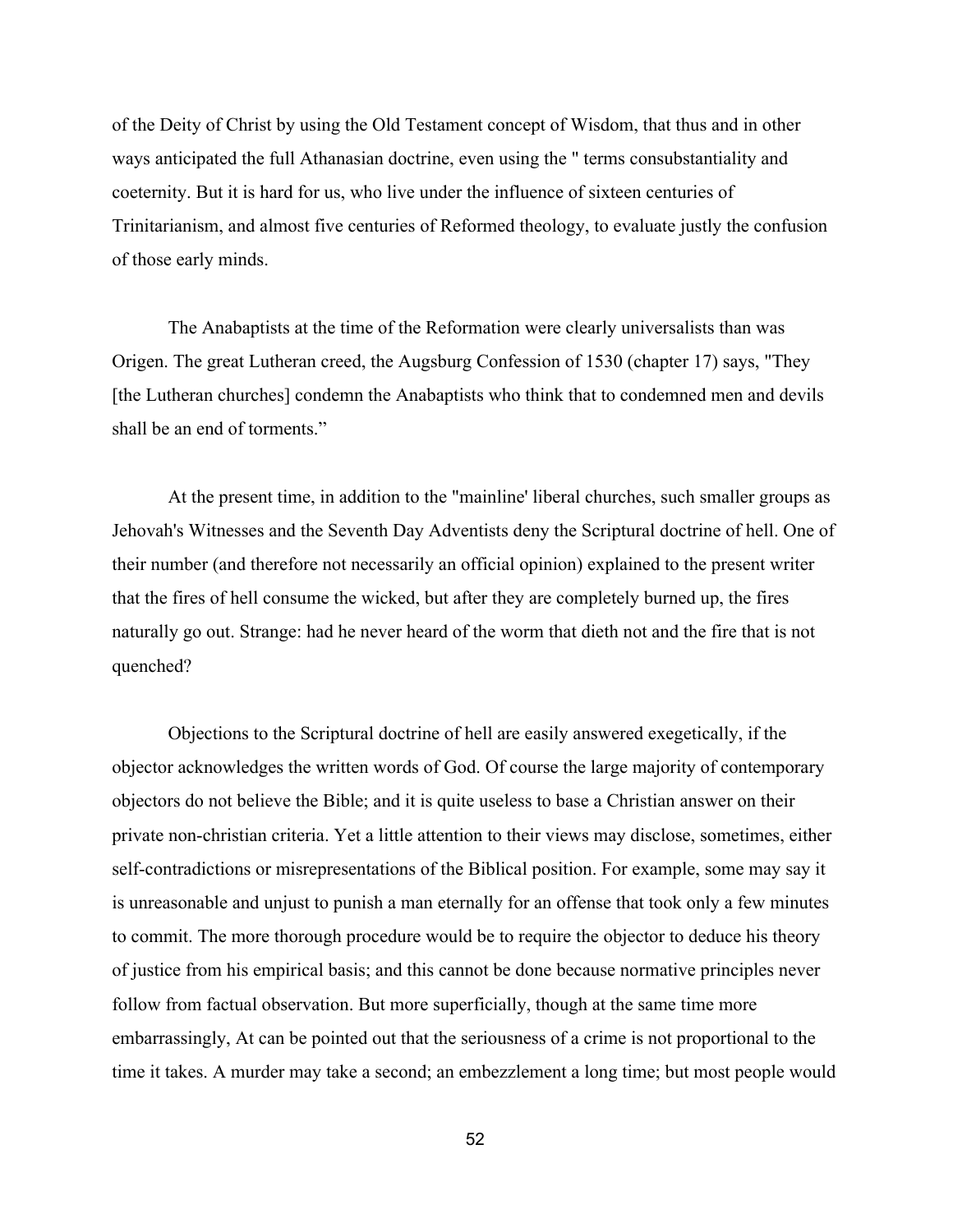admit that murder is worse than theft. Further too, the seriousness of a crime depends on the position of the party offended. To lie to your neighbor is a sin; but to lie in court under oath is a greater sin. To sin against God merits eternal punishment because God is the eternal God.

To give such answers is to obey the divine command of

I Peter 3:15 Sanctify the Lord Christ in your hearts always and be ready to give an answer to every man that asketh you a reason of the hope that is in you.

In summation then, the Bible teaches that every sin deserves God's wrath and curse both in this life and in that which is to come; and that this punishment lasts forever. It would be hard to state the doctrine in clearer language that the words of the Bible itself.

## 5. Heaven

If Dr. Buswell gave so few lines to the unpleasant subject of hell, one might think that theologians would wax expansive on heaven. H. B. Smith has one page in 621. H. C. Thiessen has about a page and a half in 281. W. G. T. Shedd gives heaven just about two pages out of some 1350, and concludes with 137 pages on hell. Hodge does not do much better. If the present writer is any improvement in proportion, it may be because he has padded the section with Scriptural quotations.

That the righteous dead, after the resurrection, will enjoy an everlasting felicity has already been indicated in those verses which contrast it with the everlasting punishment of the wicked. Several verses from Matthew (chapters 10, 13, and 25) were quoted, And there is no need to repeat them here. There was also a slight reference to II Peter 2:4-9, something a little fuller than Romans 2, and some reference by chapter and verse only. To these must now be added, in a condensed form, the longest of all Biblical accounts of heaven.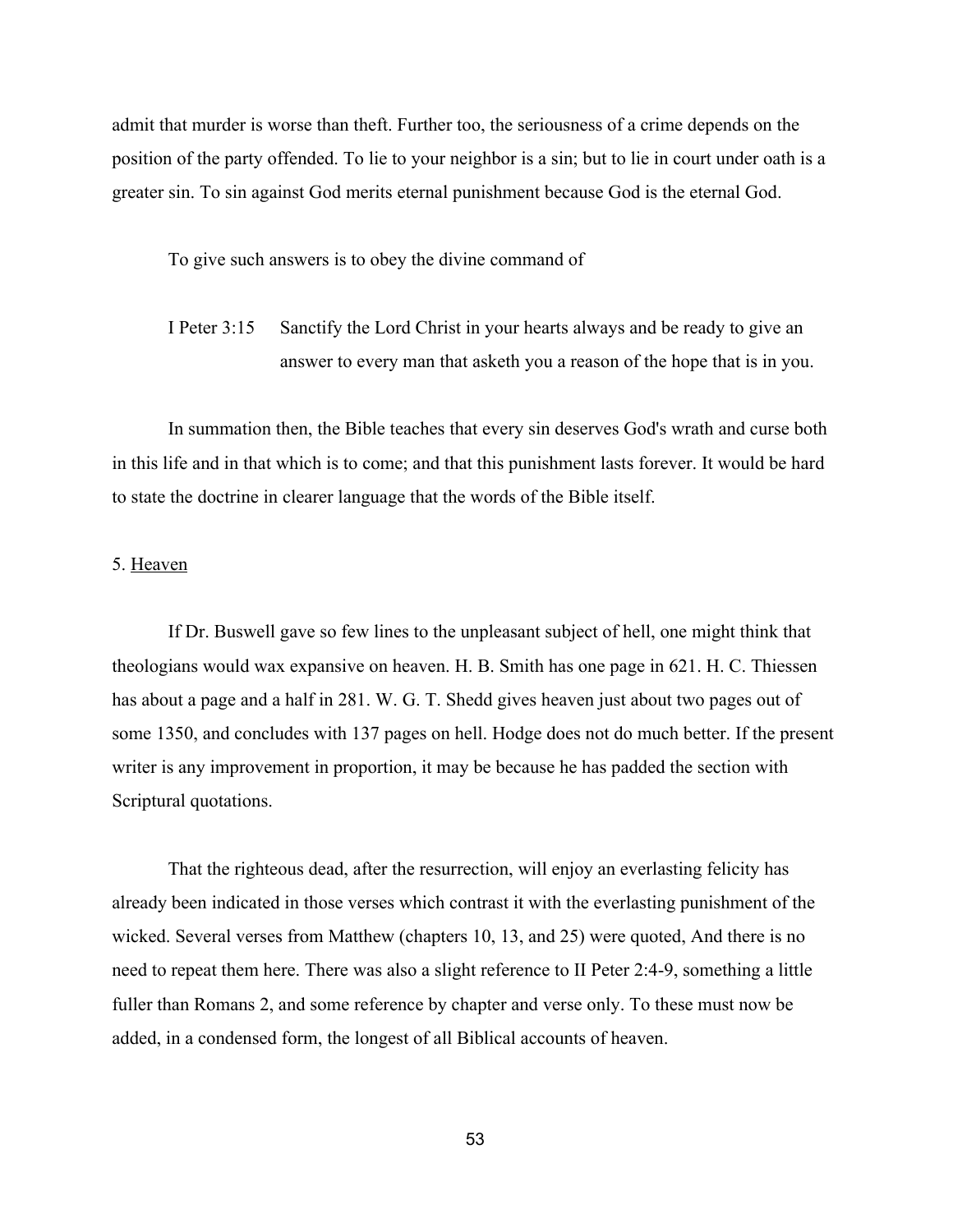Rev. 21:1 22:5 And I saw a new heaven and a new earth … the new Jerusalem … prepared as a bride … And I heard a great voice ... Behold, the tabernacle of God is with men ... And God shall wipe away all tears from their eyes, and there shall be no more death, neither sorrow nor crying, neither shall there be any more pain ... the holy Jerusalem ... having the glory of God ... And I saw no temple therein, for the Lord God Almighty and the Lamb are the temple of it … And there shall be no more curse; but the throne of God and the Lamb shall be in it .. his servants … shall see his face ... For the Lord God giveth them light; and they shall reign for ever and ever.

In addition to the absence of tears, sorrow, crying, and death, this. passage excludes also the cause of such evils, namely sin. As it is said in

Matt. 13:43 Then shall the righteous shine forth as the sun.

Since the tares have been gathered and burned, and all things that offend and them that do iniquity have been cast into the furnace, and Satan has been cast into the lake of fire, the redeemed will find themselves to be the spirits of just men made perfect. Further references will substantiate this point in one way or another.

To show the systematic or interrelated nature of theological truth, the mention of the indefectible righteousness of those in heaven reminds us of the earlier denial of free will. As Augustine long ago pointed out, in heaven man non posse peccare, cannot sin. He has no free choice whether to steal, commit adultery, curse God, or not. If there were such a thing as free will, it would be a curse, rather than a blessing as the Arminians hold.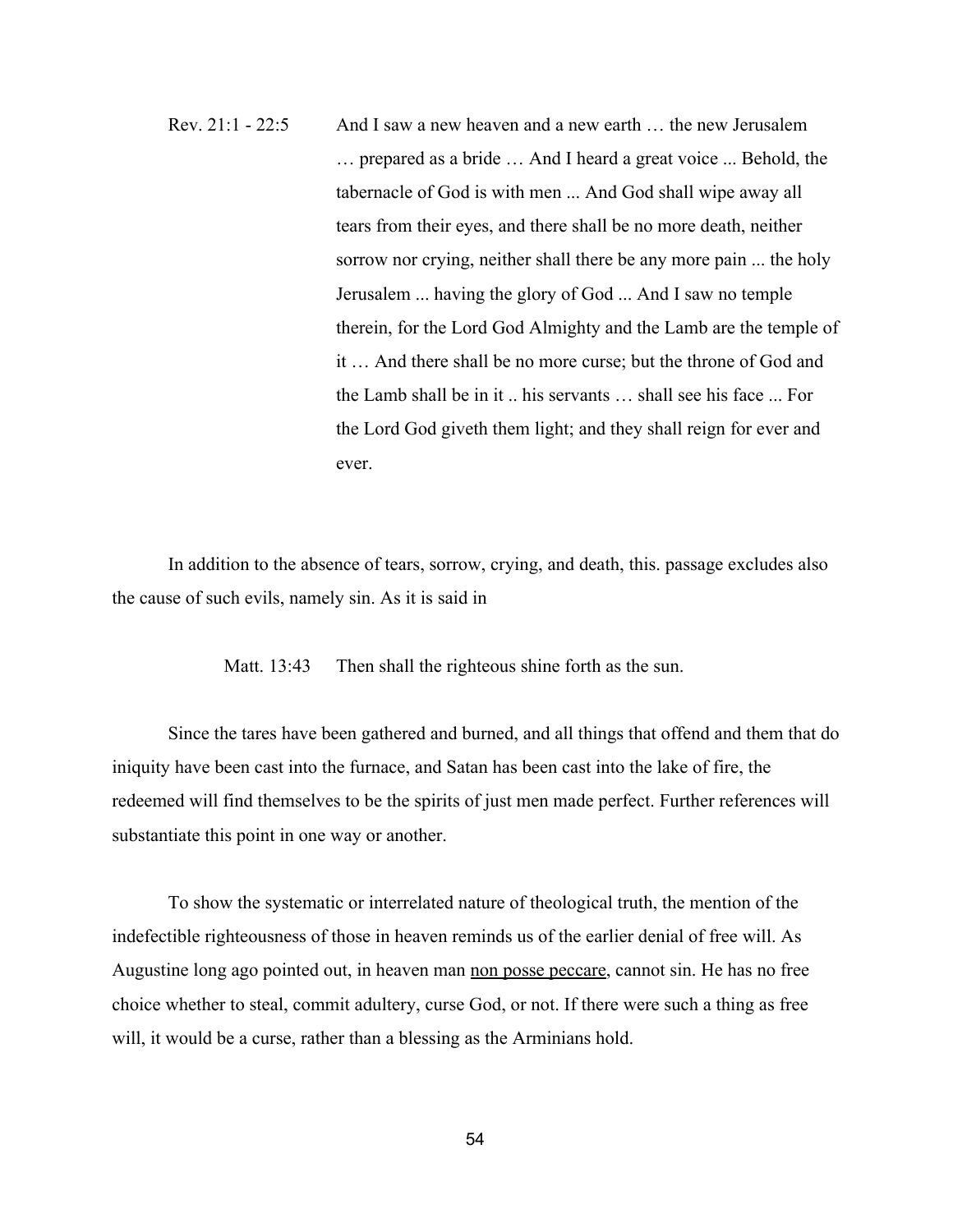Before continuing with New Testament references, let us note that many liberal theologians deny to the Old Testament any notion of heaven and a future life. Such a view, however, seems utterly inconsistent with the theme of the Covenant. When God said, "Fear not, Abram, I am thy shield and exceeding great reward," though the context mostly concerns earthly affairs, one must reflect that if there be a God-and it is hard to understand how those who deny God can have any hope of a future life whatever - and if God makes such a covenant with his chosen people, an everlasting life with him who is eternal is most probable. But in addition to sections on the Covenant which predict earthly blessings, there are other and clearer Old Testament teachings. We admit that the Old Testament says much less than the New Testament. However, there are definite statements and fairly clear implications. The case of Enoch and Elijah come immediately to mind. These two translations absolutely require a life after death. Otherwise the accounts would be meaningless. Another passage, short but more explicit, is

Job 19:26 After my skin worms destroy this body, yet in my flesh shall I see God.

Then, too, though an orthodox Jewish rabbi would be hesitant to admit that the New Testament correctly interprets the Old, for us

Heb. 11:17-19 By faith Abraham ... offered up Isaac ... his only begotten son, ... accounting that God was able to raise him up, even from the dead ...

is at least a hint that Abraham believed in the possibility of life after death. True, the verse might mean only that Abraham expected God to raise Isaac to this life again. But even this minimum meaning would suggest further ideas. One should not automatically opt for the literal minimum.

Similarly the resurrection in I Kings 17:21 ff. and II Kings 4:34 ff. require some sort of intermediate state and an incorporeal soul. In conjunction with the covenants and promises, these two implications would cause a meditative mind to think of heaven. Psalm 86:12-13 is somewhat of a support; and Psalm 16:10-11 speaks explicitly of everlasting felicity at God's right hand.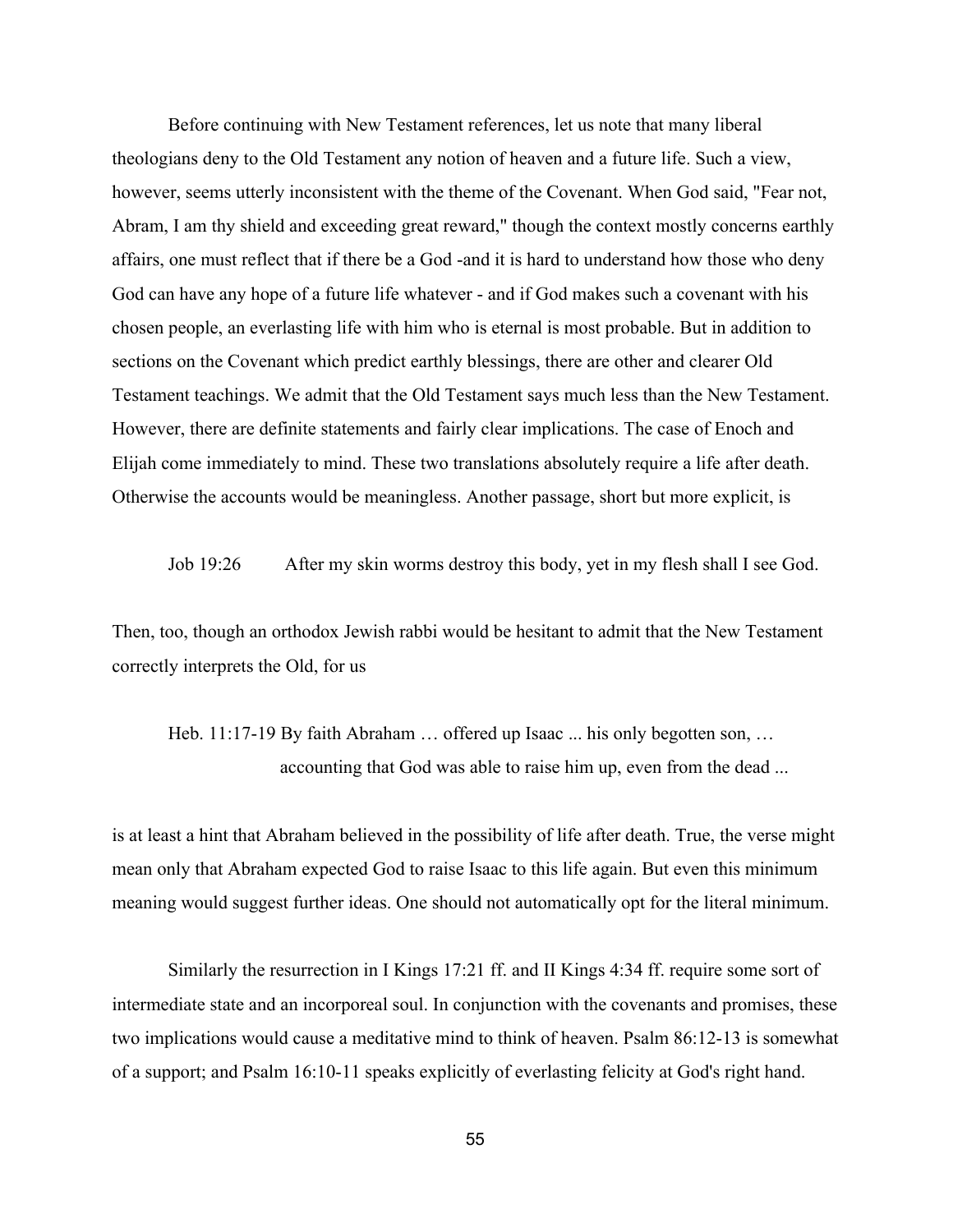Although this should be sufficient to show that the Old Testament does not limit human life to three score years and ten, which means that there is no further obligation to defend the presence in the Old Testament of the ideas of heaven, reference may be made to

Provo 14:32 The righteous hath hope in his death. And if anyone object to this translation.

Prov. 15:24 The way of life is above the wise, that he may depart from hell beneath,

cannot be altered by a better translation. See also Prov. 23:14

It is indubitable therefore that Scripture contains a clear promise of heaven. But does the Bible give any detailed information about the character and activities of that future life? This is a question which not only interests believers, but which also stimulates unbelievers to their objections.

Corliss Lamont, in a remarkable chapter, This Life is All and Enough (Humanism as a Philosophy, second edition, pp. 100-144; and The Philosophy of Humanism, i.e. the fifth edition of the preceding, pp.  $81-115$ ) in addition to his arguments for evolutionary behaviorism, where memory consists of "neuronic pathways of the cortex," which means that "Human bodies think" (ital. his), attacks the idea of a life after death on the ground of its boring triviality. If there were a future life, not only "good old Rover" should be immortal, but poison ivy as well. Now, while many people would love to pet good old Rover in heaven, the idea of poison ivy is not so appealing. Since heavenly flees and lice are, in Lamont's view, foolishness, "This Life is All and Enough." Communistic equality can make this present life so lovely that no one would want immortality. Medicine will increase the life span --though if 100 years is better than 70, why is not a thousand, or an eternity, still better? However, death is inevitable and we might as well like it. This view also removes the fear of hell. Anyhow, there is plenty of enjoyment here. Man is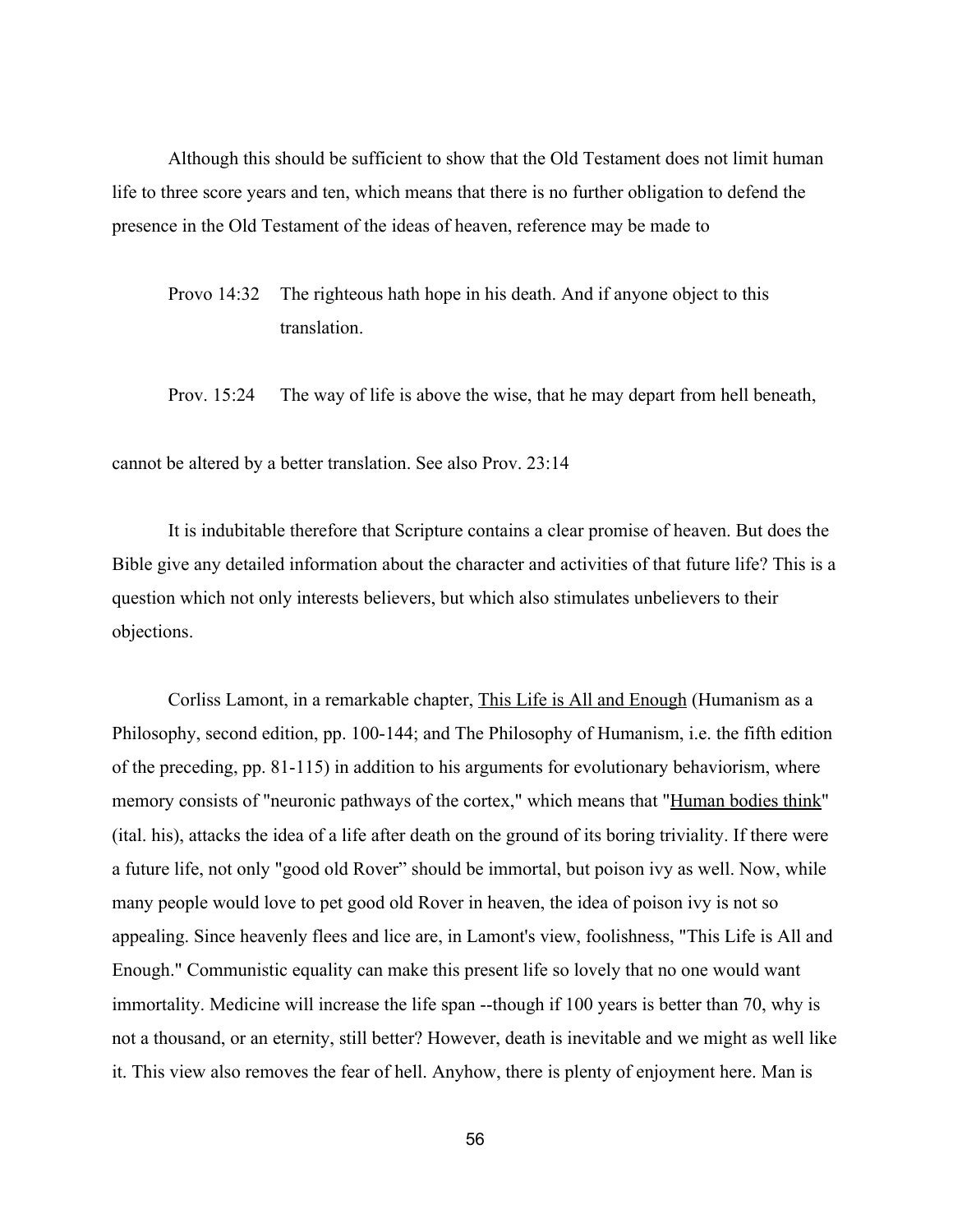clearly a success because the population is steadily increasing and at an ever higher rate" (p. 137). We may soon produce the Superman -- and how that will rejoice the neuronic pathways of our cortex as it decays in the grave! Also in the longer run, we need net anticipate an end to progress because we need not accept the' tr second law of thermodynamics: which is of course true, but irrelevant. 5

But then and incredibly, This Life, if it is All, really is not Enough; for "Even I, disbeliever that I am, would frankly be more than glad to awaken some day to a worth-while eternal life" (p. 124). Lamont clearly thinks that the Biblical picture of the future life is not worth-while. But how pitiful is his humanistic lament!

If any Christian in the pew is disturbed by Lamont's refutations of arguments in favor of immortality, one word will stabilize him. Well meaning, but not always too intelligent theologians have tried to defend the doctrine of immortality and heaven by, for example, "the light of nature and reason." Even Bishop Butler, whose scholarship was considerable, opened his Analogy

of Religion with a chapter on the Future Life, based on empirical observations, and did not get to Revealed Religion until page 185 (Works, ed. by Gladstone, 1896). Even John Gill tried this, and added a paragraph on the natural desire in mankind for happiness, plus another on the unequal distribution of goods and evils. We may grant that all such arguments are logical fallacies, as Duns Scotus, who was not a dunce by any means, long ago showed. Lamont's arguments therefore do not disturb the Christian because he bases his hope on revealed information rather than on sensory observation.

Accepting now the truth of a future life in heaven, we look to revelation for some information on the nature of its activities. 6

<sup>5</sup> As to inevitable progress, cf. A Christian View of Men and Things, pp. 42 ff.; and on thermodynamics, cf. The Philosophy of Science and Belief in God (both by the present writer).

 $6$  Mystically minded liberals and neo-orthodox often deny that revelation is a matter of information. God is not suppose to communicate any truth to us, any information, but he gives us himself. And what is true about such a god?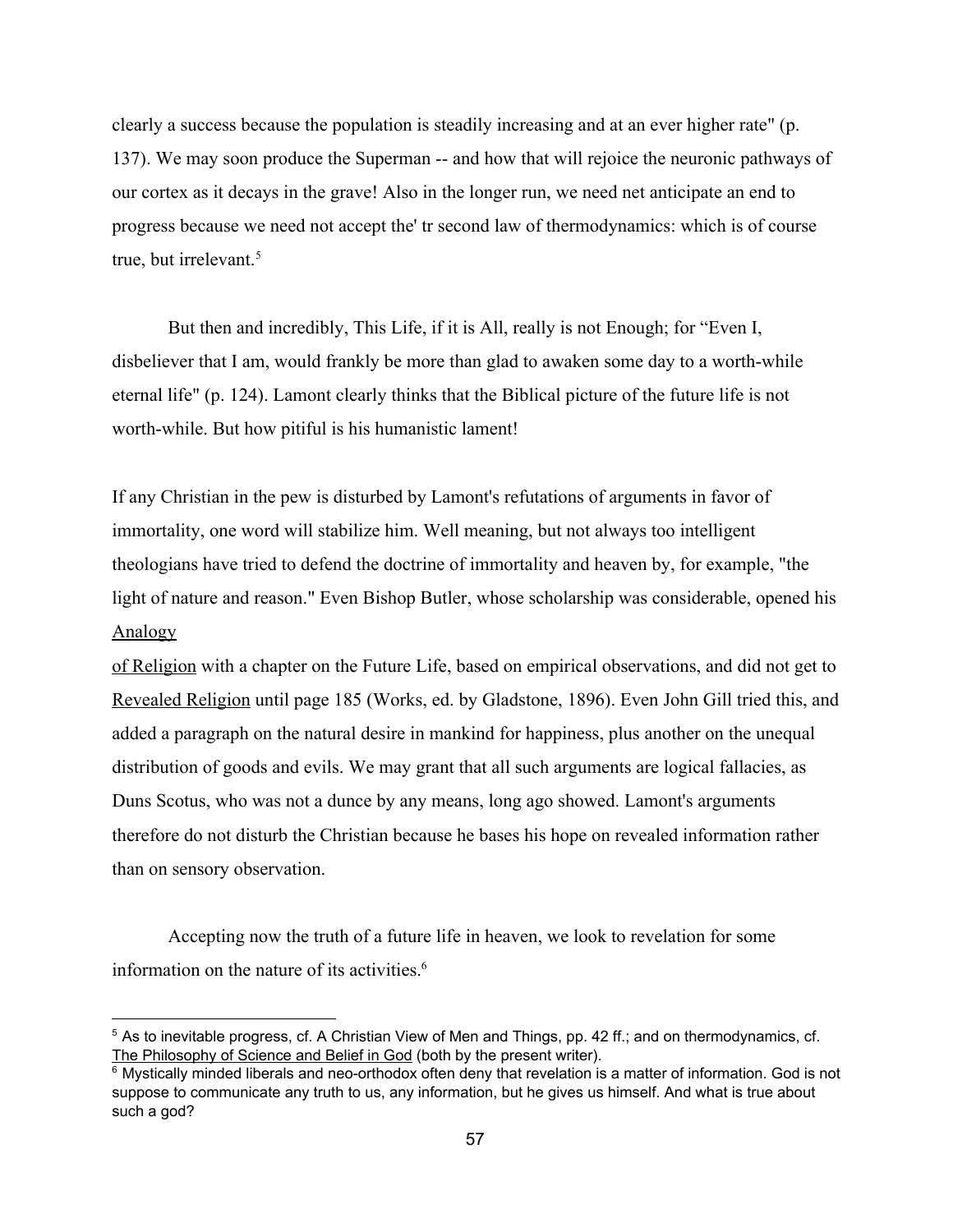With sin and all its deleterious effects gone , are we restored to Adam's position in Eden, or do we enjoy a higher and happier type of life? What does the Bible say?

Point one, though expressed in figurative language, is the Biblical assertion of a direct vision of God. In addition to the verse in Job, previously quoted, there are

| Matt. 5:8    | They shall see God.                                                        |
|--------------|----------------------------------------------------------------------------|
|              | I Cor. 13:12 For now we see through a glass darkly, but then face to face. |
| I John $3:2$ | We shall be like him, for we shall see him as he is.                       |
| Rev. 22:4    | They shall see his face.                                                   |

The Old Testament had already said that we shall be like him:

Psalm 17:15 I will behold thy face in righteousness, I shall be satisfied, when I awake with thy likeness.

Since God is spiritual and not corporeal, this 'vision' will be quite different from our present eye-sight. Let us not inattentively quote "Eye hath not seen ... neither have entered into the heart of man, the things God hath prepared for them that love him." Here Paul speaks of what "God hath [already] revealed unto us by his Spirit." We must not minimize the riches of God's present revelation. Nevertheless the heavenly revelation will be greater. When Paul was caught up into the third heaven, God revealed truths to him that he was forbidden to repeat to us. Doubtless God will give us those truths and others too when we see him 'face to face.' By way of " contrast, Peter, on the lake of Galilee, at the 'great draft of fishes, said to Jesus, "Depart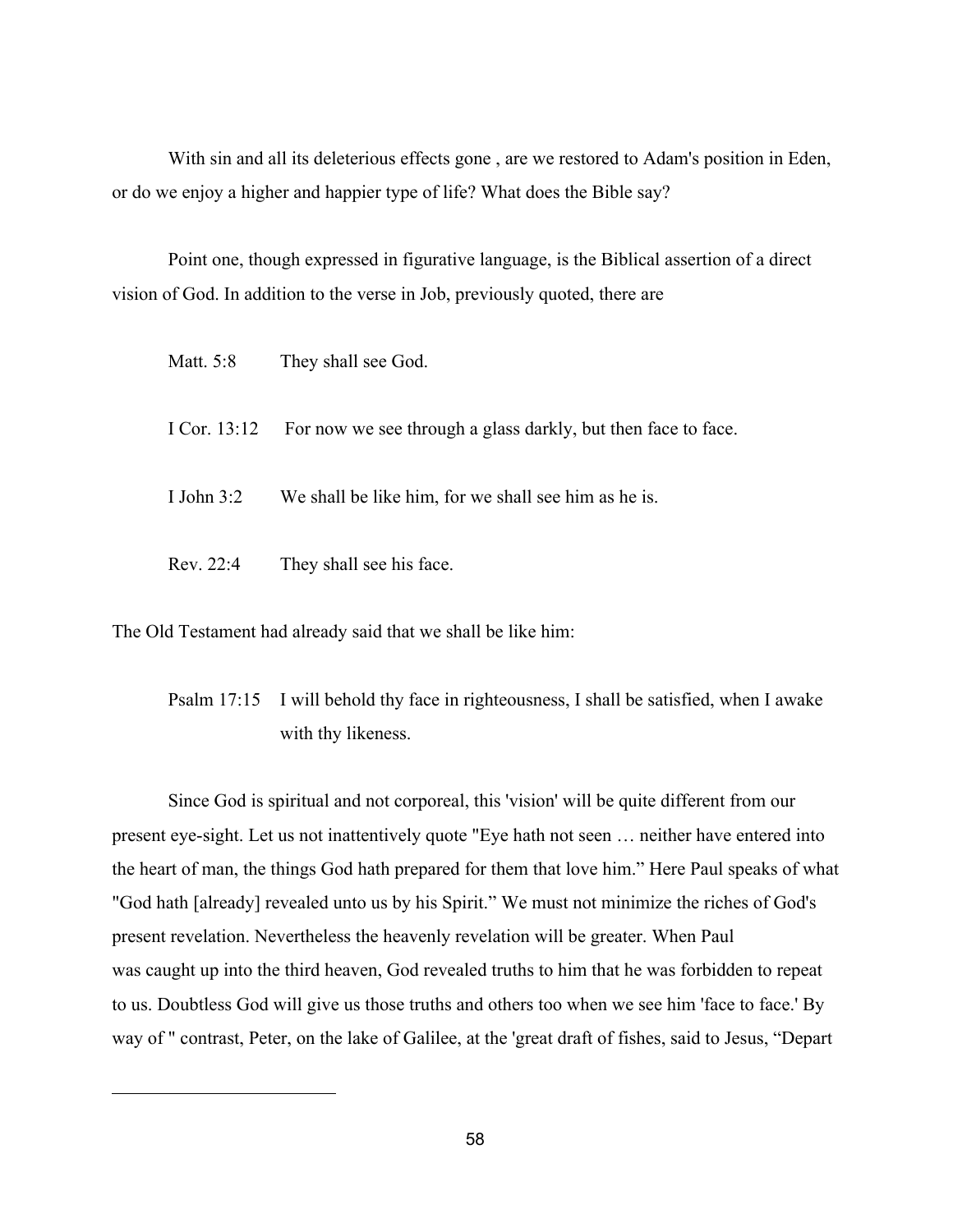from me, for I am a sinful man, O Lord." At times therefore Jesus so revealed his deity that men wanted to escape from his presence. But in heaven, with sin eradicated, we can see God as he is.

But do we just stand and look? Hardly: at least 'vision' is figurative. An entirely literal meaning can be had from the scene on the Mount of Transfiguration. It is not that Moses and Elijah literally saw Christ through their eye-balls, for Moses' body, if not Elijah's, lay buried beyond Jordan. What they 'saw , was the doctrine of the Atonement, as they discussed it with Christ. The verb see often means understand. When a student in High School puzzles over the instructor's explanation of a theorem in geometry, he finally (we hope) exclaims as the truth 'dawns' on him "I see it." From common language therefore, and from the Transfiguration, we may well surmise that much of our activity in heaven will be theological study. But before going on with the idea that God is truth and thus rational, and that therefore the surmise is correct, here on earth we are interested in some other matters.

Some things that have interested us in this life, such as theology, will interest us in heaven also; but not all of our present activities will be reproduced. This is to be expected, for "We shall be like him." In what respects we shall be like and in what we shall remain unlike him must be determined by various references. One present interest is marriage. Yet even on earth the marriage bond is dissolved by death and the surviving spouse is free to marry again. We now all remember the question about the woman with seven husbands. It came as an objection to the concept of the resurrection; and Jesus replied

# Mark 12:25 When they shall rise from the dead, they neither marry nor are given in marriage, but are as the angels which are in heaven.

Other bodily functions also cease. Consider roast beef and lobster tails.

I Cor. 6:13 Meats for the belly, and the belly for meats; but God shall destroy both it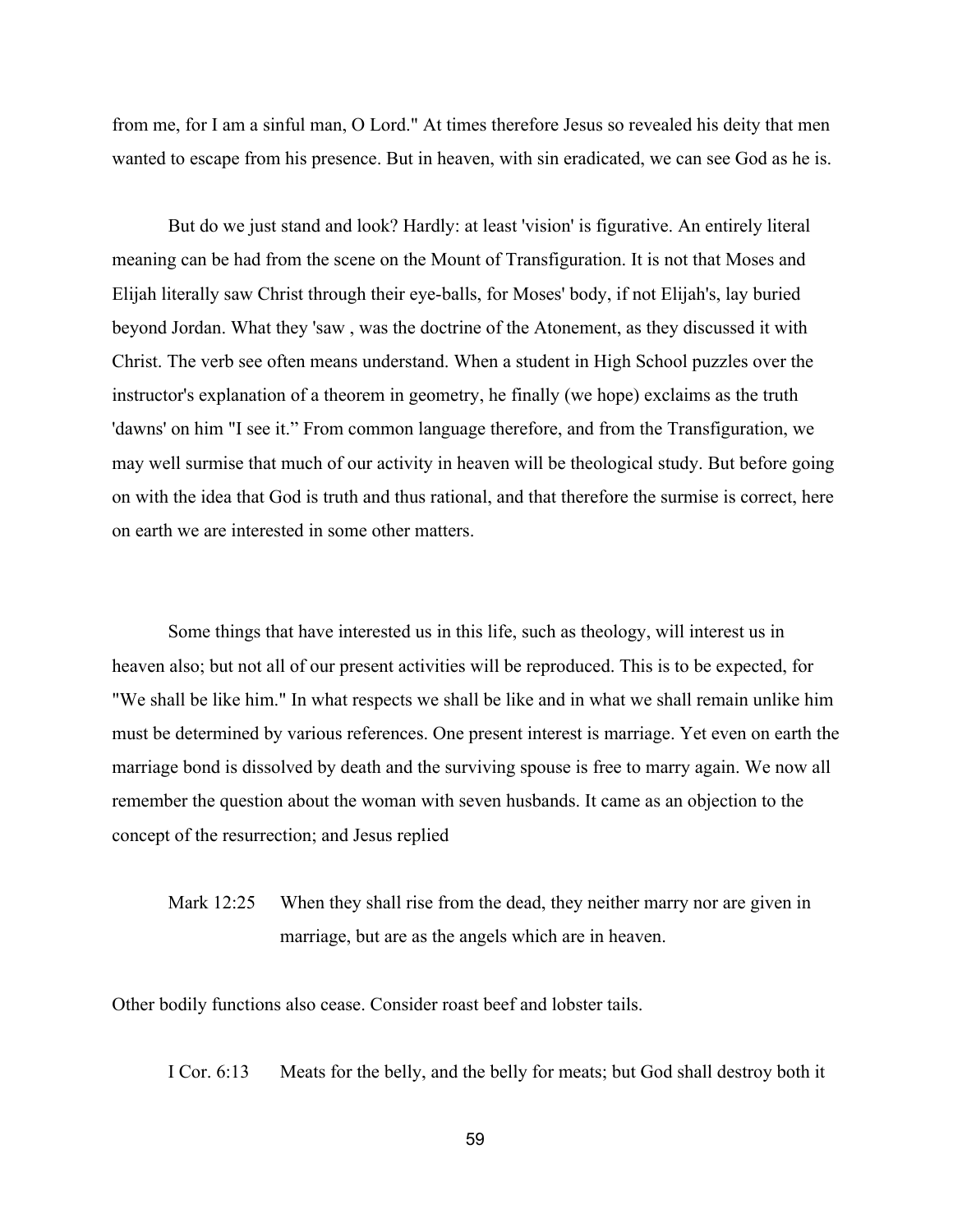and them.

This verse gives us some difficulties. In Luke 24:43 the resurrected Christ ate a little fish. So far as the "marriage supper of the Lamb" is concerned, and Christ's not drinking wine again until he drink it new with us in his Father's kingdom (Matt. 26:29), we may regard the language as figurative. Certainly there are no flocks and herds in heaven, of if there are, there is no beef and no ovens. But Christ's eating fish before his disciples eyes can only be literal. Now, it must be acknowledged that Christ's body after the resurrection was surprisingly different from the one he had before. First, it was not always recognizable, as Luke 24:16 indicates. If this verse means only that God altered the vision of the two disciples, and thus has no bearing on the recognizability of Christ's body as such, the last verse of the account (at 24:31) relates something that never happened before the resurrection. Verse 36 also is startling; and verse 51 records the ascension. Similar to Luke 24:36 is John 20:26. So, then, his eating fish, it seems reasonable to suppose, may have been an anomalous miracle, uncharacteristic of resurrection life. Otherwise I Cor. 6:13 would be hard to understand.

But there is something further. Paul in I Cor. 15:3-22 most strenuously asserts the bodily resurrection of Christ, not only as an historical event but as an historical event that is absolutely indispensable to Christianity. Karl Barth therefore cannot be called a Christian, as his famous or infamous interview with Carl F. H. Henry proved. Nevertheless Paul makes some puzzling statements about the resurrection body.

I Cor. 15⋅ 35-50 With what body do they come? Thou fool, that which thou sowest is not quickened except it die. And that which thou sowest, thou sowest not that body that shall be ... But God giveth it a body ... It is sown in corruption; it is raised in incorruption ... a spiritual body ... [so] we shall also bear the image of the heavenly ... Neither doth corruption inherit incorruption.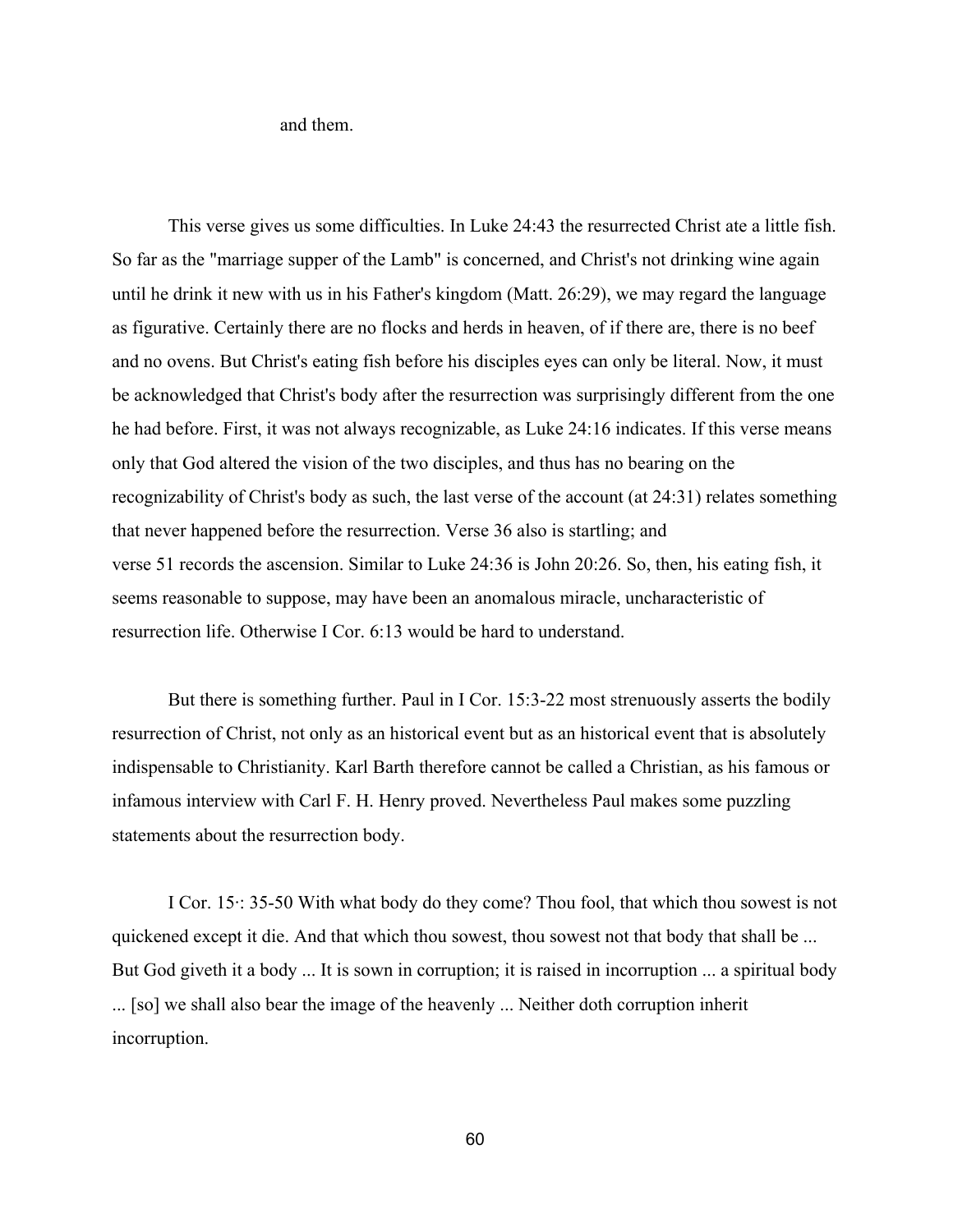These verses come in answer to objections raised by some persons in the Corinthian church. They thought that a resurrection was impossible because of the nature of the body. Paul sharply begins his answer by calling them "Stupid!" He goes on to stress the great difference between our present body and the resurrection body. Instead of referring to the changed nature of Christ's resurrection body (perhaps because he had already spoken at length about Christ's resurrection), he draws an analogy of a grain of wheat and the plant that grows from it. But analogies do not give much specific information. The student may wish to consult a few commentaries.

However, and however great the differences may be, at least one thing remains the same. Man is still a temporal being in heaven. The Greek Orthodox often say, 'God became man so that man could become God.' But it is a little late for man to become eternal and omniscient. Eternity is without beginning; man began. Omniscience does not merely mean 'knowing everything;' it also means not having learned. But men learn. In conjunction with this, Augustine made memory the principle of personal identity. Mr. Jones in heaven is the same person as Mr. Jones was on earth, because of his intellectual continuity. But memory requires a prior time. Man, a created being, remains forever a created being and therefore remains temporal.

Parenthetically let the student be advised to compare Hume's humanistic account of personal identity with that of the great bishop of Hippo.

But though temporal, man was created in the image of God. The image is rationality because God is spirit and truth. Therefore life in heaven will be chiefly or perhaps entirely intellectual activity, for we shall be like him. If memory serve the writer, it was C. S. Lewis who said that whatever in heaven is not silence is music. If by "silence" he meant the absence of communication, the Bible adjudges him to be wrong. We shall discuss the Atonement with Moses and Elijah, and with Christ too, and with the Father also. In heaven we shall know and know more.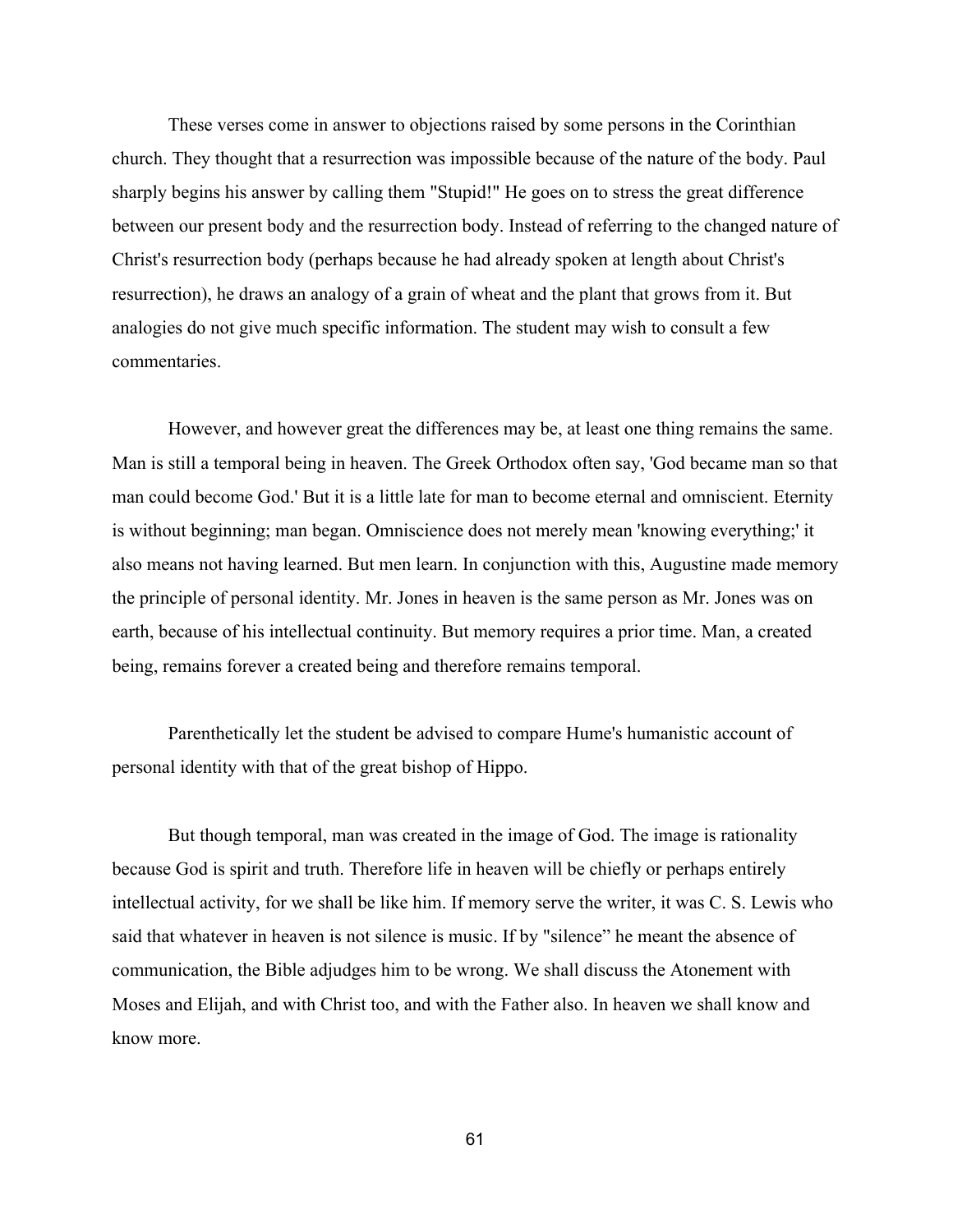# I Cor. 13:12 Now we see through a glass darkly, but then face to face. Now I know in part, but then I shall know, even as also I am known.

Some theologians, the great exegete H. A. W. Meyer, for example, want this verse to say, 'I shall know as God knew or chose me at the moment of my conversion.' This interpretation depends on restricting the aorist tense to a single point of time --which is often the case. But the chapter does not concern itself with a contrast between our partial choice at the moment of conversion and our fuller and perfect choice of God later in heaven. Meyer takes his view in order to avoid the superficial understanding of the verse that makes our future knowledge entirely on a level with God's omniscience. Yet even so he does not succeed, for he says, "Then will my knowledge of God be so wholly different from a merely partial one, as it is now, that, on the contrary, it will correspond to the divine knowledge, so far as it once at my conversion made me its object, namely (opposite of <u>ek merous</u>) by complete knowledge of the divine counsel." But in complete knowledge one item is integral with all others. Complete knowledge of one event involves knowledge of every other event. Thus with "complete knowledge of the divine counsel" Meyer ascribes too much to human beings in heaven.

Nevertheless we must insist that the heavenly life is one of knowledge. This introduces a slight difficulty with one verse, for I Cor. 13:8 says that knowledge shall vanish away. This could mean that God's activity in revealing new information to the apostles will cease with their death. The canon then will be closed. Or one may seek the explanation in the next verse, introduced by the conjunction gar to indicate a reason for what precedes: "for we know in part." Thus a fuller knowledge will abolish the partial characteristic of former times. At any rate, verse 12 asserts the continuance and multiplication of knowledge in heaven. Naturally love or obedience also remains because, as previously shown, sin or disobedience has ended.

Some people on the basis of verse 2, deprecate knowledge. They should remember, however, that without knowledge there could be neither love nor obedience. Paul excuses, or at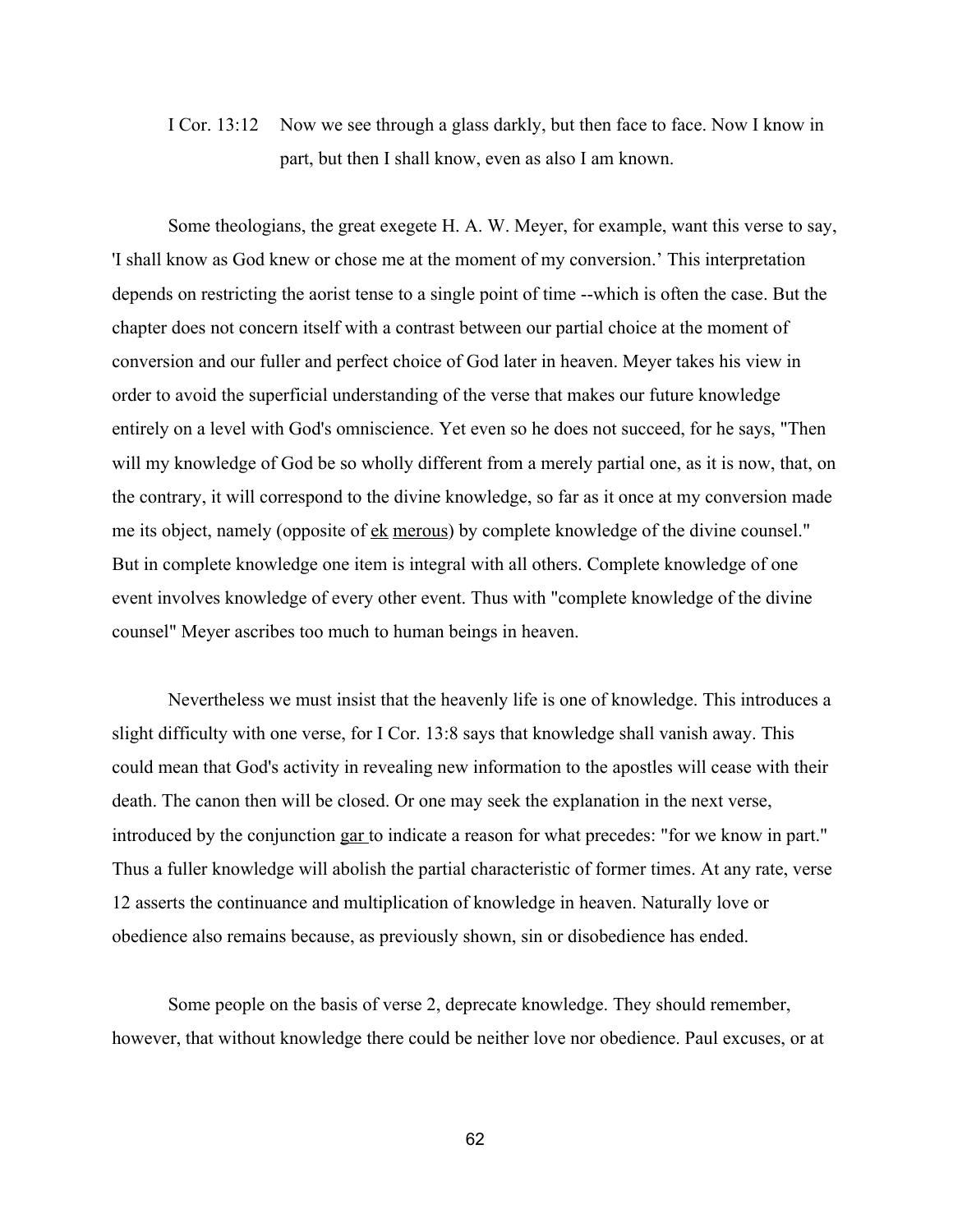least extenuates, his youthful persecution of the Christians because he did it ignorantly in unbelief. Responsibility depends on knowledge.

In any case, when Paul most emphatically asserts, "But we have the mind of Christ," and "Let this mind be in you which was in Christ Jesus," and when John records Jesus' words, "Ye shall know the truth and the truth shall make you free, I, we must not assume that their full force. and application is exhausted in this earthly life.

On the contrary, ''We shall be like him, for we shall see him as he is," as Job said previously. While this does not guarantee that the poor pupil who has been deprived of a solid education by the fad of the new math and other atrocities of the National Education Association will instantly become expert in in calculus; nevertheless each saint will become fully rational, as God is, since the noetic effects of sin will have disappeared, so that no longer will anyone make mistakes in simple addition.

Nor shall we any longer be deceived by disturbing emotions, for God is without parts and passions; and no one will base his conclusions on empirical inductions. Rather,

Psalm 36:9 In thy light shall we see light.

I John 1:5 God is light, and in him is no darkness at all.

## If in this life

I John 5:20 The Son of God hath given us an understanding, that we may know him that is true, ... This is the true God and eternal life,